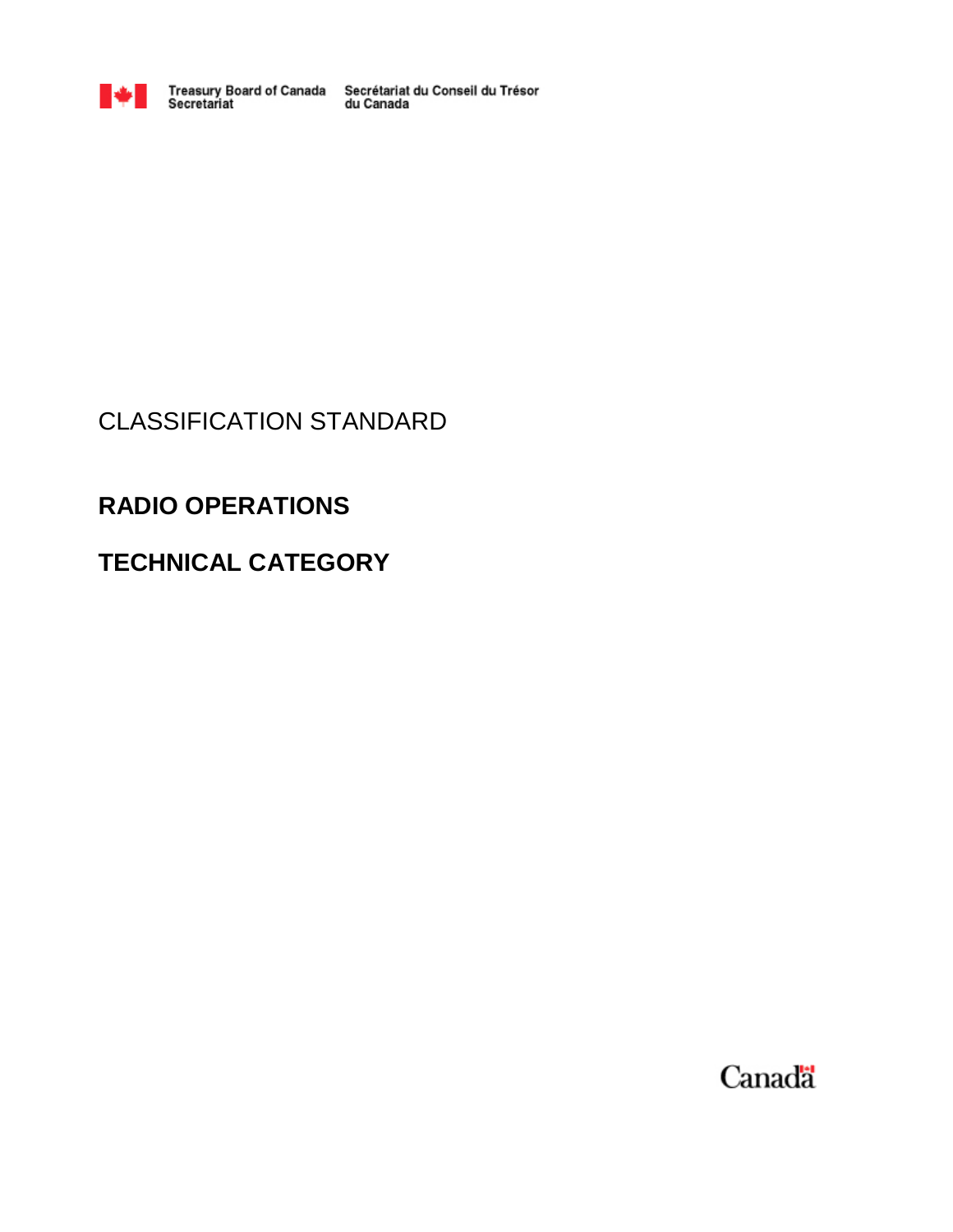# CLASSIFICATION STANDARD

RADIO OPERATIONS

TECHNICAL CATEGORY

Issued by: Classification, Human

Resources Information Systems and Pay Division Personnel Policy Branch January 1993 Effective date: April 1992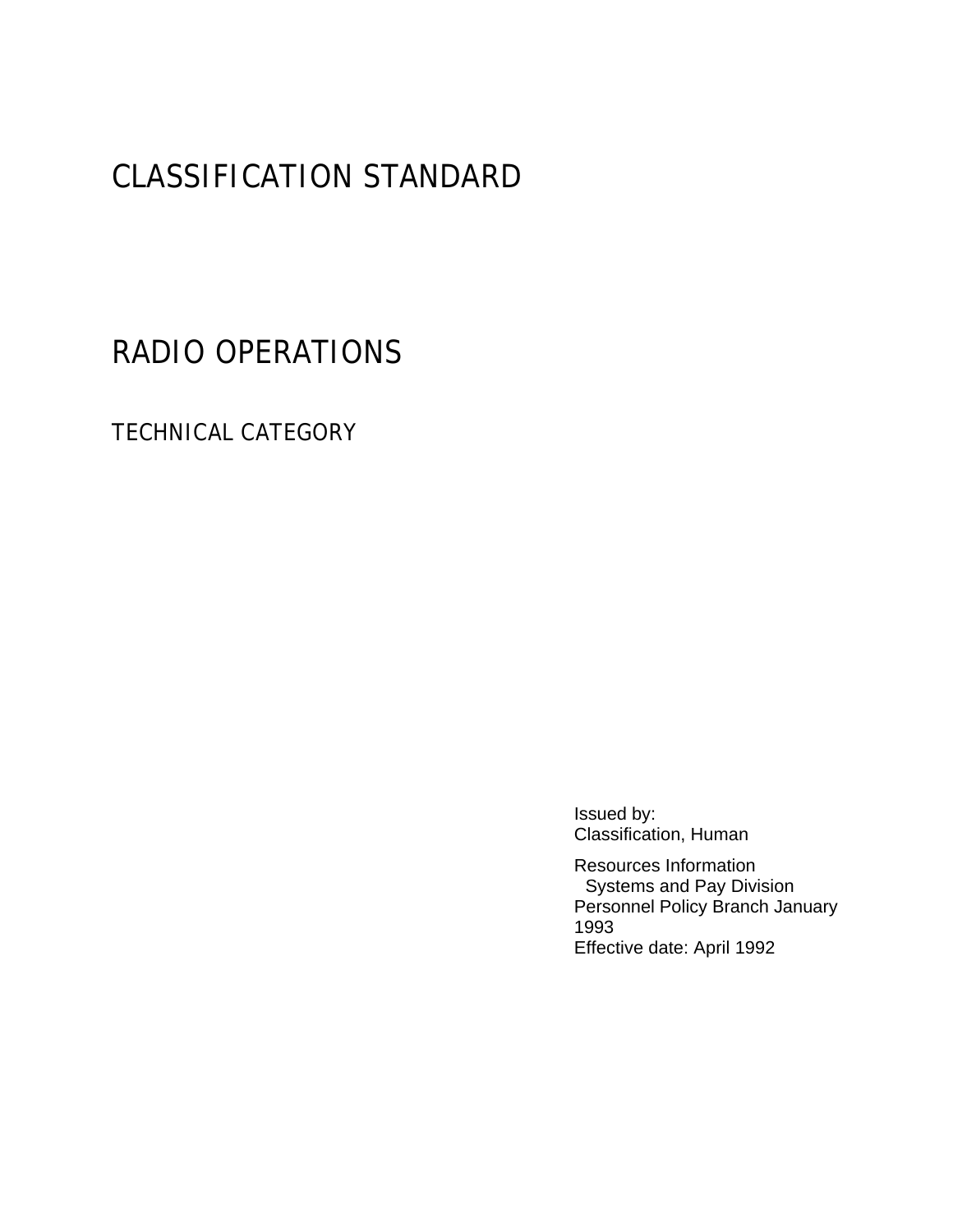#### Radio Operations

#### CONTENTS

#### PAGE

| $\mathbf{1}$   |
|----------------|
| $\overline{2}$ |
| 4              |
| 5              |
|                |
| 6              |
| 8              |
| 11             |
| 11             |
| 14             |
| 17             |
| 19             |
| 21             |
| 23             |
| 24             |
| 26             |
| 28             |
| 28             |
| 29             |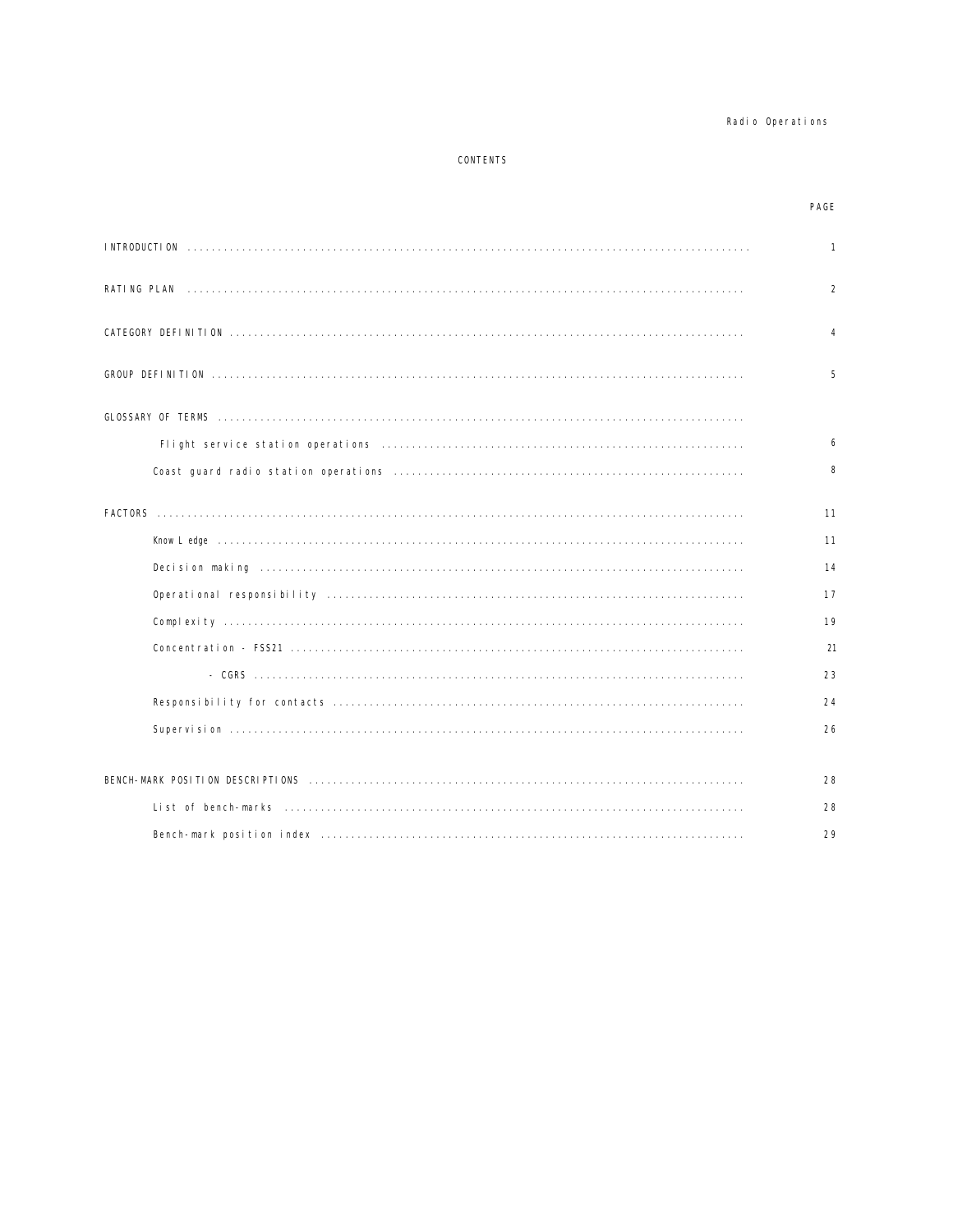#### POSITION CLASSIFICATION AND EVALUATION PLAN

#### **INTRODUCTION**

This standard describes the rating plan to be used in evaluating positions allocated to the Radio Operations Group. It consists of an<br>introduction, definitions of the technical category and the occupational group, a glossa

Point rating is an analytical, quantitative method of determining the relative value of jobs. It is particularly<br>suited to heterogeneous occupational groups in which jobs consist of varied combinations of tasks. Essentiall

All methods of job evaluation require the exercise of judgement and the orderly collection and analysis of information in order that<br>consistent judgements can be made. The point rating method facilitates rational discussio

#### **Factors**

The combined factors may not describe all aspects of jobs. They deal only with those characteristics that can be defined and distinguished<br>and that are useful in determining the relative value of jobs.

Five factors are used in this plan, two of which have more than one dimension and have been defined in terms of two related elements.

#### Point Values

The maximum point value assigned to each factor reflects its relative importance. Degrees of the factors and elements have been defined and appropriate point values assigned.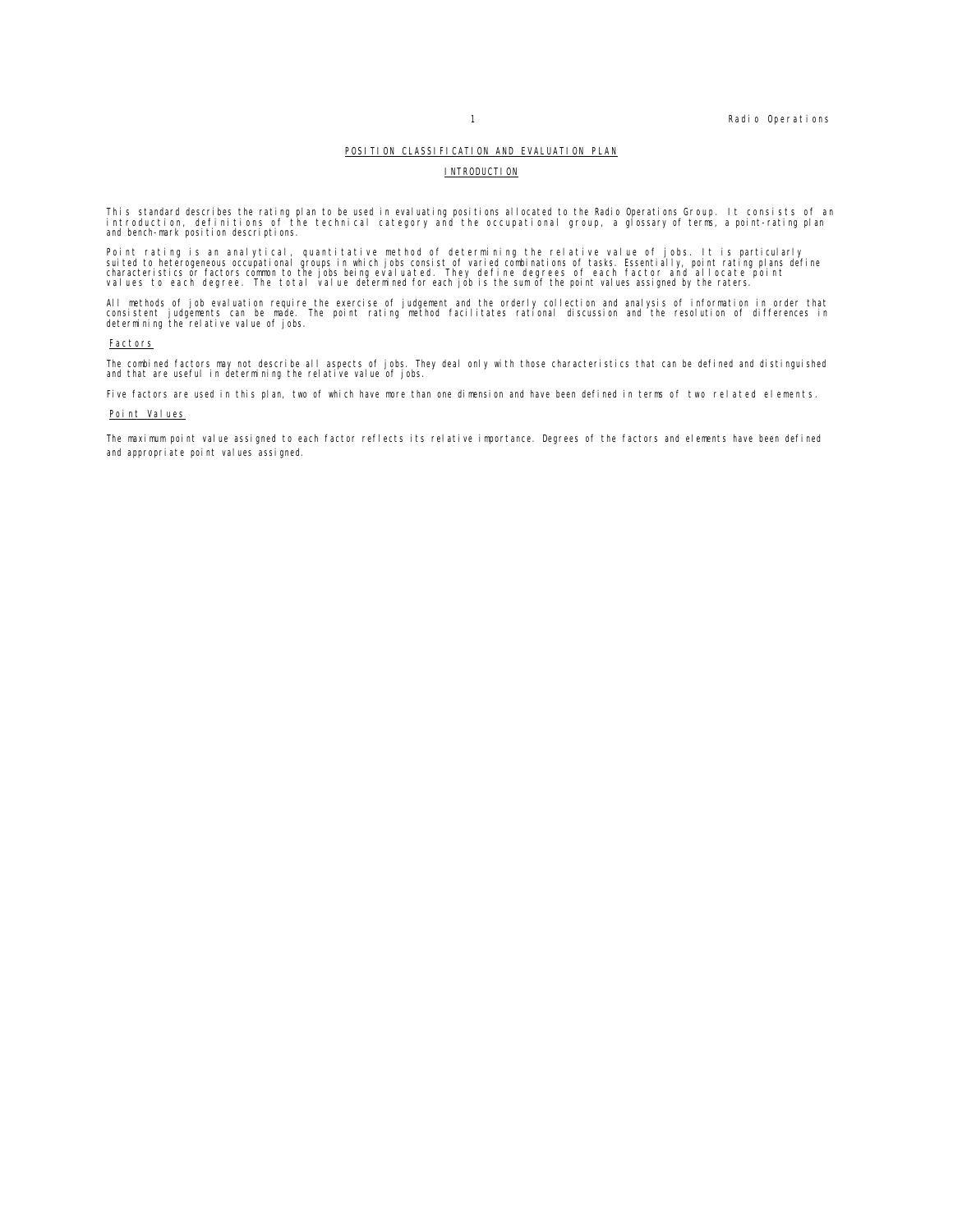The following factors, elements, weights and point values are used:

|                                |                     | Percentage of |         | Point <sub>Values</sub> |
|--------------------------------|---------------------|---------------|---------|-------------------------|
| Factors                        | Element             | Total Points  | Minimum | Maximum                 |
| Knowl edge                     | $- -$               | 40            | 40      | 400                     |
| Decision Making                | - Scope<br>- Impact | 25            | 25      | 250                     |
| Operational                    | - Complexity        | 10            | 10      | 100                     |
| Responsibility                 | - Concentration     | 5             | 10      | 50                      |
| Responsibility<br>for Contacts | --                  | 10            | 10      | 100                     |
| Supervi si on                  | --                  | 10            | 10      | 100                     |

#### Bench-mark Positions

Bench-mark position descriptions are used to exemplify degrees of each factor or element. Each description consists of a brief summary and<br>specifications describing each of the factors and elements as it appears in the pos

The rating scales identify the bench-mark position descriptions that exemplify each degree. These descriptions are an integral part of the<br>point rating plan and are used to ensure consistency in applying the rating scales.

#### Use of the Position Classification and Evaluation Plan

There are six steps in the application of this position classification and evaluation plan:

- 1. Allocation of the position to the category and the group is confirmed by reference to the definitions and the descriptions of inclusions and exclusions.
- 2. The position description is studied to ensure understanding of the position as a whole and of each factor. The relation of the position being rated to positions above and below it in the organization is also studied.
- 3. Tentative degrees of each factor in the job are determined by comparison with degree definitions in the rating scales. Uniform<br>application of degree definitions requires frequent reference to the descriptions of factors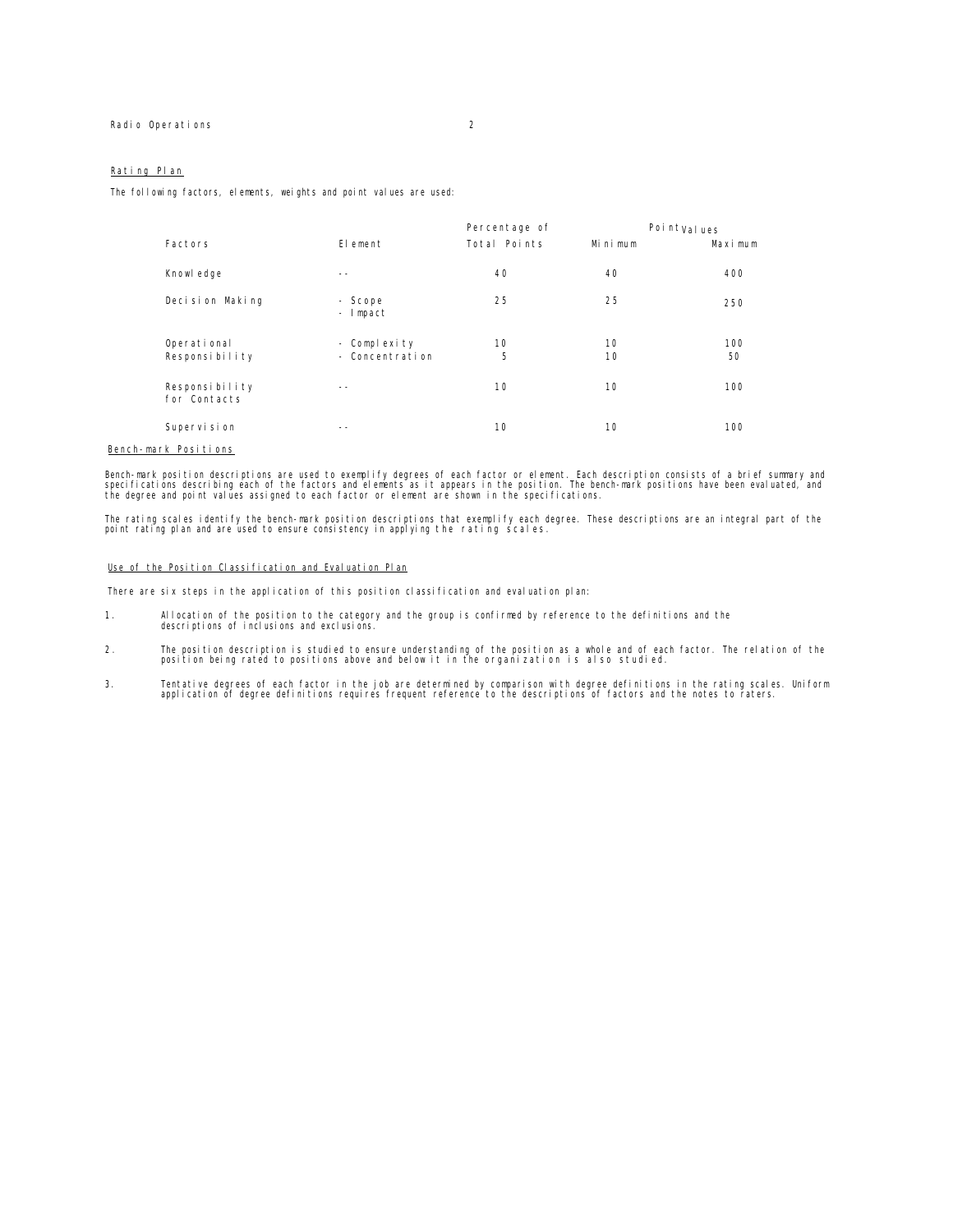- 4. The description of the factor in each of the bench-mark positions exemplifying the degree tentatively established is compared<br>with the descriptions of the factor in the position being rated. Comparisons are also made wi
- 5. The point values for all factors are added to determine the tentative total point rating.
- 6. The position being rated is compared as a whole to positions to which similar total point values have been assigned, as a check on the validity of the total rating.

### Determination of Levels

The ultimate objective of job evaluation is to determine the value of positions in each occupational group so that employees in the<br>positions may be paid at rates consistent with the relationship indicated. Positions that

|        | Level and Level Boundaries |
|--------|----------------------------|
| $RO-1$ | $-177$                     |
| $RO-2$ | 178 - 297                  |
| $RO-3$ | $298 - 417$                |
| $RO-4$ | $418 - 537$                |
| RO-5   | 538 - 657                  |
| R0-6   | $658 - 777$                |
| $RO-7$ | 778 -                      |
|        |                            |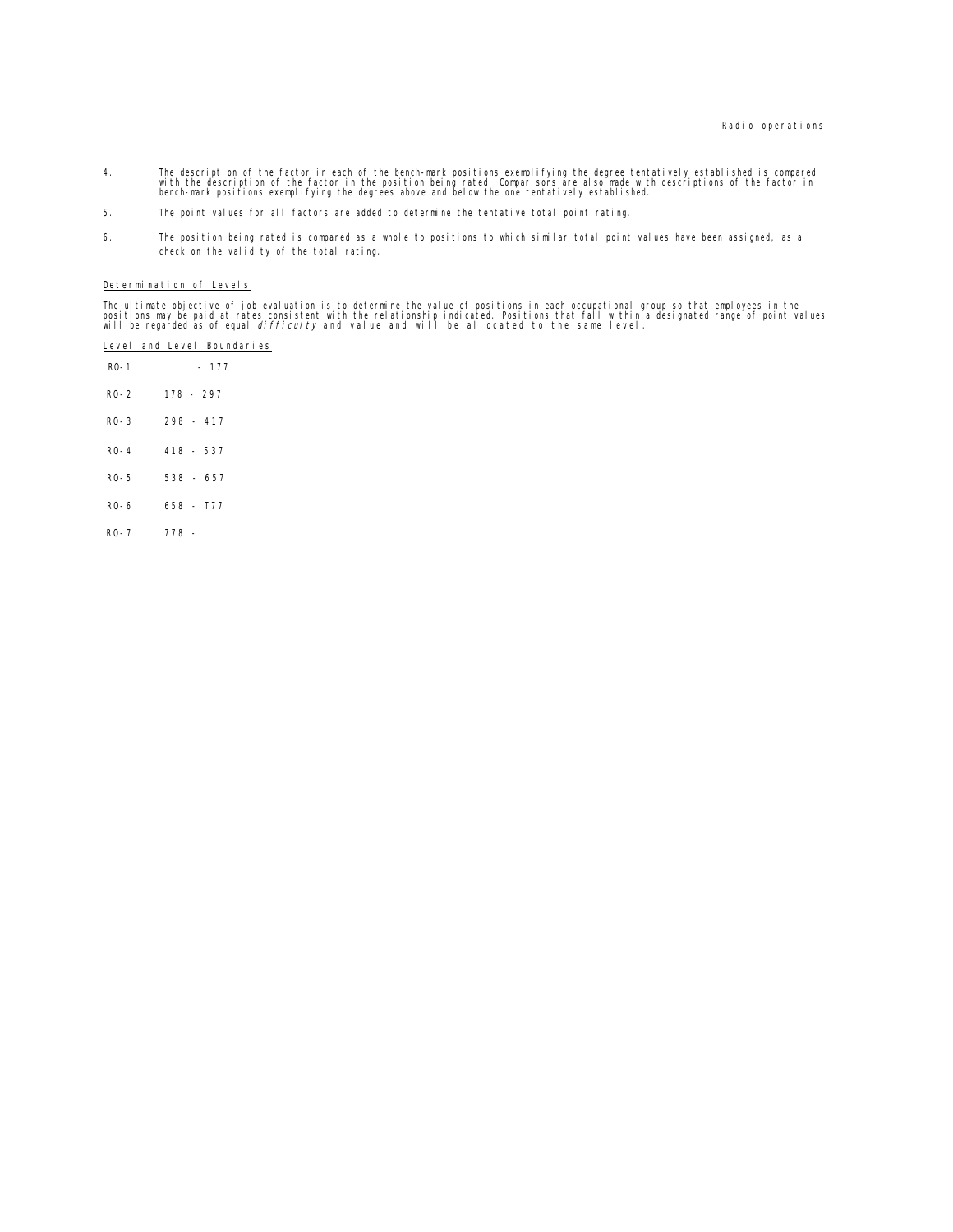#### CATEGORY DEFINITION

Occupational categories were repealed by the Public Service Reform Act (PSRA), effective April 1, 1993. Therefore, the occupational category definitions have been deleted from the classification standards.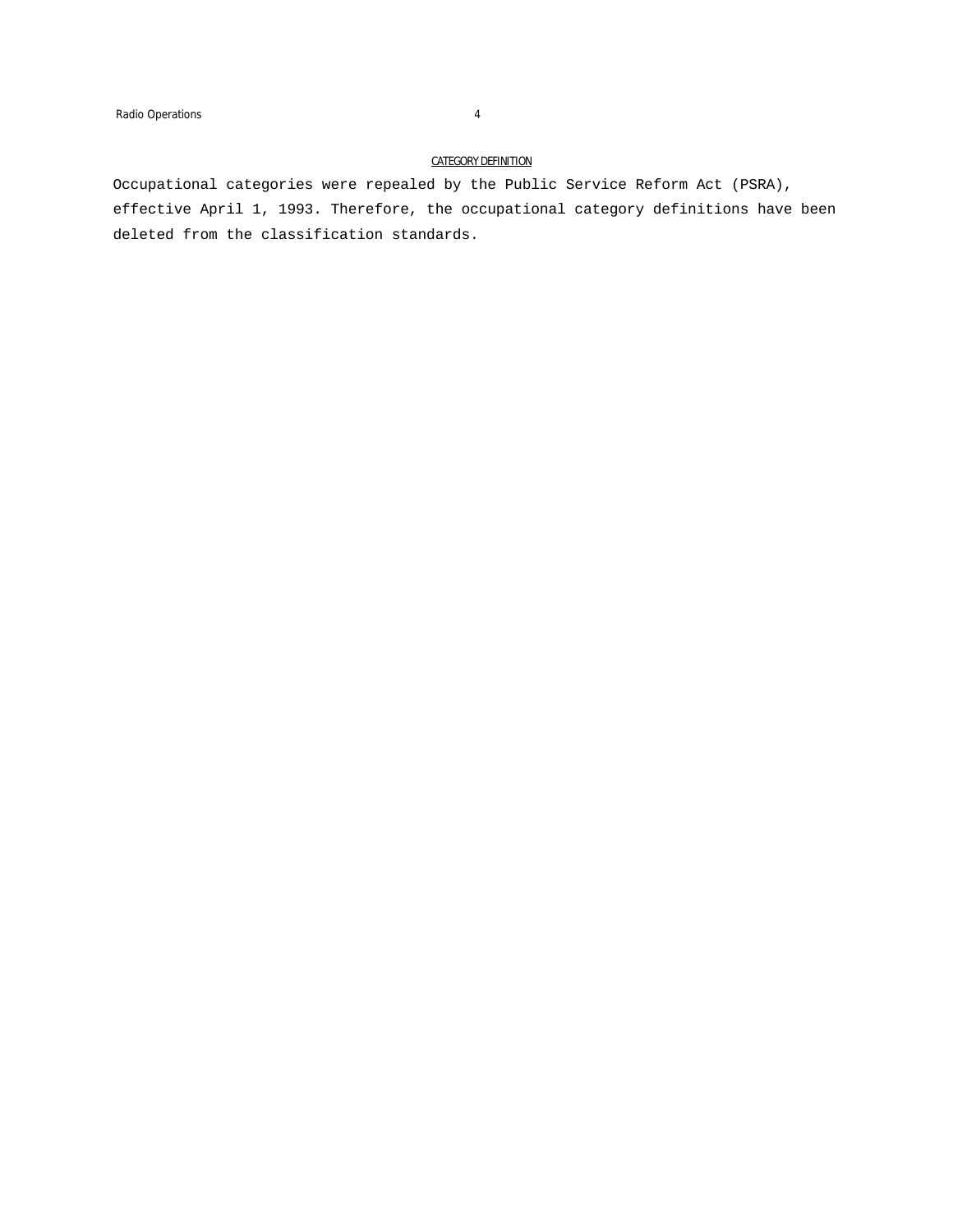### GROUP DEFINITION

For occupational group allocation, it is recommended that you use the Occupational Group Definition Maps, which provide the 1999 group definition and their corresponding inclusion and exclusion statements. The maps explicitly link the relevant parts of the overall 1999 occupational group definition to each classification standard.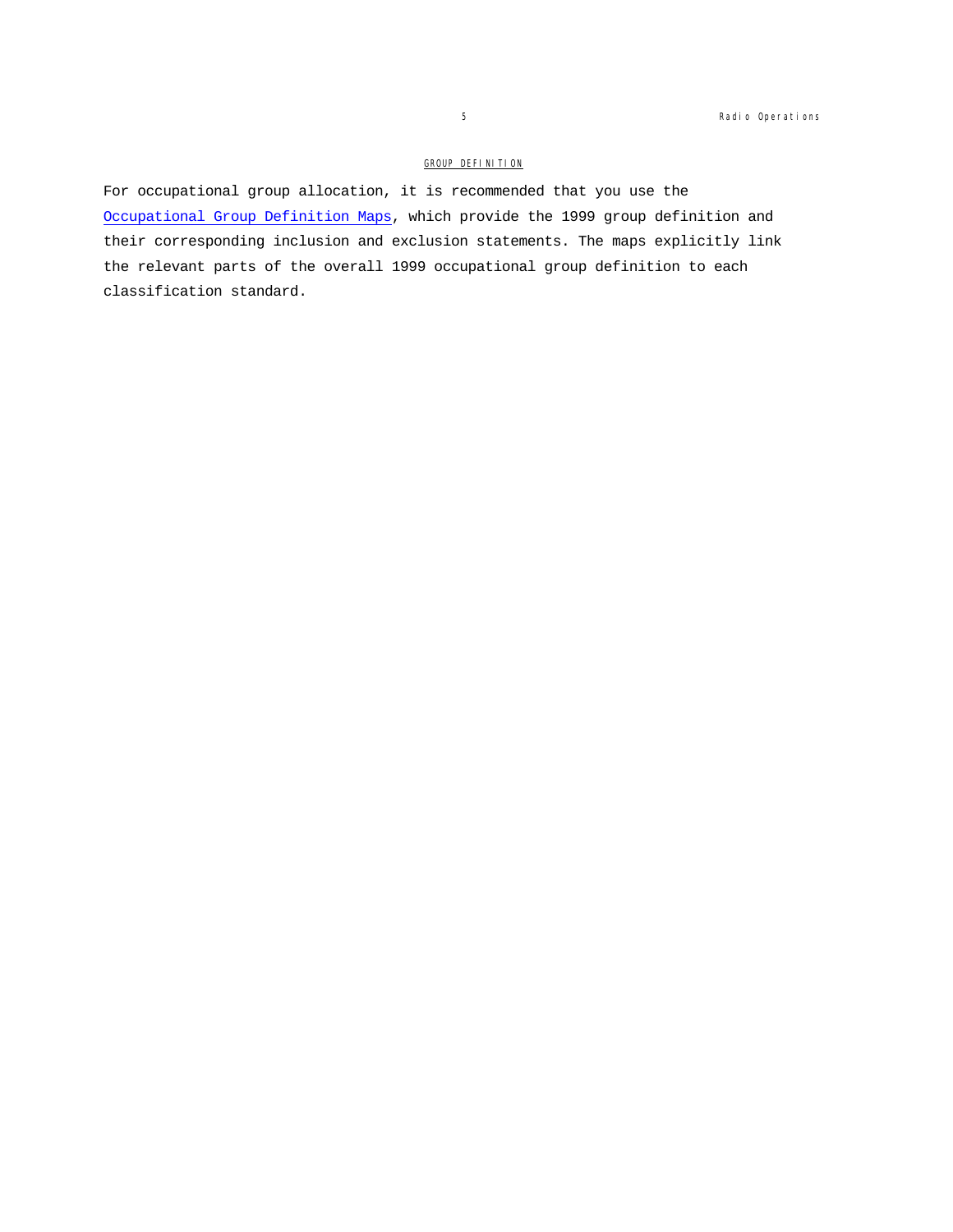#### GLOSSARY OF TERMS FLIGHT SERVICE STATION OPERATIONS

This glossary is provided for the benefit of the rater and is not intended to be a detailed listing of all the tasks associated with Flight Service Station Operations. For more details, refer to the FSS Job Analysis TP 3176.

MOTE: Terms shown with an asterisk (\*) form part of the basic service provided by Flight Service Stations (FSS) on a basic complement of local frequencies.

#### 1. **Airport Advisory Service**

Providing runway, wind, altimeter and aircraft/vehicle traffic advisory information to arriving and departing aircraft at local and remote airports.

#### 2. \* Air Traffic Control Support

Providing communications support to air traffic control units by providing guidance and advice to pilots and controllers related to conditions that are pertinent to flight safety, and by relaying clearances, instructions, authorizations and progress, and arrival and departure reports.

#### 3. \* Control. Monitoring and Operation of communications Equipment and Navigational Aids (NAVAIDS)

Selecting local and remote communications equipment, specialized broadcast equipment and radio and non-radio navigational aids by using a specialized communications control console. Conducting verification checks and providing coordination to ensure system integrity. Generating and processing operational and administrative traffic using computer terminals and communications systems and ensuring system serviceability.

#### 4. \* Emergency Communications Service

Responding to an aviation related emergency by evaluating the emergency situation, providing the appropriate direction, guidance and/or assistance and coordinating emergency response activities. Providing information in accordance with prescribed procedures and/or initiatives.

#### 5. En route Flight Information Service

Providing advisory information and/or assistance to aircraft in-flight using local and remote communications equipment.

#### 6. \* Flight Safety Service

Conducting the general dissemination of flight safety information through the issuance and broadcast of Notices to Airmen (NOTAM), soliciting, processing and broadcasting aviation weather reports such as Pilot Reports (PIREP) and In-Flight Weather Warnings (SIGMET and AIRMET) and other information to assist pilots in the pre-flight, "en route", arrival or departure stages of the flight.

#### 7. International HF Air-Ground Network Communications (ICAO)

Providing an HF air-ground communications link with International air-carriers and other aircraft on transatlantic and polar routes, aviation safety services, relaying commercial traffic and recording, and maintaining statistical information to effect cost recovery in accordance with International Civil Aviation Organization and Transport Canada procedures.

#### 8. \* Pre-Flight Assistance

Maintaining pre-flight displays, determining pilot requirements, providing ready access to flight safety information through the use of maps, publications, computers, etc., and assisting pilots with flight planning.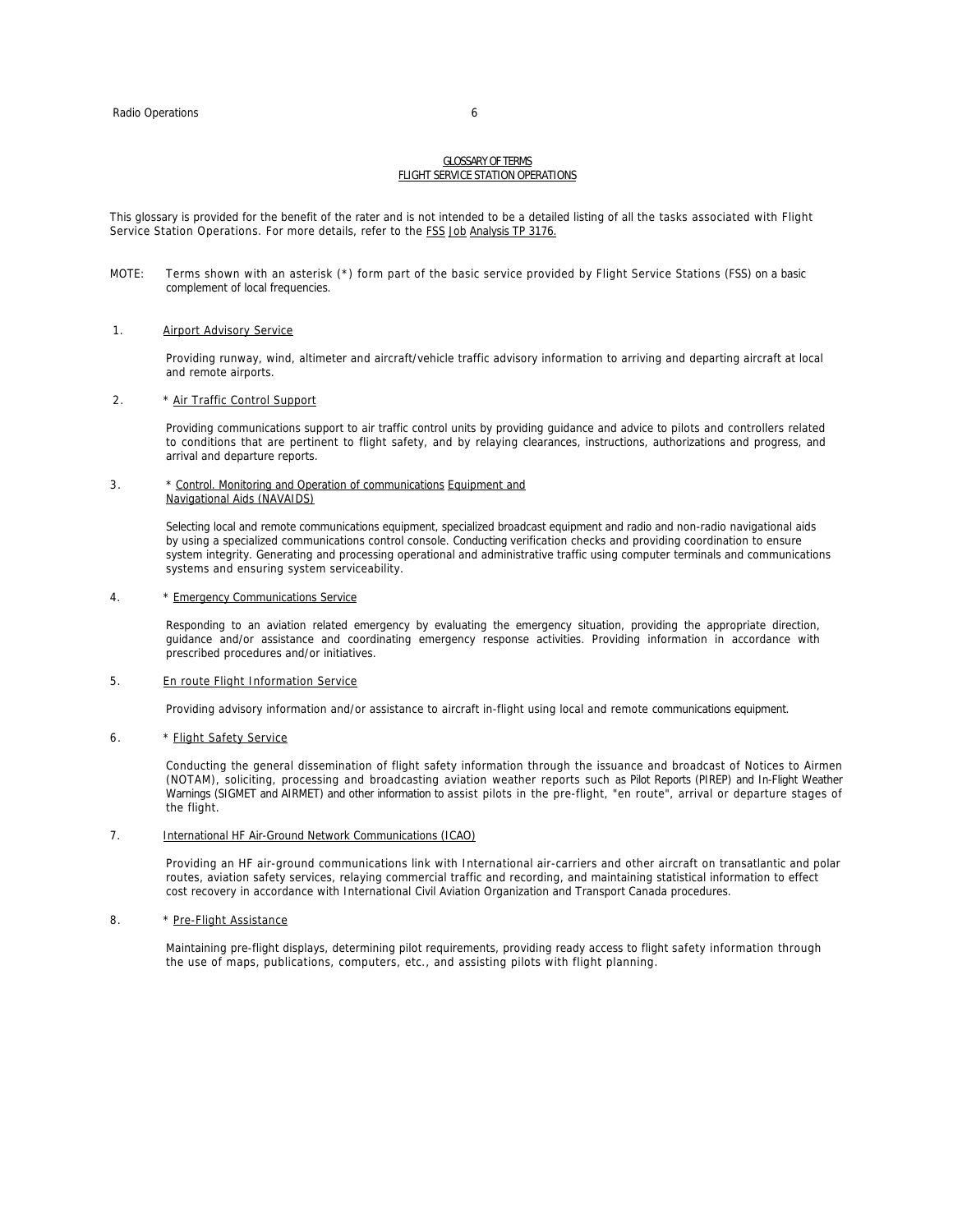#### 9. \* Supplementary Duties

Conducting operational training, collecting data and completing operational and/or administrative reports for other<br>federal departments and agencies (i.e. climatological reports, pollution and forest fire reporting, the Do

#### 10. Surface Weather Observations

Conducting a surface weather observation program including the observing, recording, dissemination and quality control of observation and climatological data in accordance with Atmospheric Environment Service standards and procedures.

#### 11. Vehicle Control Service

Controlling the movement of vehicles operating on the maneuvering area of designated local and/or remote airports.

#### 12. Very High Frequency Direction Finding (VHF/DF) Service/RADAR

Provide directional and/or orientation assistance to pilots and in emergency situations controlling aircraft during a cloud break or no compass homing procedure. Specialists are required to qualify semi-annually to ensure continued proficiency.

#### 13. \* <u>VFR Flight Plan Processing and Alerting Service</u>

Processing domestic and transborder VFR flight plans and flight notifications, maintaining a suspense file, determining when<br>an overdue situation has occurred and assisting with search and rescue action in the event of non

#### 14. Weather Briefing Service

Providing an interpretative (AWBS) or non-interpretative (AWIS)\* weather briefing service by using weather radar, satellite<br>imagery, prescribed weather graphic products and data, monitoring and identifying changes in signi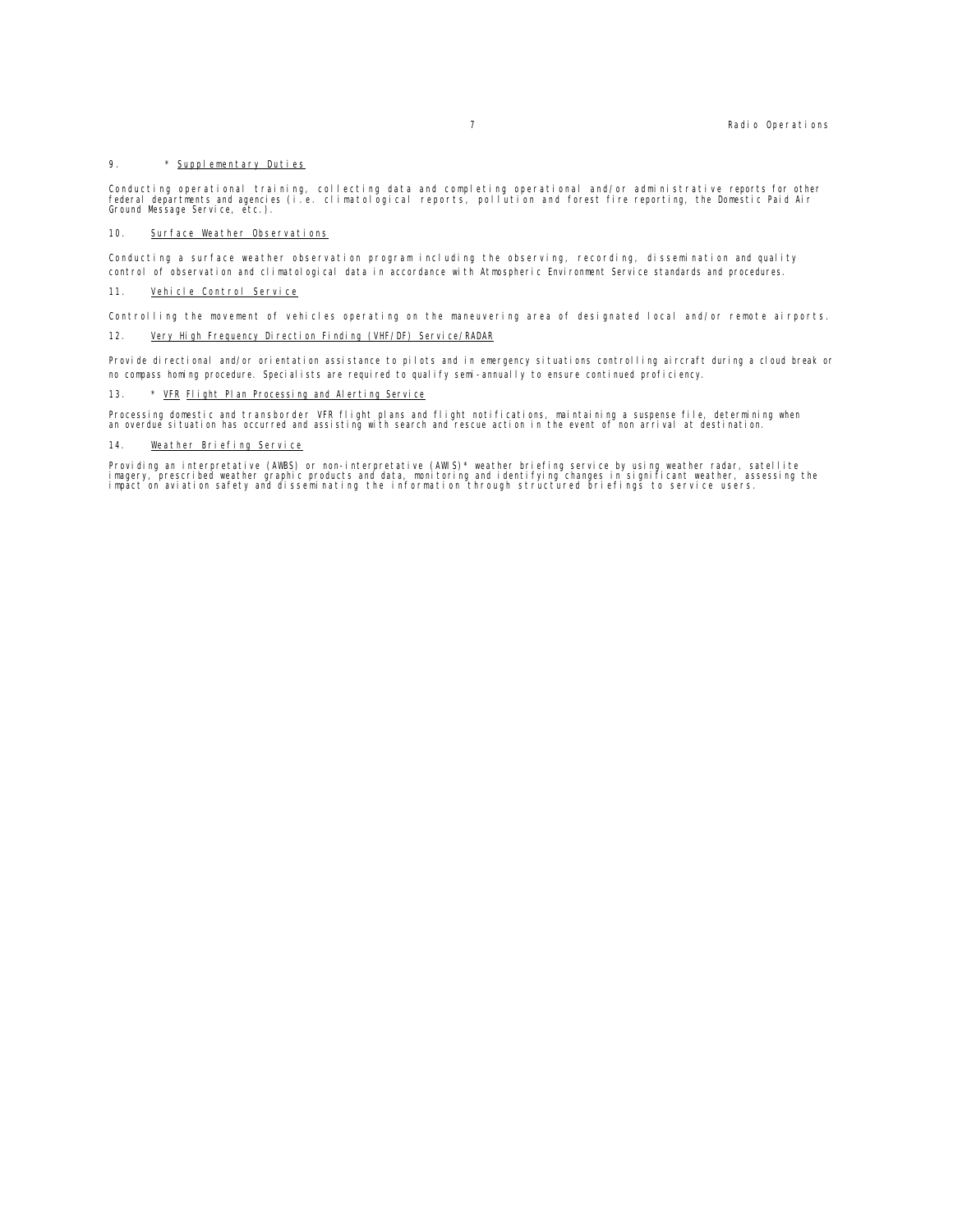#### GLOSSARY OF TERMS COAST GUARD RADIO STATION OPERATIONS

This glossary is provided for the benefit of the rater and is not intended to be a detailed listing of all the<br>tasks associated with Coast Guard Radio Station Operations. For more details, refer to the <u>CGRO Task Inventory</u> 8057.

- NOTE: Terms shown with an asterisk (\*) form part of the basic service provided by Coast Guard Radio Stations (CGRS) on a basic complement of frequencies (see #3, page 20).<br>1. Automated Narrow-Band Direct-Printing Service (
	-

This is a narrow-band direct-printing telegraphy service to ships at sea. Ships fitted with dedicated receivers are able to receive maritime safety information and urgent messages in a printed form. Certain essential classes of safety information such as navigational and meteorological warnings and search and rescue information are non-rejectable to ensure that ships using NAVTEX always receive the most vital information. NAVTEX is an important element of the Global Maritime Distress and Safety System (GMDSS).

#### 2. \* CCG Fleet Communications

The monitoring and control of dedicated Canadian Coast Guard fleet ship-shore frequencies for the reception and dissemination of government business traffic related to operational and administrative matters. Also included is the handling of CCG Search & Rescue (SAR) traffic when these ships are involved in SAR incidents.

#### 3. Channel 16 - Special Guard

This service is provided in accordance with various acts and regulations (ITU, Canada Shipping Act, Great Lakes Agreement and VHF practices and procedures). Ships that transit the Vessel Traffic Services (VTS) mandatory zone are required to carry two VHF radios, one tuned to a frequency for bridge to bridge communications and the other tuned to the VTS frequency. As a result, the ship is unable to maintain a continuous watch on the International Distress and Calling frequency (channel 16). This watch is assumed by the CGRS for all individual ships in the zone. This requires a specific alertness on the part of the radio operator to detect calls to those ships on channel 16. It also requires close coordination with VTS in order to obtain the attention of the VTS regulated ships affected. 4. \* Collection & Distribution of Atmospheric

Environment Service (AES) Information

The collection and dissemination of weather related information such as: marine weather and sea state forecasts, ice forecasts, ships' weather and ice reports, lighthouse marine and aviation weather observations.

5. \* Communications Related to Regulatory Matters

The provision of a communications link with various government departments and agencies with respect to communications related to the requirements of various government acts and regulations such as the Canada Shipping Act and Regulations, Fisheries Act and Regulations, Radio communication Act and the Criminal Code of Canada.

6 . \* Control, Monitoring and Operation of Communications Equipment and Navigational Radio Aids

> A specialized communications control console is used to select local and remote communications equipment, signaling devices, specialized broadcast equipment and navigational aids. Conducting verification checks and providing co-ordination to ensure system integrity. Generating and processing operational and administrative traffic using computer terminals and communications systems and ensuring system

serviceability. 7. \* Distress-Urgency Communications

> Continuous guard & control of international distress & calling frequencies and monitoring & control of working frequencies for the detection of distress & urgency calls and the provision of advice and assistance as required. The coordination of related information with other maritime mobile units and land based units such as Search and Rescue, Vessel Traffic Services (VTS) and other agencies. The broadcast of distress and urgency related traffic.

#### 8. High Frequency Morse Radiotelegraphy (HF CW)

Operating positions mayy be dedicated to different frequencies between 4 and 22 MHz. Special transmitting and receiving equipment is used to provide service to ocean going shipping over several thousand miles of radio coverage. Proficiency in International Morse code on frequencies subject to noise, fading and interference is essential. An HF CW broadcast service may also be provided. Unlike MF CW, this service may use special variable tuned scanning receivers, scanning techniques and rotating transmitter antennae systems. Special skills are therefore required.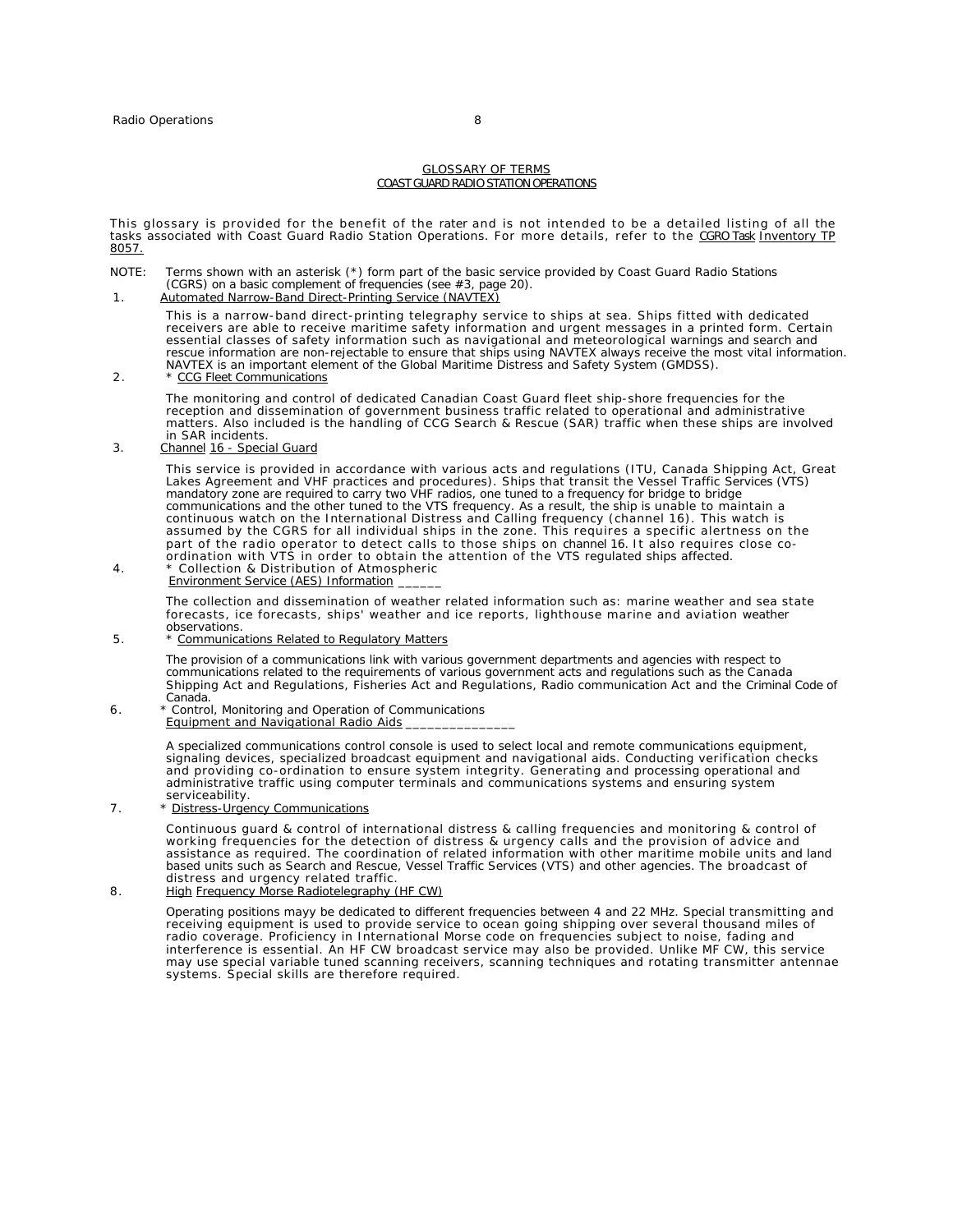#### 9. INTRAC 2000 Lighthouse Monitoring System

Continuously monitor and control the status of unstaffed remote light stations. A specialized computer based system is used to monitor and report on the status of navigational aids such as lights, fog horns, radar beacons, etc. The service also provides for the monitoring and control of remote intrusion and fire alarm systems associated with the light stations.

#### 10. \* Maritime Mobile Safety Communications

Continuous' guard and control of international safety and calling frequencies for the reception,. dissemination and broadcast of navigational and meteorological safety information, such as, marine weather and sea state forecasts, ice forecasts, ice routing information and notices to shipping.

#### 11. Medium Frequencv/High Frequency Radiotelephone (MF/HF R/T)

This service is provided in accordance with the International Maritime Organization Safety of Life at Sea Convention (SOLAS) and the International Telecommunication Union Radio Regulations, to provide radiotelephone coverage of Canadian waters beyond the VHF radiotelephone coverage area (40 NM.) The frequency bands used (2-22 MHz) are subject to various amounts of noise, fading and interference. The station services provided are similar to those provided in the VHF band. The radio coverage area of responsibility is increased from 40 NM to several thousand miles. An MF/HF R/T broadcast function is included as part of this service.

#### 12. Medium Frequency Morse Radiotelegraphy (MF CW)

This service is provided in accordance with the International Maritime Organization Safety of Life at Sea Convention (SOLAS) and the International Telecommunication Union Radio Regulations. Morse code is the medium used to provide communications over a radio coverage area of several hundred miles. In addition to the knowledge and skill associated with Morse code, a certain knowledge and skill is required in the manipulation of fixed receiver controls and radio reception through noise, fading and required interference. An MF CW broadcast function is included as part of this service.

#### 13. \* operation and Control of Fixed Communications

The operation and control of government owned or leased circuits such as telex, electronic mail, AES circuits, facsimile, Search & Rescue lines, and public telephones. These circuits are used in the reception and relay of station correspondence. Also included is the operation of a computerized Message Data System (MDS).

#### 14. \* Public Correspondence

The reception and transmission of messages and telephone calls by interconnecting ships at sea with the Land-based telecommunications system. It also involves the computation, timing and relay of various message/telephone charges to users as required and maintaining related records to effect cost recovery.

#### 15. \* Radio Regulations Enforcement

The monitoring and control of assigned station frequencies with respect to the enforcing of international radio regulations. This could result in on-air enforcement as well as the formal filing and distribution of frequency infringement reports. Also included is the training and issuance of restricted radio licenses to users of the service.

#### 16. Radio telex Service (TOR)

The sending and receiving of hardcopy messages via the CGR station to ships at sea using HF radio teletype. A broadcast service and a public correspondence service are provided. Specialized computerized equipment is used.

#### 17. \* Sail/Availability Plan Processing and Alerting Service

The processing of "Sail Plans/Availability Plans" primarily for pleasure craft, fishing vessels and Canadian Marine Rescue<br>Association (CMRA) vessels, and by alerting/assisting Search and Rescue in the event of non-arrival

#### 18. Shore-to-Ship Weather & Ice Facsimile Service

The transmission of weather and ice charts to ships using specialized computerized facsimile equipment.

#### 19. \* Supplementary Duties

The performance of administrative functions related to the various services provided by the station, such as the completion of daily, weekly and monthly internal and external reports. Also included is on-the-job training of others and the updating of various charts and publications and other related duties.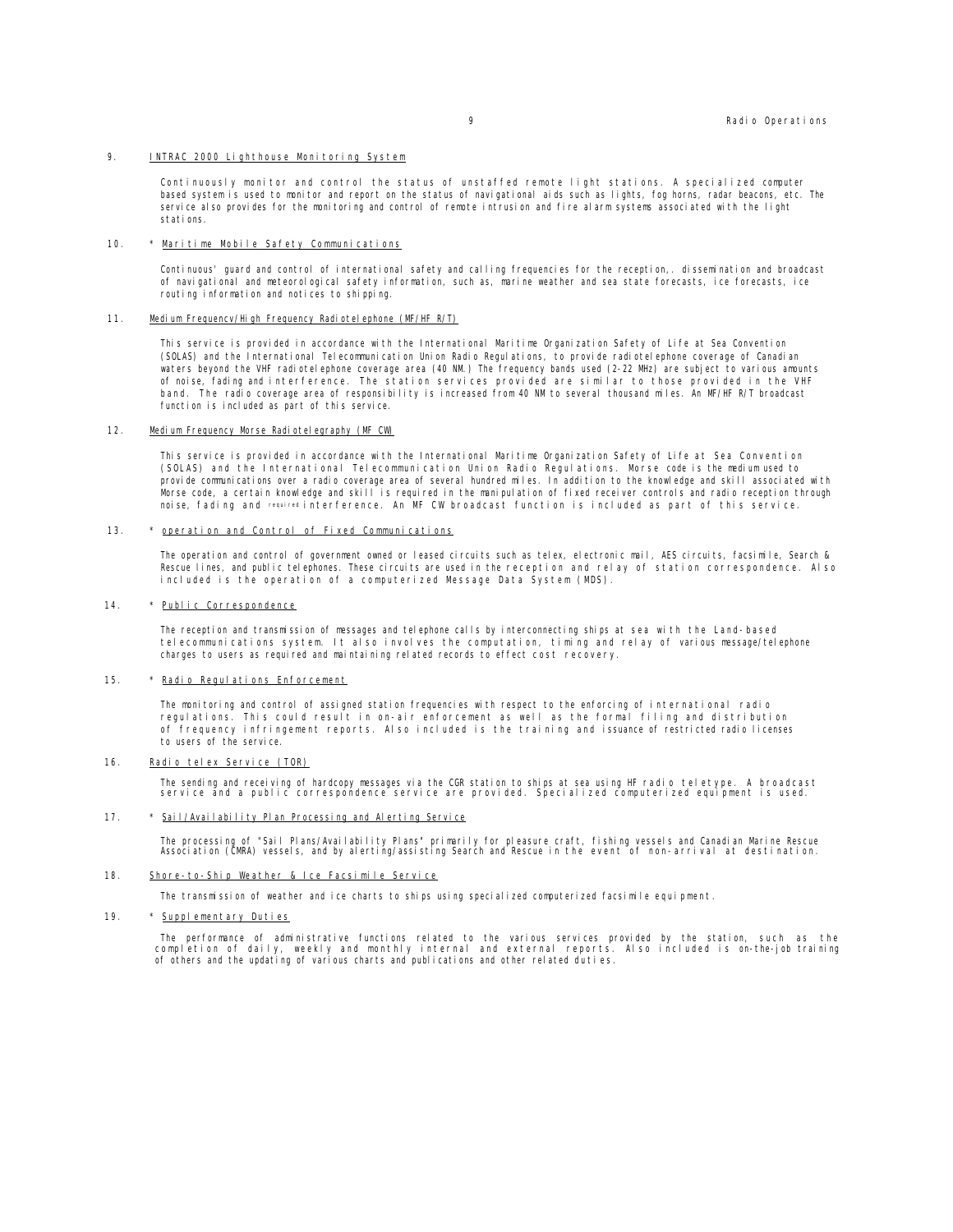#### Radio Operations 10

#### 20. Surface Weather Observations

A weather observation program which is conducted by the CGRS in accordance with Atmospheric Environment Service standards and procedures.

#### 21. Very High Frequency Direction Finding (VHF/DF)

VHF/DF is used to provide assistance to ships that report difficulty by the plotting of position, bearing, distance and<br>heading on navigational charts and the provision of this information to affected ships and Search and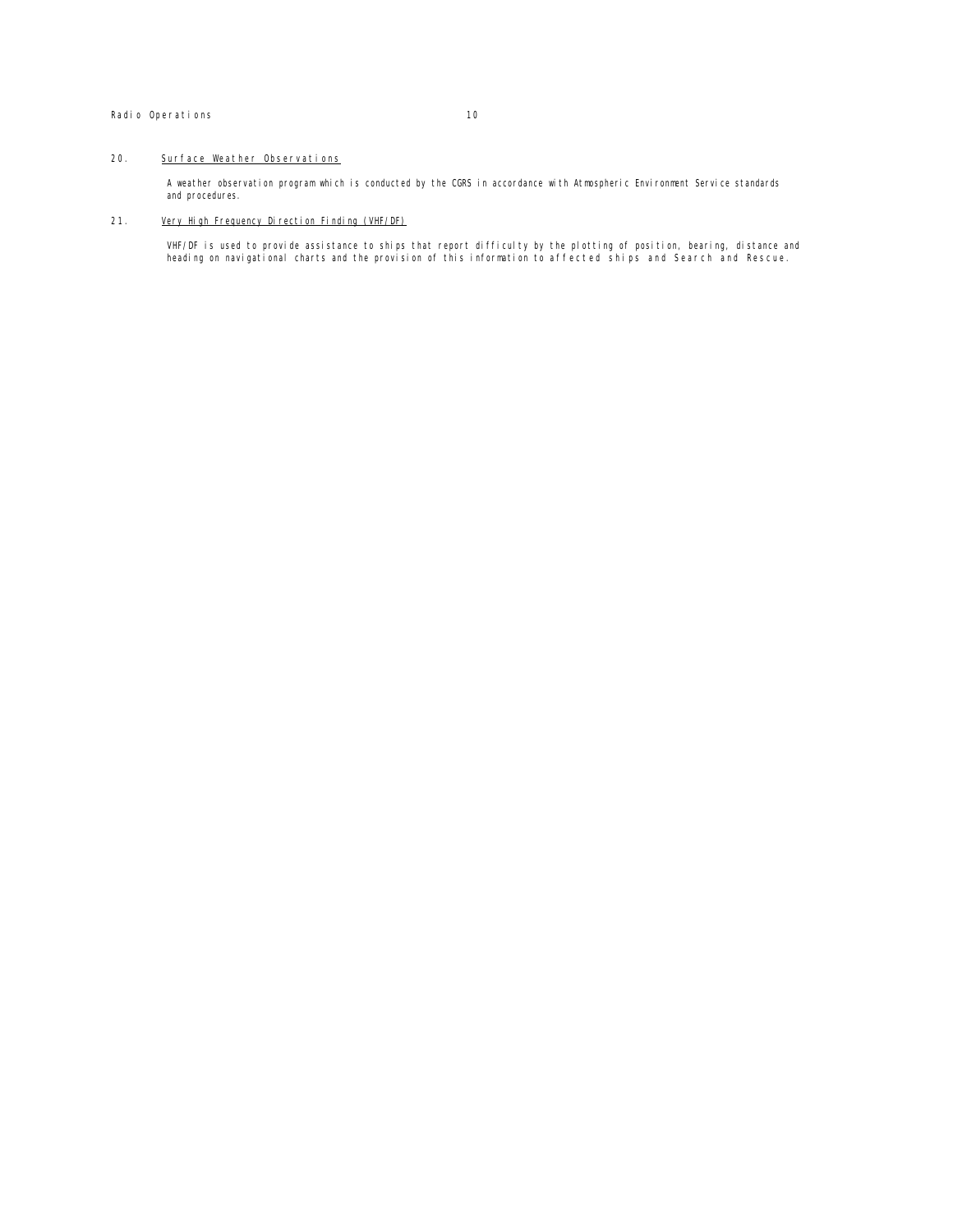#### KNOWLEDGE FACTOR

This factor is used to measure the operational and non-operational knowledge and experience required to perform the duties of the position.

Definitions Operational Knowledge

Refers to the knowledge required of the basic and additional services and the experience required to perform, supervise and/or manage the duties of operationally qualified FSS or CGRS staff. It also refers to the knowledge of FSS or CGRS operations and associated work areas required for the development, implementation and evaluation of FSS or CGRS programs as well as the conduct of operational training. Non-Operational Knowledge

Refers to the depth and breadth of knowledge and experience required in such areas as legislation, policies, standards procedures, operational requirements, program evaluation, pedagogy, human resource management, managerial and administrative practices. Notes to Raters

- 1. The operational knowledge of the basic and additional services is normally acquired through graduation from the FSS or CGRS Basic Training Program and successful completion of the FSS or CGRS Qualification Training Program and other selected training programs. The non-operational knowledge relating to supervision and management is normally acquired through continuing study format training courses, on-the-job training and experience in more complex and/or responsible positions.
- 2. Ratings of positions at degrees one to five are based on a measure of the total operational knowledge of the basic or a combination of the basic and additional services provided as well as a measure of non-operational knowledge. Adding or subtracting additional services may change the point-rating assigned under this factor.
- 3. In applying this factor, tentative degrees in the position being rated are determined by comparison with the degree definitions in the knowledge grid. The degree tentatively selected is to be confirmed by comparison of the duties of the position with the duties and specifications of the bench-mark position(s) exemplifying the degree.
- 4. The basic and additional operational services for the individual disciplines are as follows:<br>A Basic Services ESS
	- Basic Services FSS ATC Support; Aviation Weather Information Service (AWLS); Control, Monitoring and Operation of Communications Equipment and Navigational Aids; Emergent Communications; Enroute Flight Information Service (EFIS); Flight Safety Service; Pre-Flight Assistance; Supplementary Duties; and VF R Flight Plan Processing and Alerting.
	- B. Basic Services CGRS Canadian Coast Guard Fleet Communications; Collection and Distribution of AES Information; Communications Related to Regulatory Matters; Control, Monitoring and Operation of Communications Equipment and Navigational Radio Aids; Distress - Urgency Communications; Maritime Mobile Safety Communications; Operation and Control of Fixed Communications; Public Correspondence;
		- Radio Regulations Enforcement; Sail/Availability Plan Processing & Alerting Service; and
		- Supplementary Duties.
	- C. Additional Services FSS
		- Airport Advisory/Vehicle Control Service (AAS/VCS);
		- Aviation Weather Briefing Service (AWBS); International HF Air-Ground Network Communications (ICAO); Surface Weather Observations (OBS); and Very High Frequency Direction Finding (VHF/DF)/RADAR\*.
	- D. Additional Services CGRS
		- Automated Narrow-Band Direct-Printing Service (NAVTEX); Channel 16 - Special Guard; High Frequency Morse Radiotelegraphy (HF CW); INTRAC 2000 Lighthouse Monitoring System;
	- RADAR is only applicable to the ROCC North Bay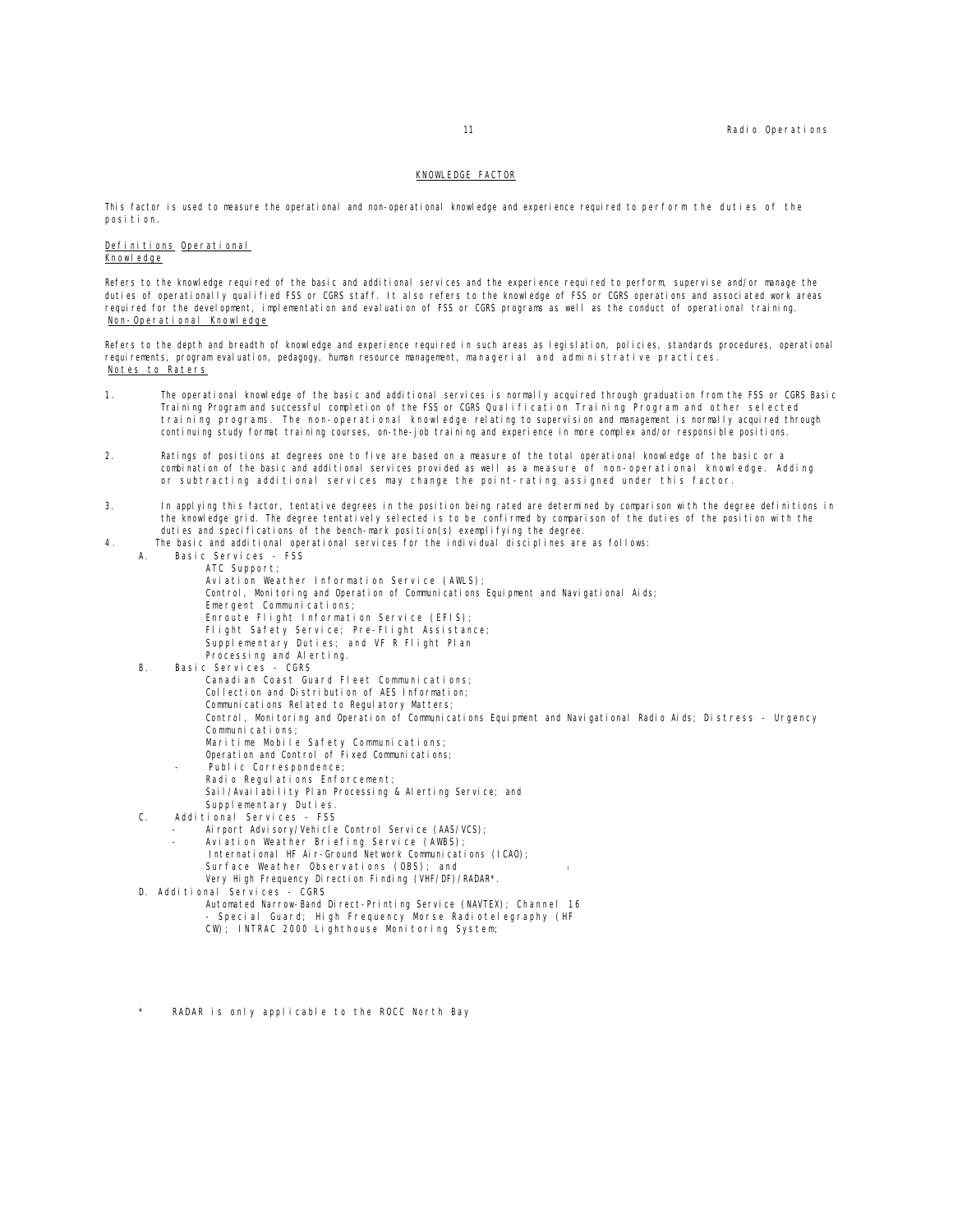Medium Frequency/Nigh Frequency Radiotelephone (MF/HF R/T);<br>Medium Frequency Morse Radiotelegraphy (M CW); Radio telex<br>(TOR);<br>Weather Observations (WX.OBS); and Very High Frequency<br>Weather Observations (WX.OBS); and Very H

5. ALL of the above FSS and CGRS services are defined in the Glossary of Terms. The FSS and the CGRS Job Analysis documents contain a more detailed breakdown of each of the services.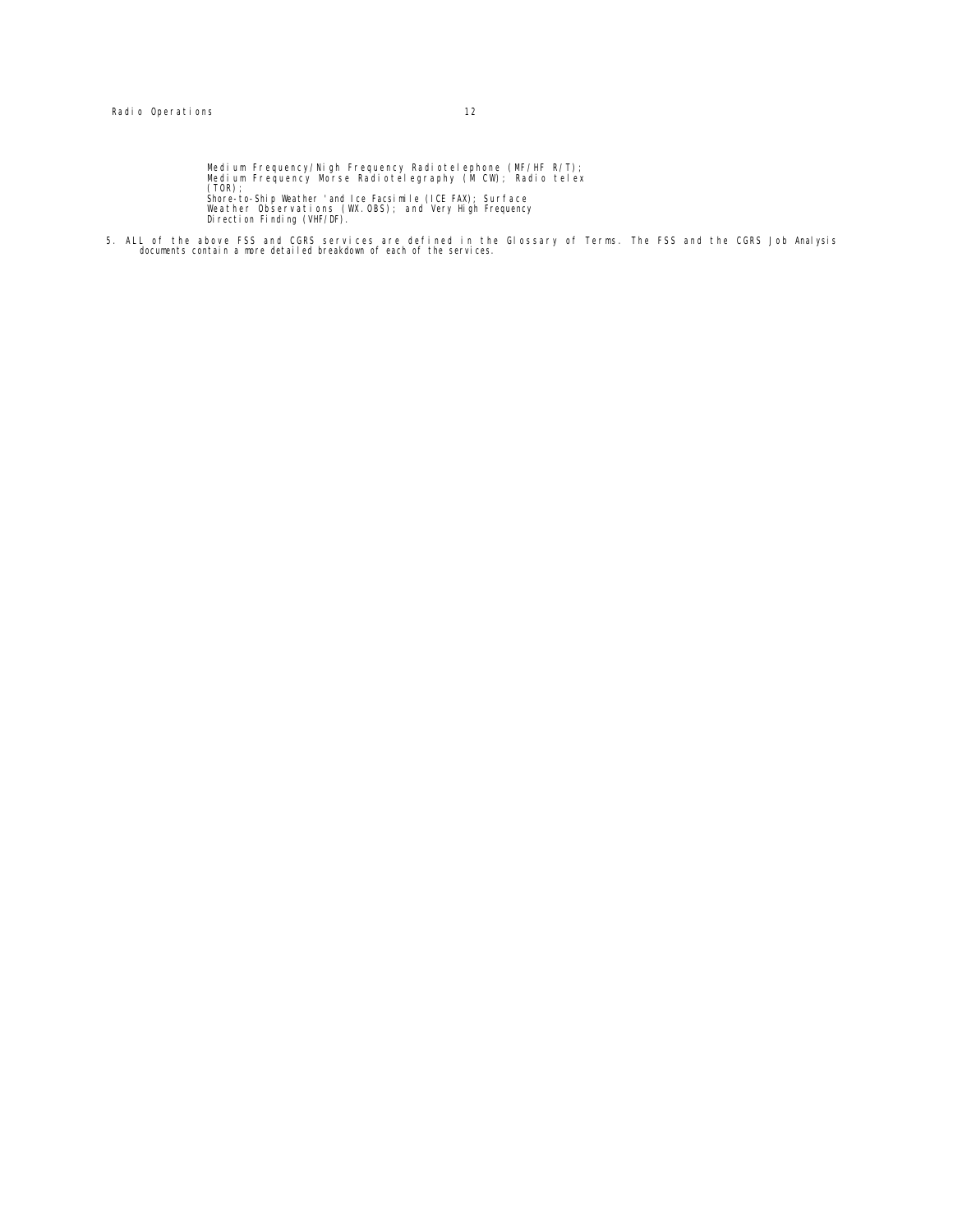#### K N O W L E D G E

| DEGREE         | <b>DESCRIPTION</b>                                                                                                                                                                                                                                                                                                                                                                                      | POI NTS | <b>B. M. P. D.</b>                                                                                                   |
|----------------|---------------------------------------------------------------------------------------------------------------------------------------------------------------------------------------------------------------------------------------------------------------------------------------------------------------------------------------------------------------------------------------------------------|---------|----------------------------------------------------------------------------------------------------------------------|
| $\mathbf{1}$   | Knowledge required to perform all or a majority of the FSS<br>or CGRS basic services.                                                                                                                                                                                                                                                                                                                   | 40      |                                                                                                                      |
| 2              | A) The requirement of degree 1 for FSS and up to two<br>additional FSS services other than AWBS; or<br>B) The requirements of degree 1 for CGRS and up to three<br>additional CGRS services.                                                                                                                                                                                                            | 94      | (1) Flight Service<br>Specialist, Gander IFSS                                                                        |
| 3              | A) The requirements of degree 1 for FSS and three or more<br>additional FSS services or AWBS only; or<br>B) The requirements of degree 1 for CGRS and four or more<br>additional CGRS services; or<br>C) Knowledge required to perform the functions of<br>positions under degree 1 or 2; or<br>Supervisor<br>D) Knowledge required to perform the functions of Manager<br>of positions under degree 1. | 145     | Flight Service<br>(2)<br>Specialist, Kenora FSS<br>Coast Guard Radio<br>(3)<br>Operator, Halifax CGRS                |
| Δ              | A) Knowledge required to perform the functions of<br>positions under degree 3 A) or B); or<br>Supervisor<br>B) Knowledge reguired to perform the functions of Manager<br>of positions under degree 2; or 3A with AWSS only<br>C) Knowledge reguired to perform the functions of Regional<br>Instructor.                                                                                                 | 196     | (5) Shift Supervisor,<br>Hal i fax CGRS<br>(6) Station Operations<br>Supervisor, Kenora FSS                          |
| 5              | A) Knowledge reguired to perform the functions of Manager<br>of positions under degree 3 A) B) or C).<br>B) Knowledge required to perform the functions of a TCTI<br>Instructor.                                                                                                                                                                                                                        | 247     | Telecom. Operations<br>(7)<br>Manager, Halifax CGRS<br>FSS Manager, Kenora FSS<br>(8)<br>FSS Instructor, TCTI<br>(4) |
| 6              | A) Knowledge required to conduct national and/or regional<br>programs associated with FSS or CGRS operations; or<br>B) Knowledge required to perform the functions of<br>positions under degree 5 B).<br>Supervisor                                                                                                                                                                                     | 298     | (9) Regional FSS Training<br>and Human Resources<br>Special ist                                                      |
| $\overline{7}$ | Knowledge required to develop and promote national and/or<br>regional programs associated with FSS or CGRS operations.                                                                                                                                                                                                                                                                                  | 349     | Communications<br>(10)<br>Standards Officer,<br>$CCG-H. Q.$                                                          |
| 8              | Knowledge required to design, implement and control<br>national and/or region<br>grams associated with FSS or<br>CGRS operations.                                                                                                                                                                                                                                                                       | 400     | (11) Reg. Supt., Telecom.<br>Operations, CCG<br>(12) Supt., PoLicy, Standards and<br>Procedures,<br>FSS-H.Q.         |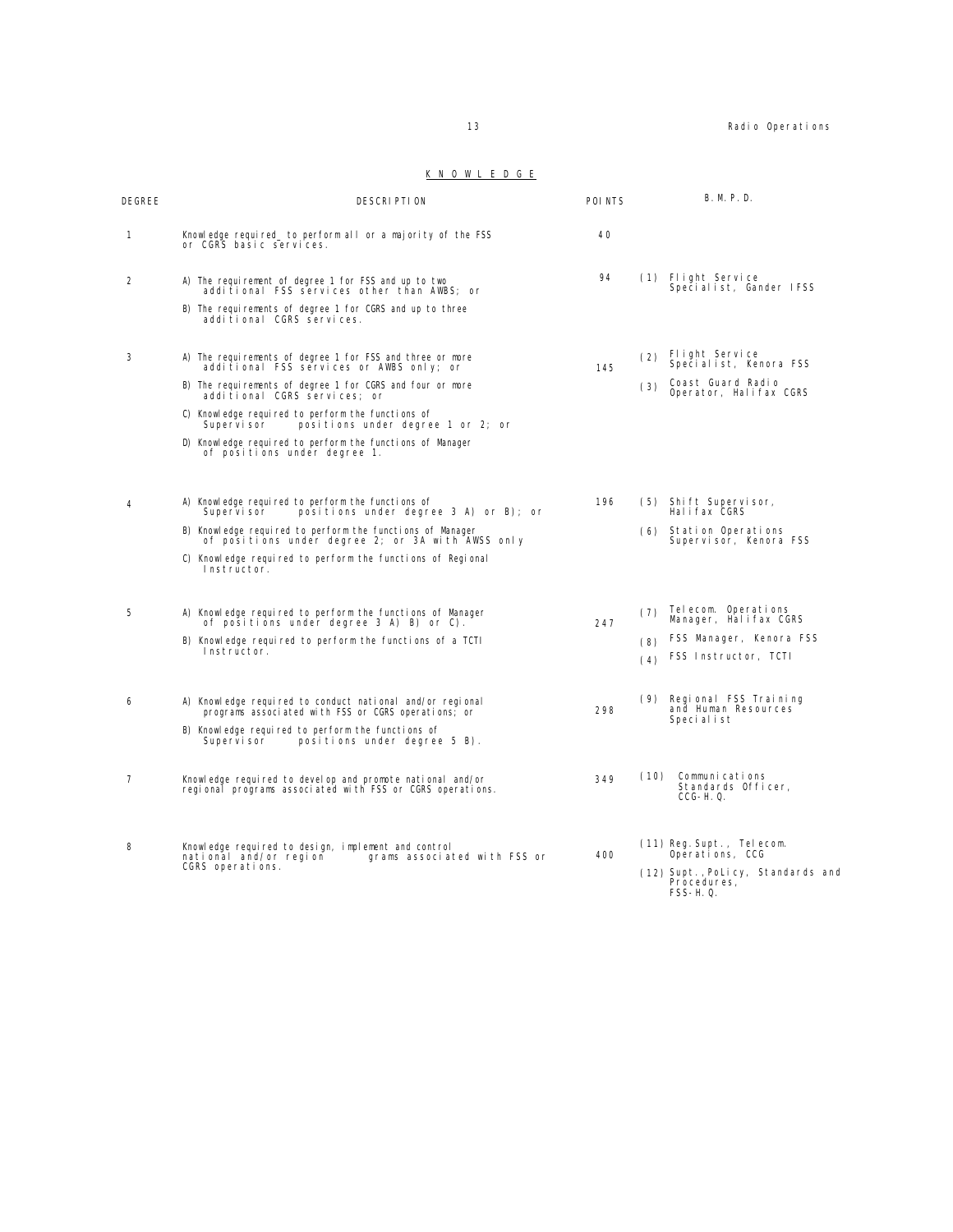#### DECISION MAKING FACTOR

This factor is used to measure the difficulty of the work in terms of the scope for decision making and the impact of decisions.

#### Definitions

#### Scope for Decision Making

Refers to the freedom to take particular courses of action within the framework of regulations, directives and established procedures;<br>the availability of direction and the degree of authority delegated by superiors.

#### Impact of Decisions Taken

Measures the effect of decisions on programs or program delivery. It also measures the effect of decisions on service users, the public, other<br>government or private agencies and on the nature and extent of resources commit

#### Notes to Raters

The degree definitions for both the scope and impact elements are broad and designed to encompass a range of positions. Therefore, it is possible<br>to assign the same degree to supervisory and subordinate positions under on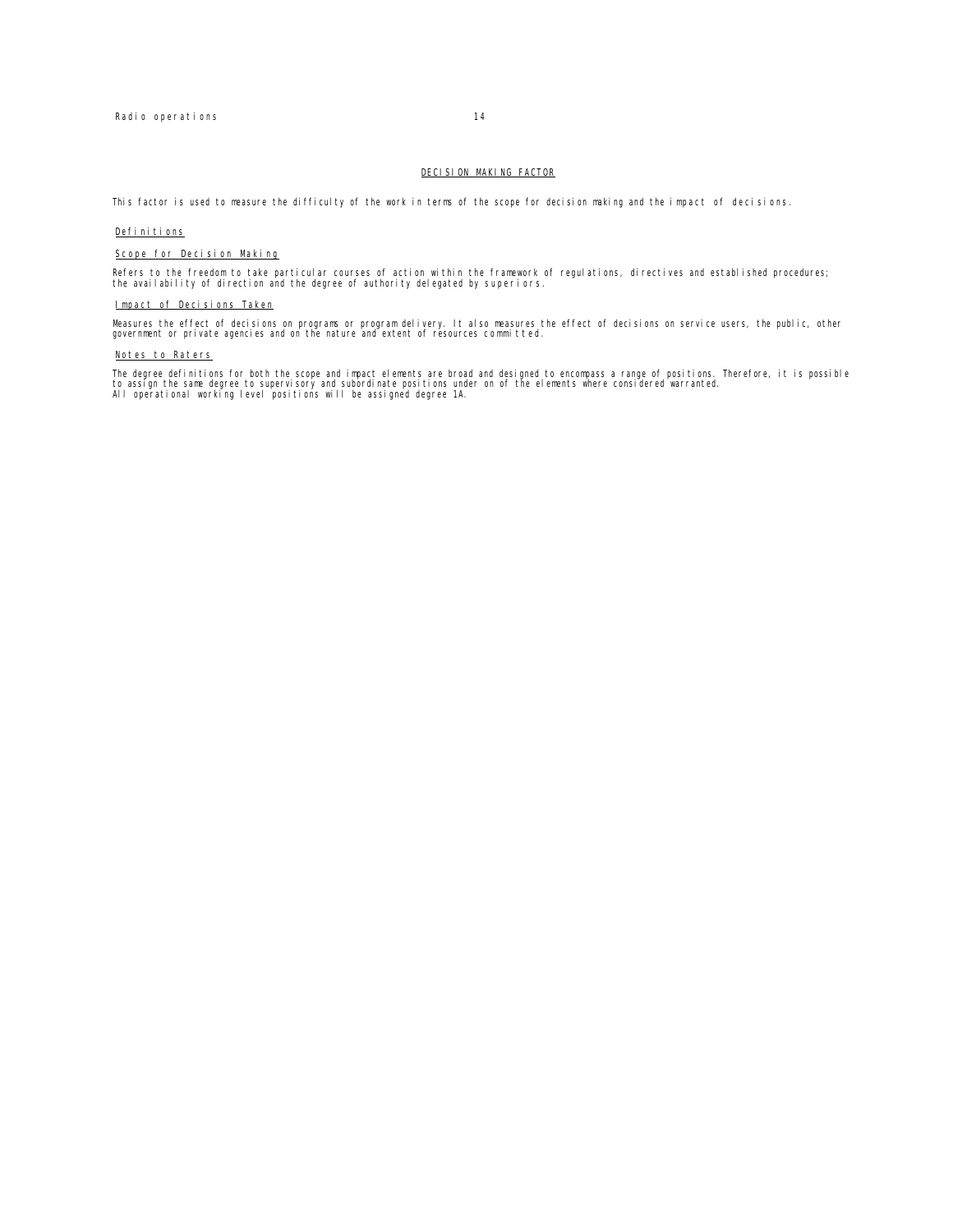#### DECISION MAKING

SCOPE

|    |                                                                                                                                                                                                                                                                                                                            |                                                                                                                                                                                                  | <b>JUULL</b>                                                                                                                                                                                                            |                                                                                                                                                                                                                                                        |     |                                                                                                                                                    |  |
|----|----------------------------------------------------------------------------------------------------------------------------------------------------------------------------------------------------------------------------------------------------------------------------------------------------------------------------|--------------------------------------------------------------------------------------------------------------------------------------------------------------------------------------------------|-------------------------------------------------------------------------------------------------------------------------------------------------------------------------------------------------------------------------|--------------------------------------------------------------------------------------------------------------------------------------------------------------------------------------------------------------------------------------------------------|-----|----------------------------------------------------------------------------------------------------------------------------------------------------|--|
|    | <b>I MPACT</b>                                                                                                                                                                                                                                                                                                             | Α<br>The work is performed<br>according to specific<br>instructions and<br>guidelines, by applying<br>established standards<br>and procedures. Some<br>degree of decision<br>making is required. | 9<br>The work is performed<br>according to general<br>instructions and guide-<br>lines, by modifying or<br>changing established<br>standards and<br>procedures. A moderate<br>degree of decision<br>making is required. | C<br>The work is performed<br>according to general<br>instructions by<br>devel oping, evaluating,<br>and coordinating systems significant<br>and programs, and<br>recommending changes.<br>A considerable degree<br>of decision making is<br>required. |     | D<br>The work is performed<br>according to broadly<br>defined objectives<br>and/or program poliies. A<br>degree of decision<br>making is required. |  |
| 1. | Decisions affect own<br>work and individual<br>users and have<br>restricted<br>application.                                                                                                                                                                                                                                | 25<br>Flight Service<br>Specialist, Kenora FSS<br>(2)                                                                                                                                            |                                                                                                                                                                                                                         | 57                                                                                                                                                                                                                                                     | 89  |                                                                                                                                                    |  |
| 2. | Decisions affect the<br>work of the unit or<br>group or otherwise<br>have wider<br>application.<br>Proposal s or<br>recommendations have<br>an impact on<br>established operating<br>gui del i nes and<br>procedures.                                                                                                      | Shift Supervisor,<br>Halifax CGRS (5)                                                                                                                                                            | 56<br>88<br>Telecom. Operations<br>Manager, Halifax CGRS<br>(7)<br>FSS Manager, Kenora FSS<br>(8)                                                                                                                       |                                                                                                                                                                                                                                                        | 122 |                                                                                                                                                    |  |
| 3. | Decisions have an<br>impact on standards &<br>procedures or have<br>wi despread<br>application.<br>Proposal s or<br>recommendations have<br>an impact on<br>implementation of<br>standards, procedures<br>and have some impact<br>on operational<br>requirements and<br>resources.                                         |                                                                                                                                                                                                  | 87                                                                                                                                                                                                                      | 121<br>Regional FSS Training<br>and Human Resources<br>Specialist (9)                                                                                                                                                                                  | 153 | 186                                                                                                                                                |  |
| 4. | Decisions have an<br>impact on standards &<br>procedures or have<br>wi despread<br>application.<br>Proposals or<br>recommendations have<br>an impact on<br>devel opment<br>of national policies,<br>standards or<br>procedures and have a<br>moderate impact on<br>programs' operational<br>requirements and<br>resources. |                                                                                                                                                                                                  | 152                                                                                                                                                                                                                     |                                                                                                                                                                                                                                                        | 185 | 218                                                                                                                                                |  |

15 **Radio Operations**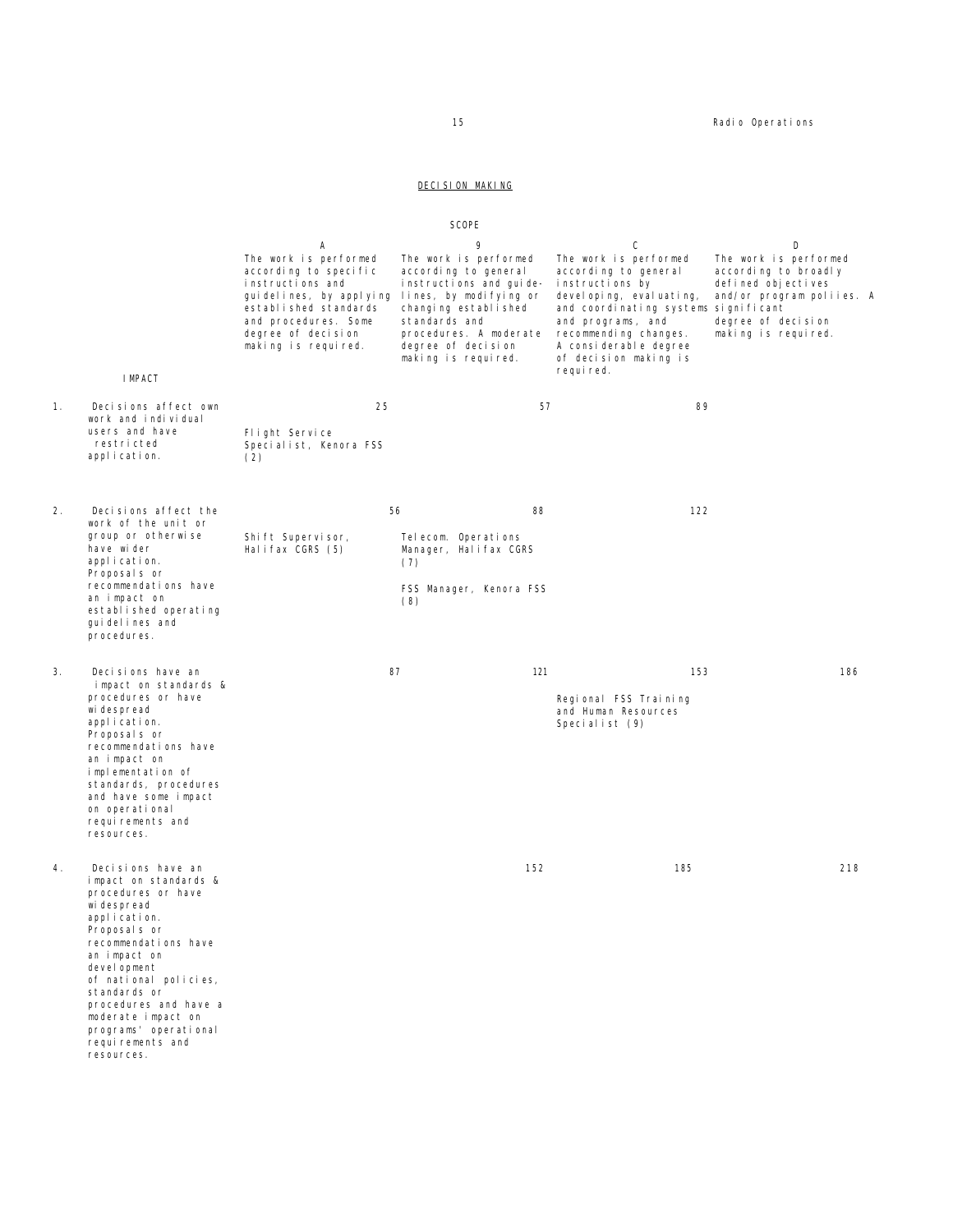5.Decisions have an impact on programs, operational policy, design or major aspects of national initiatives and departmental entities and have a significant impact or programs' operational' requirements and resources.

 $\langle \cdot \rangle$  ;

| 184                                                     | 217                                                             | 250 |
|---------------------------------------------------------|-----------------------------------------------------------------|-----|
| communications<br>Standards Officer.<br>$CG-H. Q. (10)$ | Supt., Policy, Standards<br>and Procedures,<br>$FSS-H. Q. (12)$ |     |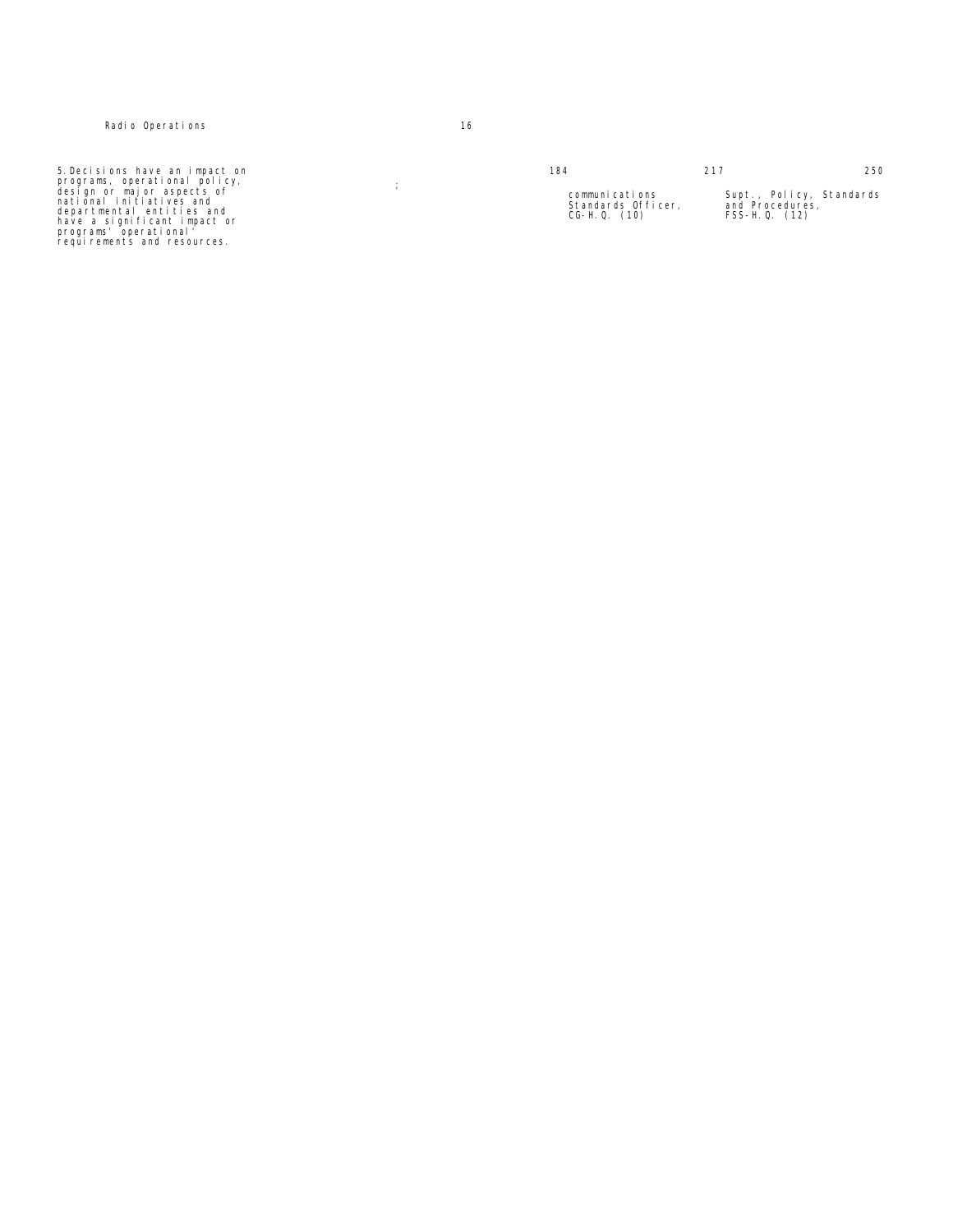#### OPERATIONAL RESPONSIBILITY FACTOR

This factor is used to measure the difficulty of the work in terms of the variety of services provided and the complexity of the operational or facility profile.

#### Definitions

"COMPLEXITY"

Refers mainly to the requirement for employees in operational and training related positions to deliver designated services to the aviation/marine community and other agencies using various means to communicate the related information.

The Complexity sub-factor comprises the following two elements:

a) Diversity of Services - the requirement to simultaneously provide the basic services or a combination of basic and additional services as listed in the Notes to Raters under the Knowledge Factor.

b) Facility Profile - the requirement to provide or extend the delivery of selected services beyond the local station.

"CONCENTRATION"

This element is used to measure concentration and co-ordination requiring the application of alertness and judgement under various workload conditions in responding to requests for services in an operational environment.

**NOTE** 

- 1. Reference documents to verify statistics are:
	- a) workload measurement products from FSS Operations Division and TP 3625;
	- and b) CGRS Annual Statistics from Marine Communications Division.
	- These reference-documents form part of the rating plan.
- 2. Changes in the complexity and/or concentration ratings will normally need to be sustained over a consecutive two-year period<br>before consideration is given to change the evaluation of this element. However, where a situa
- 3. Concentration for <u>FSS positions</u> must be evaluated with the plan described on pages 22-23. Concentration<br>for <u>CGRS positions</u> must be evaluated with the plan described on pages 24-25.
- 4. Because annual statistics or workload measurement figures are not available for instructor positions operating in simulation,<br>the degree of Concentration assigned to instructor positions will be considered equivalent to

#### NOTES TO RATERS:

- 1. A change in additional services provided locally or through a remote facility may affect the ratings assigned under this factor.
- 2. ALL positions which do not have a continuing requirement to work in an operational capacity will be assigned minimum points under both the Complexity and Concentration sub-factors.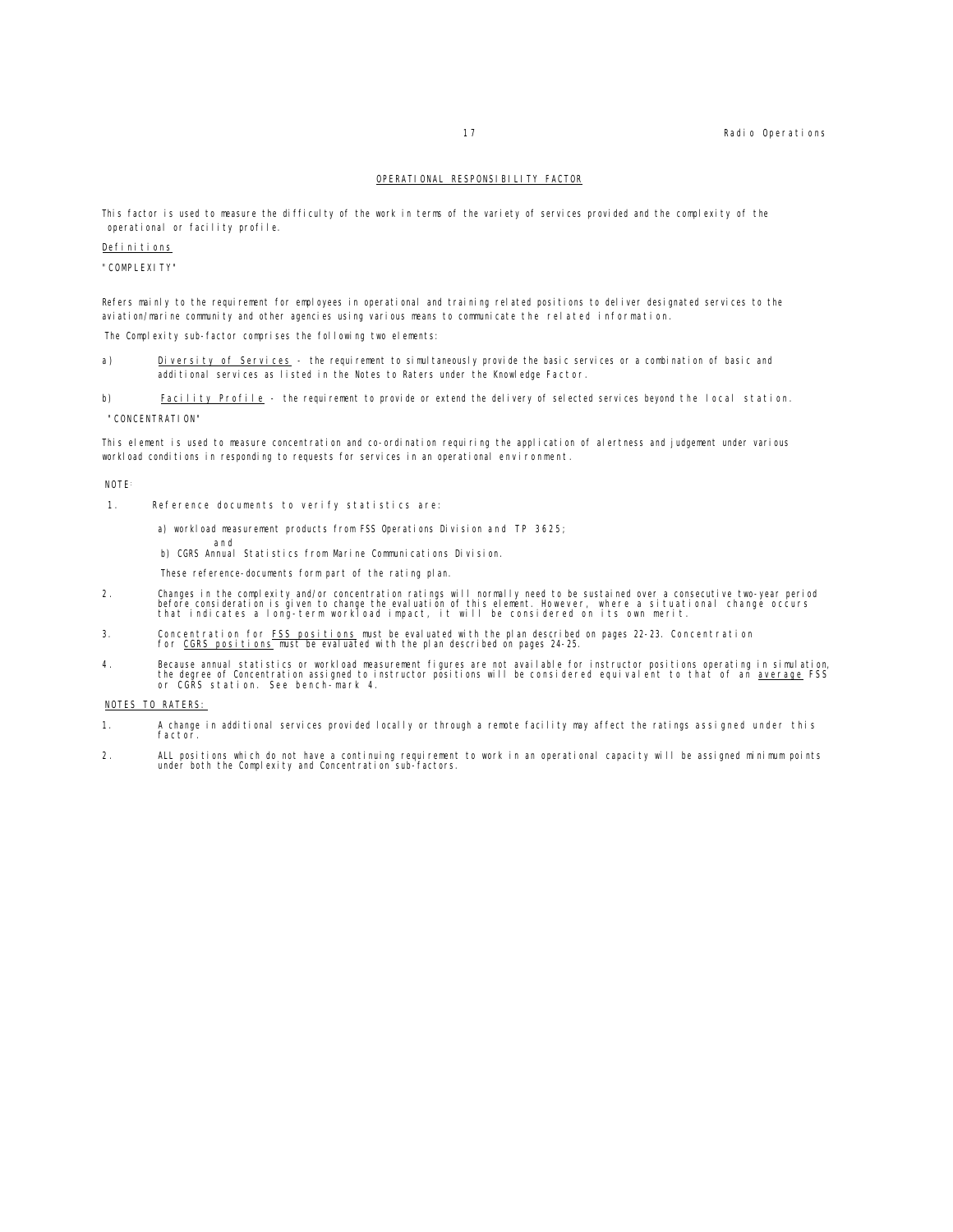3. For the purpose of using the Complexity grid for CGRS positions, a remote site is a site in addition to that required to provide the station services on a standard set of frequencies in each frequency band.

#### Example:

A station configuration consisting of: I VHF local site

1 VHF remote site 1 MF CW remote site 2 MF RT remote sites

results in a total of two remote sites (one VHF remote and one MF RT remote). One VHF local, one MF CW and one MF RT are required as part of the basic requirement.

- 4. For the purpose of using the Complexity grid for FSS positions, remote facilities are defined as fo(lows:
	- a) Remote Communications Outlet (RCO)

A facility comprised of a transmitter and receiver corrected by means of terrestrial, satellite or a combination thereof to a controlling marred facility to extend its communications range for the purpose of providing Enroute Flight information Service (EFIS).

b) Remote Flight Service Station (RFSS)

An RCO facility, located at an airport, that in addition to EFIS provides a Remote Airport Advisory Service (RAAS) to arriving and departing aircraft and a Remote Vehicle Control Service (RVCS) to vehicles on the airport maneuvering area from a controlling flight service station.

c) Community Airport Radio Station (CARS)

A facility at selected isolated airports, staffed by observers/communicators, that provide aviation support services through a designated flight service station.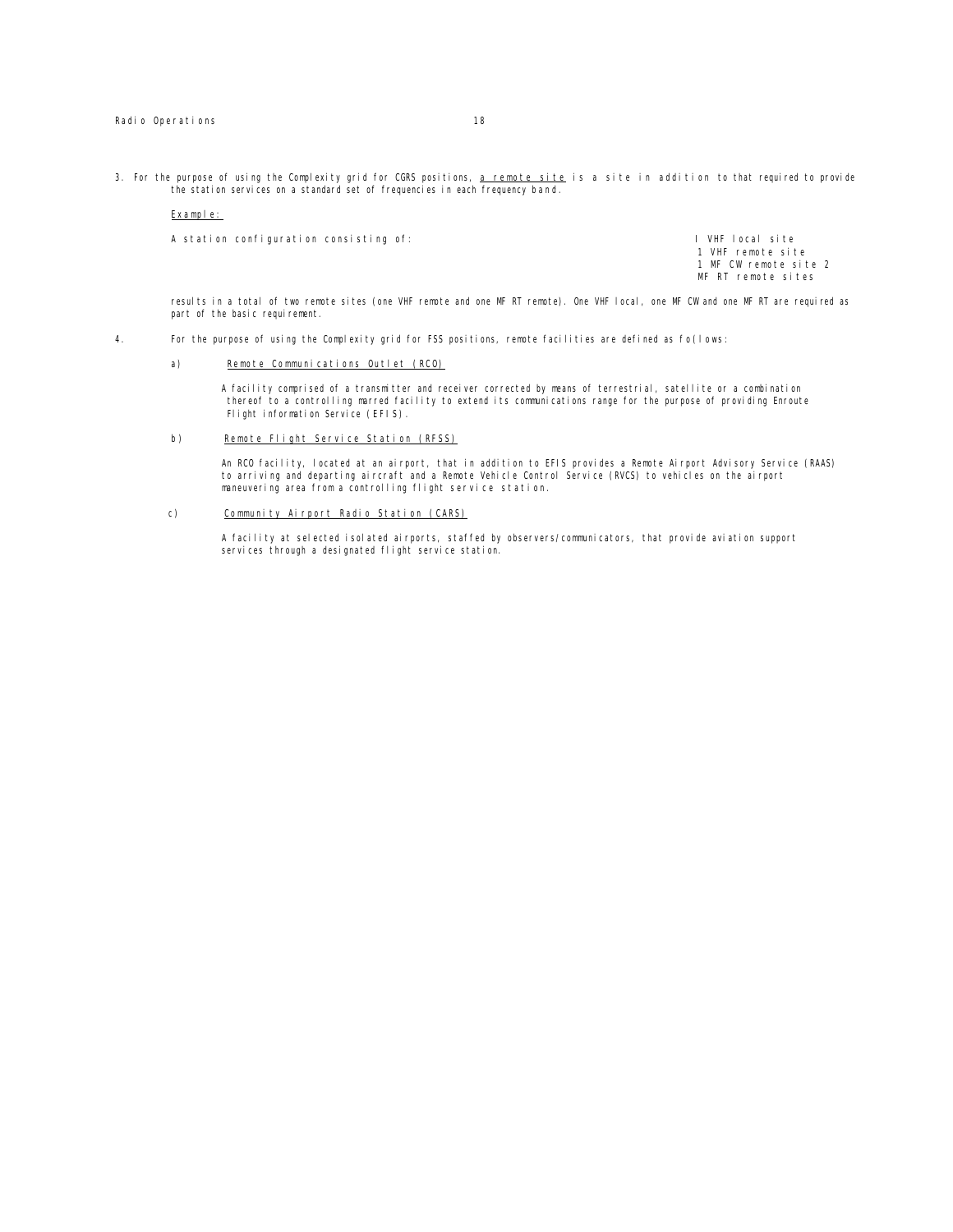#### 19 **Radio Operations** Radio Operations

### <u>OPERATIONAL RESPONSIBILITY FACTOR</u><br>COMPLEXITY

#### FACILITY PROFILE

|                                                                                                                     | А                                                                        | В                                                                               | С                                                                                             | D                                                                                        | E                                                                 |
|---------------------------------------------------------------------------------------------------------------------|--------------------------------------------------------------------------|---------------------------------------------------------------------------------|-----------------------------------------------------------------------------------------------|------------------------------------------------------------------------------------------|-------------------------------------------------------------------|
| DI VERSI TY<br>0F<br><b>SERVICES</b>                                                                                | No requirement to<br>work in an<br>operational<br>capacity.              | FSS with up to 4<br>RCOs or 6 CARS or<br>1 part-time RFSS<br>0R<br>CGRS with no | FSS with 5-6 RCOs<br>or 7 or more CARS<br>or 2 or more<br>part-time RFSS or<br>1 or more ICAO | FSS with 7 or<br>more RCOs or 1<br>full-time RFSS or<br>25,000 or more<br>annual Airport | FSS with 2 or more<br>full-time RFSS<br>0R<br>CGRS with 6 or more |
|                                                                                                                     |                                                                          | remote sites                                                                    | positions or an<br>AWBS area of<br>responsibility<br>0R<br>CGRS with up to 3<br>remote sites  | Advi sory<br>Services.<br>0R<br>CGRS with 4 or 5<br>remote sites                         | remote sites                                                      |
| 1- No requirement to<br>work in an<br>operational<br>capaci ty.                                                     | 10<br>Regional Supt.,<br>Tel ecommuni cati on<br>Operations, CCG<br>(11) |                                                                                 |                                                                                               |                                                                                          |                                                                   |
|                                                                                                                     | Reg. FSS Training<br>& Human Resources<br>Specialist (9)                 |                                                                                 |                                                                                               |                                                                                          |                                                                   |
| 2- ALL or majority of<br>FSS or CGRS basic<br>services.                                                             |                                                                          | 33                                                                              | 44                                                                                            | 55                                                                                       | 67                                                                |
| 3- All or majority of<br>FSS or CGRS basic<br>services plus up to<br>two additional<br>services other than<br>AWBS. |                                                                          | 43                                                                              | 54<br>Flight Service<br>Specialist, Gander<br>IFSS(1)                                         | 66                                                                                       | 78                                                                |
| 4- ALL or majority of<br>FSS or CGRS basic<br>services plus any<br>three additional<br>services or AWBS<br>only.    |                                                                          | 53                                                                              | 65                                                                                            | 77                                                                                       | 89<br>Flight Service<br>Specialist, Kenora<br>FSS(2)              |
| 5- ALL or majority of<br>FSS or CGRS basic<br>services plus four<br>or more additional<br>servi ces.                |                                                                          | 64                                                                              | 76<br>Coast Guard Radio<br>Operator, Halifax<br>CGRS (3)                                      | 88                                                                                       | 100                                                               |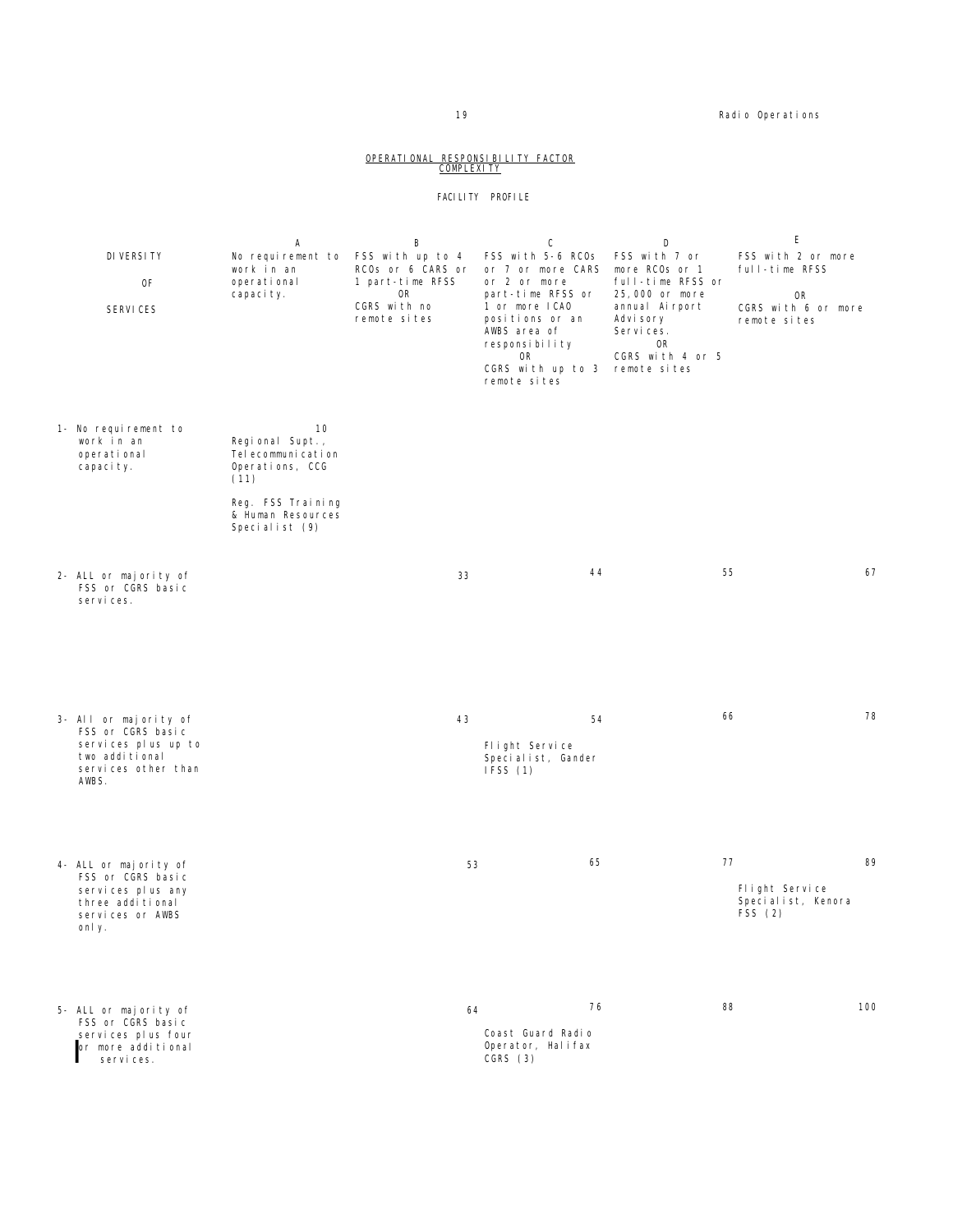FLIGHT SERVICE STATION OPERATIONS (FSS)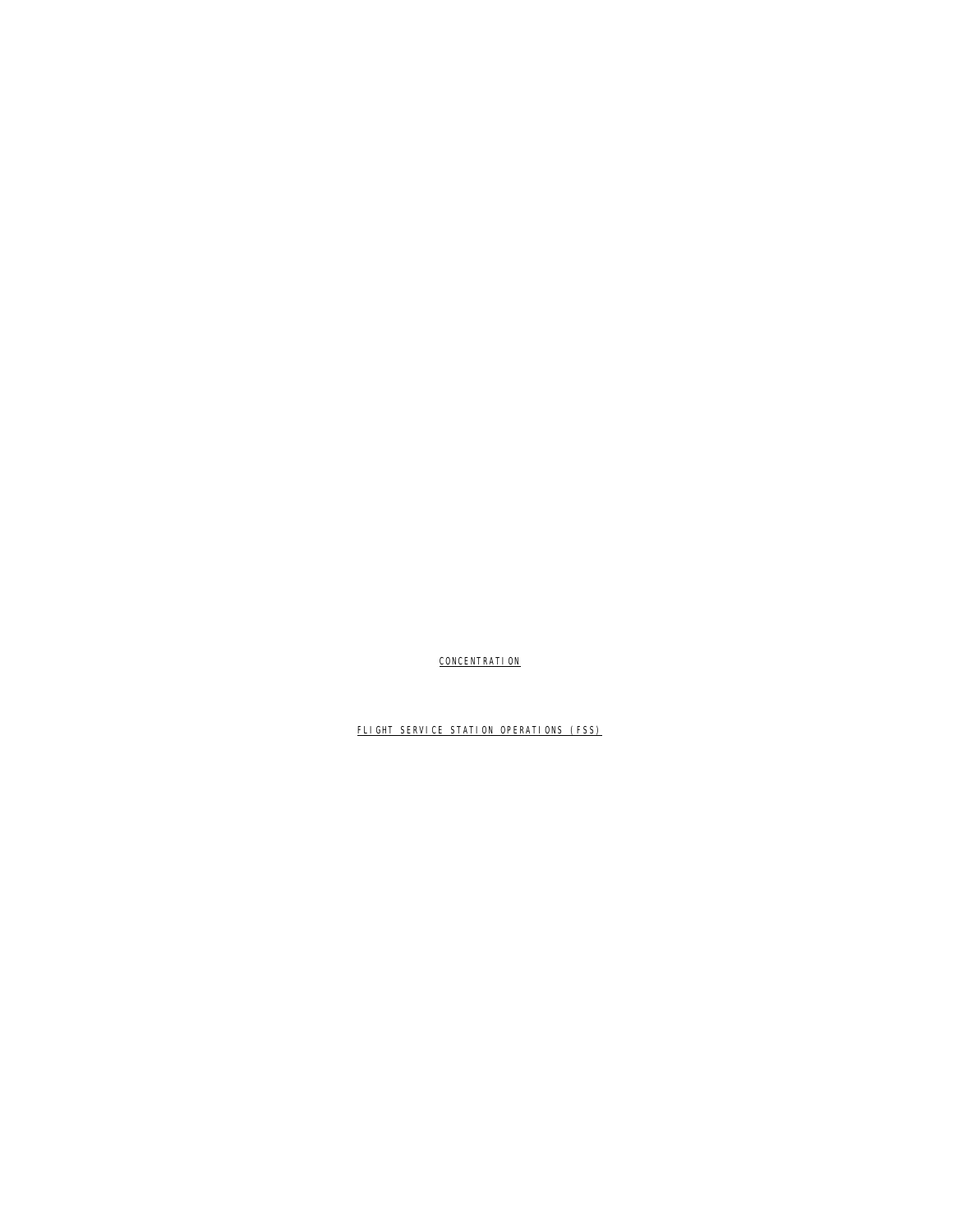The concentration associated with FSS is derived from a combination of workload and the number of additional services.

The workload element is determined by a process using the following steps:

- 1. Obtain the total services provided during a continuous eight-hour shift for a seven-day period (computer generated).
- 2. Obtain the <u>average workload</u> for the eight-hour shift by applying the weighting assigned to each service in accordance with the FSS Staffing Standard (computer generated).
- 3. Obtain the <u>hourly workload</u> by dividing the average workload by the number of operating positions used during the eight-hour shift.

e.g. 74 minutes + 2 positions = 37 minutes/hour

4. Determine the workload point value from the following table.

|                           |                               | Workload<br>(Min/Hour) |                |             |                |       |         |
|---------------------------|-------------------------------|------------------------|----------------|-------------|----------------|-------|---------|
|                           |                               | $\mathbf{1}$           | $\overline{2}$ | $\mathsf 3$ | $\overline{4}$ | 5     | $\sf B$ |
| Degree                    | Additional<br><b>Services</b> | $\pmb{0}$              | 1.10           | 11.19       | 20.29          | 30.39 | $40+$   |
| $\boldsymbol{\mathsf{A}}$ | $\mathbf 0$                   | $10\,$                 | 14             | 18          | 23             | 28    | 33      |
| B                         | 1                             | 15                     | 19             | 24          | 29             | 34    | 38      |
| $\mathsf C$               | $\overline{2}$                | 20                     | 25             | 30          | 35             | 39    | 43      |
| $\mathsf{O}$              | 3                             | 26                     | 31             | 36          | 40             | 44    | 47      |
| E                         | $4+$                          | 32                     | 37             | 41          | 45             | 48    | 50      |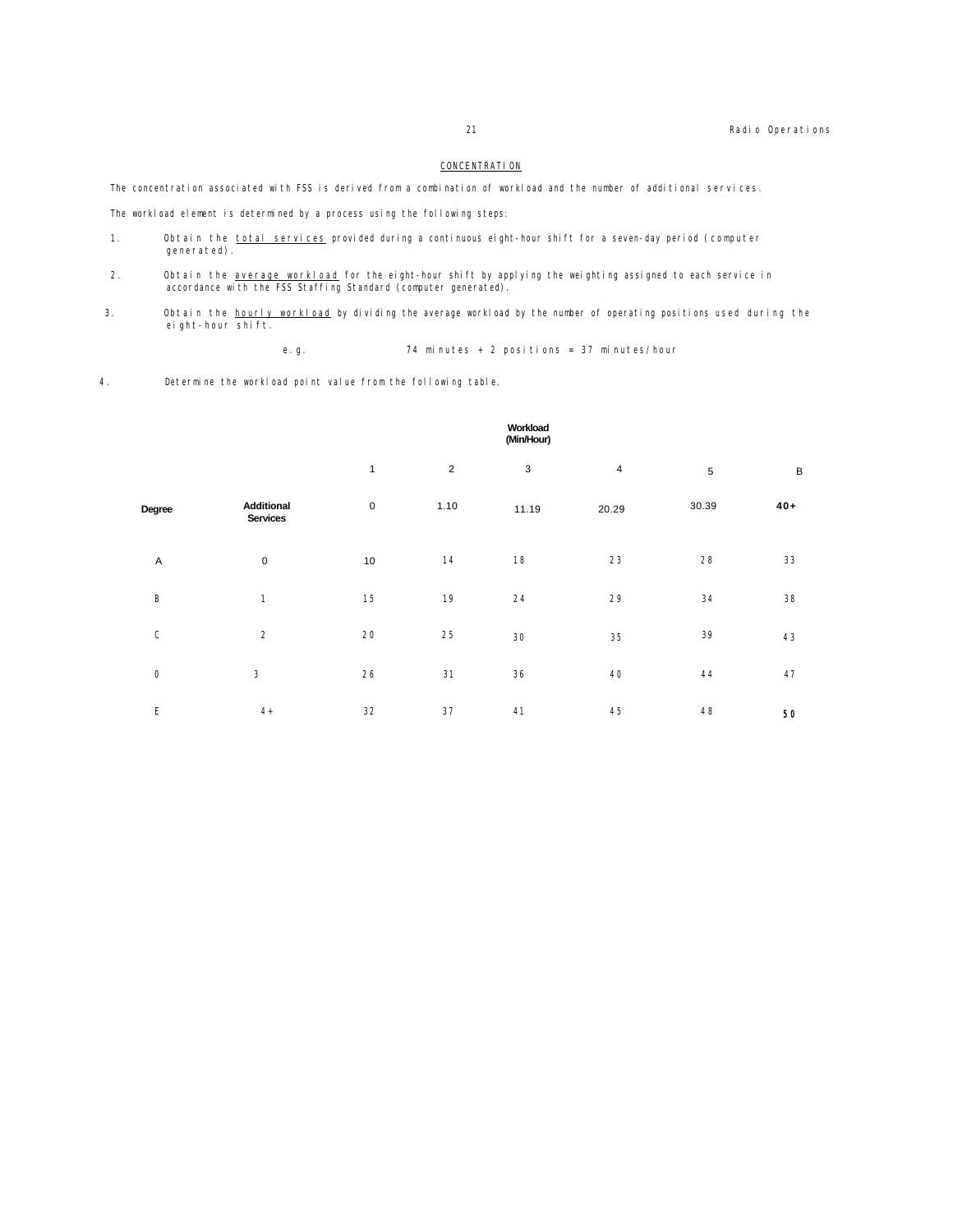COAST GUARD RADIO STATION OPERATIONS (CGRS)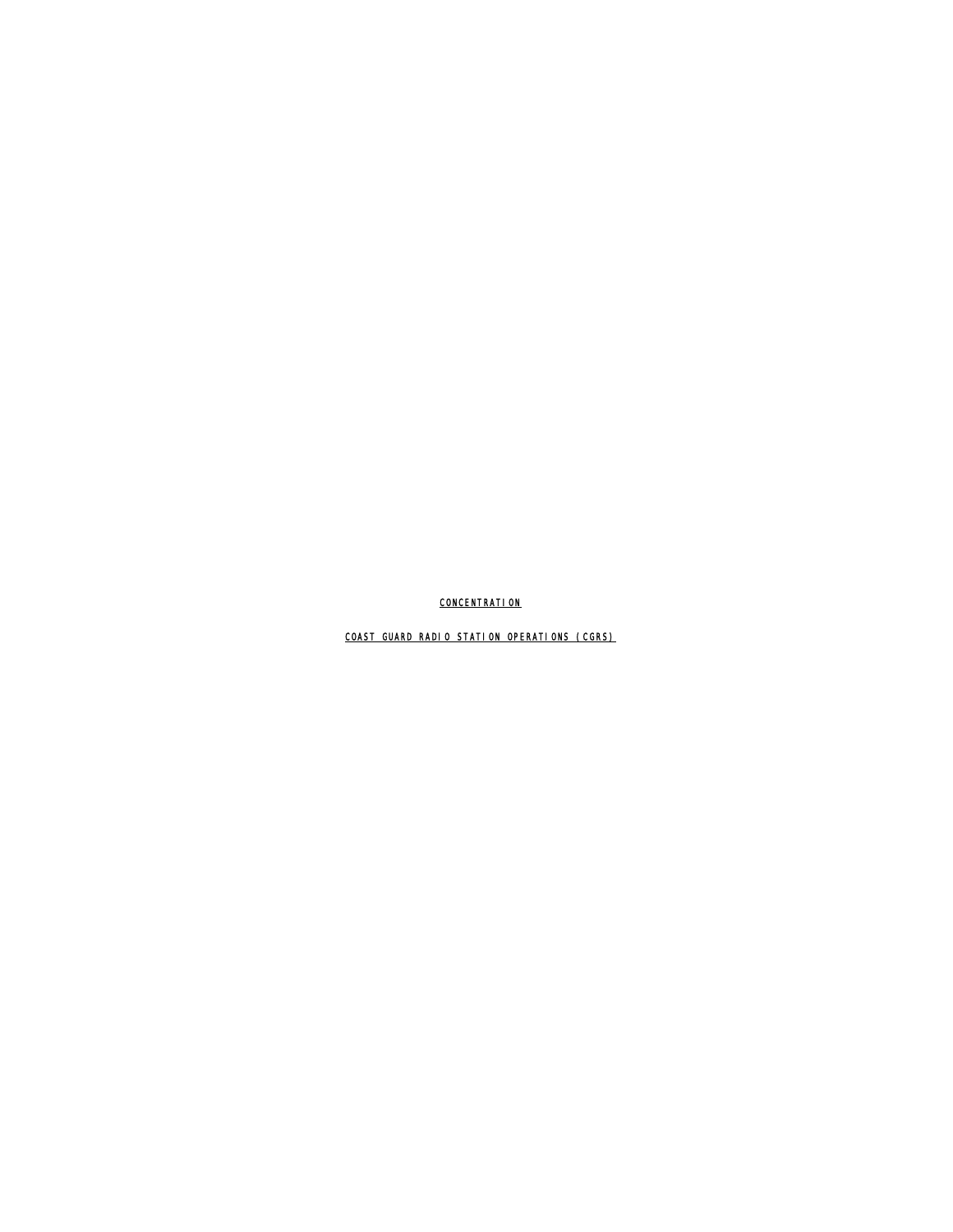The concentration associated with a CGRS is derived from a combination of the additional services provided and the average number of marine occurrences handled by the station over the last two-year period.

**A marine occurrence,** for statistical purposes, is a generic expression that includes shipping accidents, accidents aboard ship and marine incidents reported to a CGRS.

**A shipping accident is** an occurrence which includes accidents such as collisions, groundings, sinking, stranding, fires, explosions and also includes persons being caught or struck by cargo/machinery, falling overboard and falling on deck or off the quay.

**An accident aboard ship** is an occurrence resulting in death, injury or sickness which is not the result of a shipping accident.

**A marine incident** is an occurrence related to breakage or malfunction of any rigging, structure or machinery. It also includes serious situations such as near-collision, near-groundings and cargo shift.

|              |                        |              |                | <b>Marina</b> | Occurrences    |         |             |
|--------------|------------------------|--------------|----------------|---------------|----------------|---------|-------------|
|              |                        | $\mathbf{1}$ | $\overline{2}$ | 3             | $\overline{4}$ | 6       | $\mathsf B$ |
| Degree       | Additional<br>Services | $\pmb{0}$    | 1.100          | 101.300       | 301.500        | 501-700 | $701+$      |
|              | $\pmb{0}$              | 10           | 14             | 18            | 23             | 28      | 33          |
| $\mathsf B$  | 1                      | 15           | 19             | 24            | 29             | 34      | 38          |
| $\mathsf{C}$ | $\sqrt{2}$             | 20           | 25             | 30            | 36             | 39      | 43          |
| D            | $\mathsf 3$            | 26           | 31             | 38            | 40             | 44      | 47          |
| E            | $4+$                   | 32           | 37             | 41            | 45             | 48      | 50          |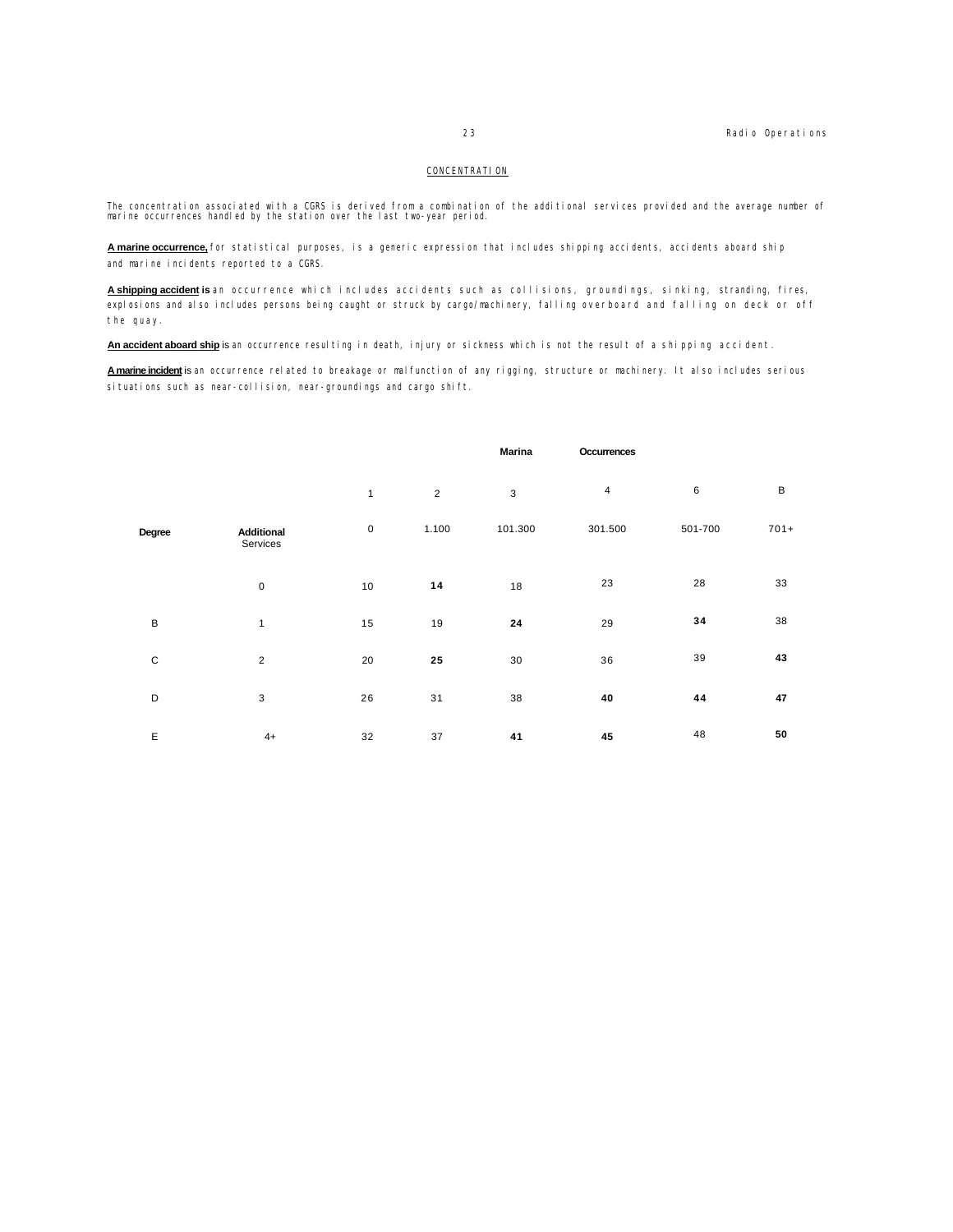#### RESPONSIBILITY FOR CONTACTS FACTOR

This factor is used to measure the nature of contacts that occur as an integral part of the work and the requirements imposed by these contacts to work and communicate with others.

#### NOTES TO RATERS

Only the contacts which are an integral part of the work and which result from the duties assigned or sanctioned by management are to be considered. Contacts between subordinates and superiors are not to be considered.

All non-supervisory operational positions will be assigned degree A.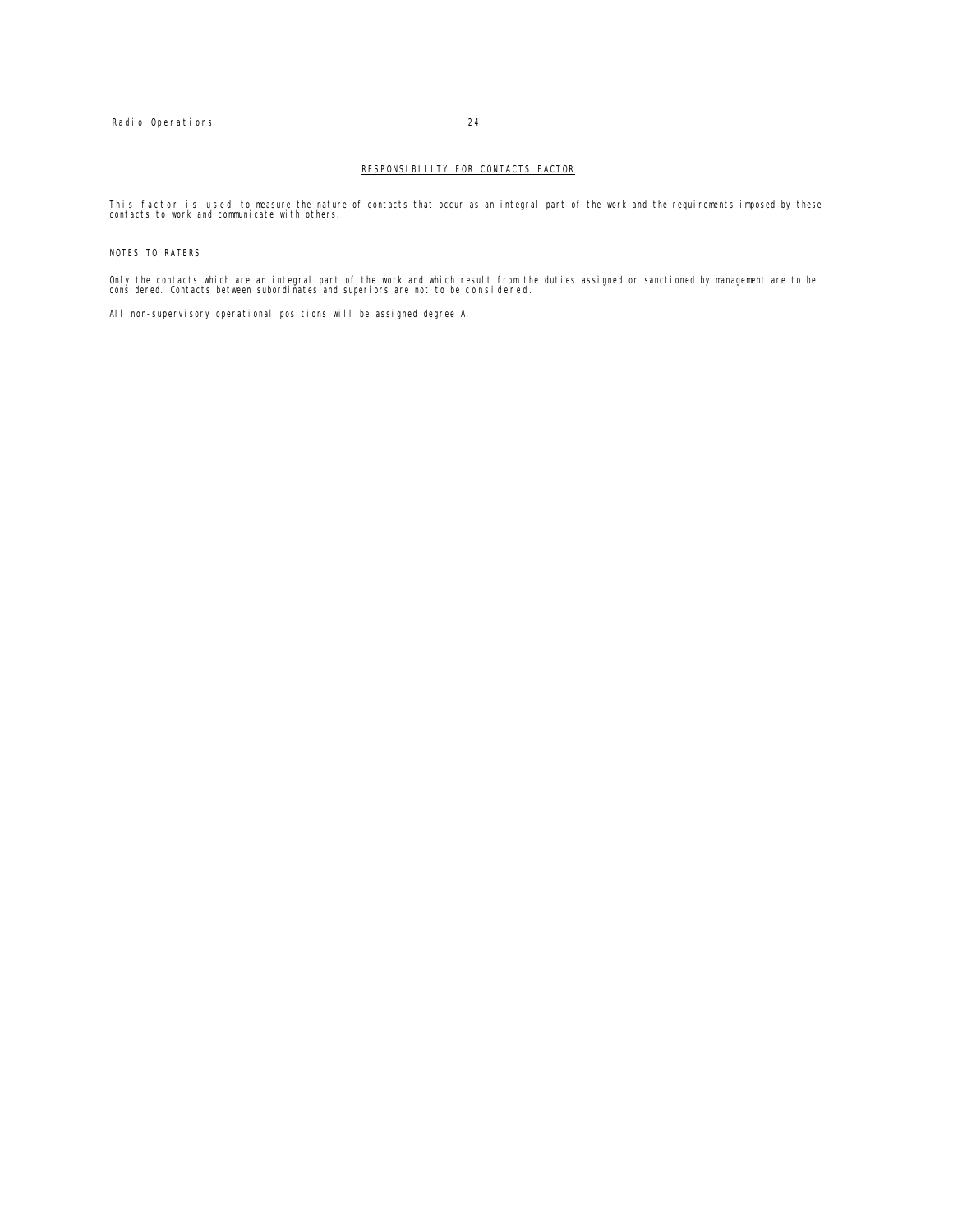### RESPONSIBILITY FOR CONTACTS

| DEGREE/POINTS | DESCRIPTION                                                                                                                                           | BENCH-14ARK                                                                                    |
|---------------|-------------------------------------------------------------------------------------------------------------------------------------------------------|------------------------------------------------------------------------------------------------|
| A/10          | To provide and obtain information on the<br>services provided requiring cooperation and<br>limited explanation.                                       | Flight Service Specialist, Kenora FSS<br>(2)<br>Coast Guard Radio Operator, Halifax<br>CGRS(3) |
| 6/28          | To provide and obtain information and resolve<br>complaints requiring elaboration of the service<br>provi ded and understanding of user requirements. | Shift Supervisor, Halifax CGRS (5)<br>Station Operations Supervisor, Kenora<br>FSS (6)         |
| C/46          | Meets requirements of degree B and represents<br>the Branch at the site Level.                                                                        | FSS Manager, Kenora FSS (8)                                                                    |
| D/64          | Represents the Branch in obtaining agreement of<br>others with authority to discuss changes in<br>existing services.                                  | Regional FSS Training and Human<br>Resources Specialist (9)                                    |
| E/82          | Represents the Branch in resolving operational<br>and/or administrative problems and in arranging<br>for new or changes in services.                  | Communications Standards officer,<br>$CCG-H. Q. (10)$                                          |
|               |                                                                                                                                                       |                                                                                                |

F/100 Represents the Branch in formal negotiations. Resolves operational and/or administrative problems.

Reg. Superintendent, Telecom. Operations, CCG (11)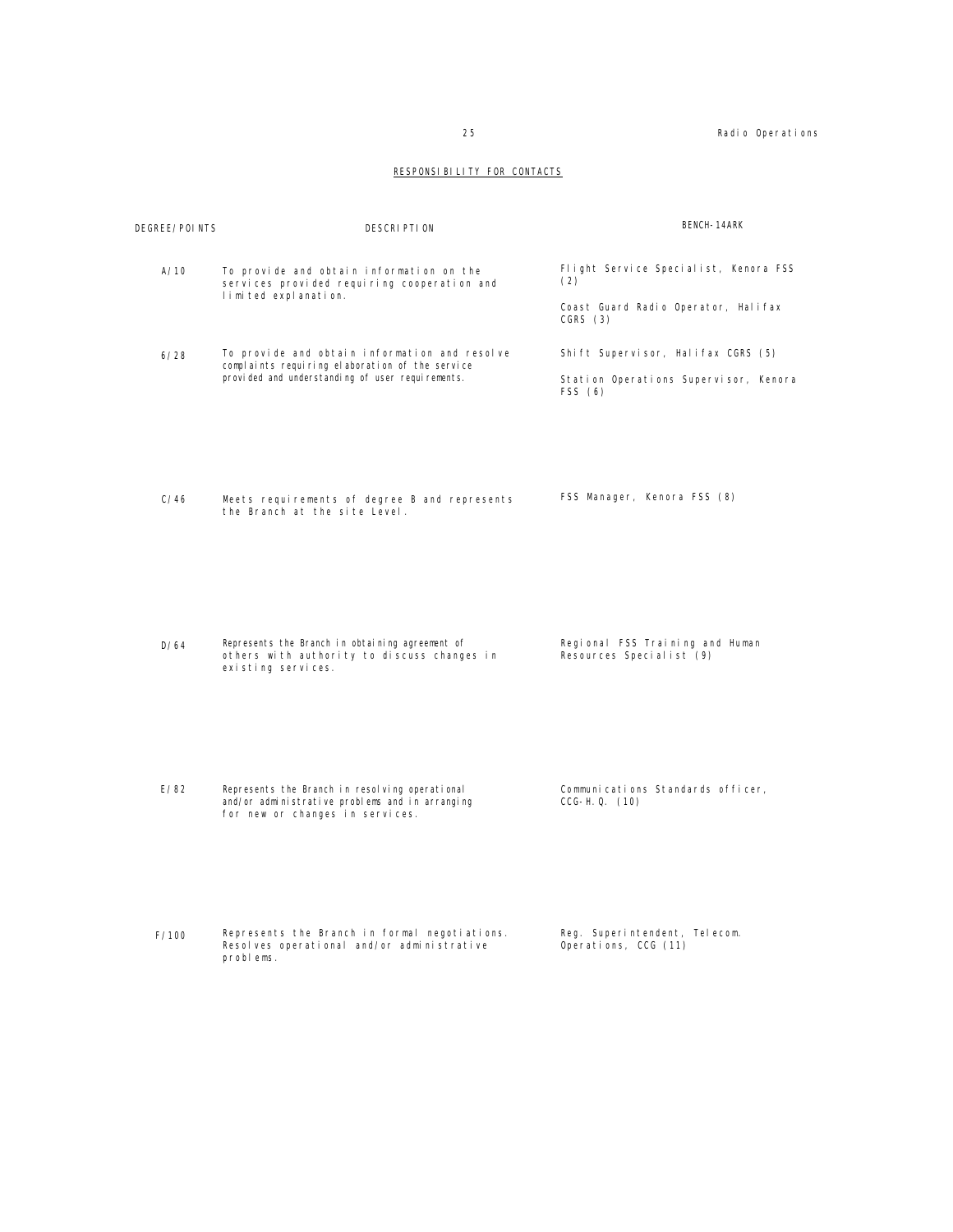#### SUPERVISION

This factor is used to measure the responsibility of the position for the work and guidance of the staff as indicated by the nature of the supervisory responsibility.

#### Definitions

"Nature of supervisory responsibility" refers to the extent to which supervisory positions have such responsibilities as<br>controlling the quantity and quality of work, assigning work, allocating staff, evaluating staff perf

"Staff" refers to the individuals for whom the position exercises line supervisory responsibility directly or through subordinate supervi sors.

#### Notes to Raters

- 1. In all positions there is some requirement for showing others how to perform tasks or duties; therefore, no position will be assigned less than degree A under this factor.
- 2. Supervision, such as that performed during absences of the supervisor on annual or sick leave, is not to be rated.
- 3. For the purpose of this factor, "staff" includes the following:

employees in the department or agency for whom the position has continuing responsibility; and

part-time, seasonal or seconded staff supervised by the position.

- 4. Points may be awarded as appropriate under Knowledge and/or Decision Making, but not under supervision for monitoring and administering the progress or activities of consultants and/or persons under contract.
- 5. The responsibility for students on format courses is rated under degree B of this factor.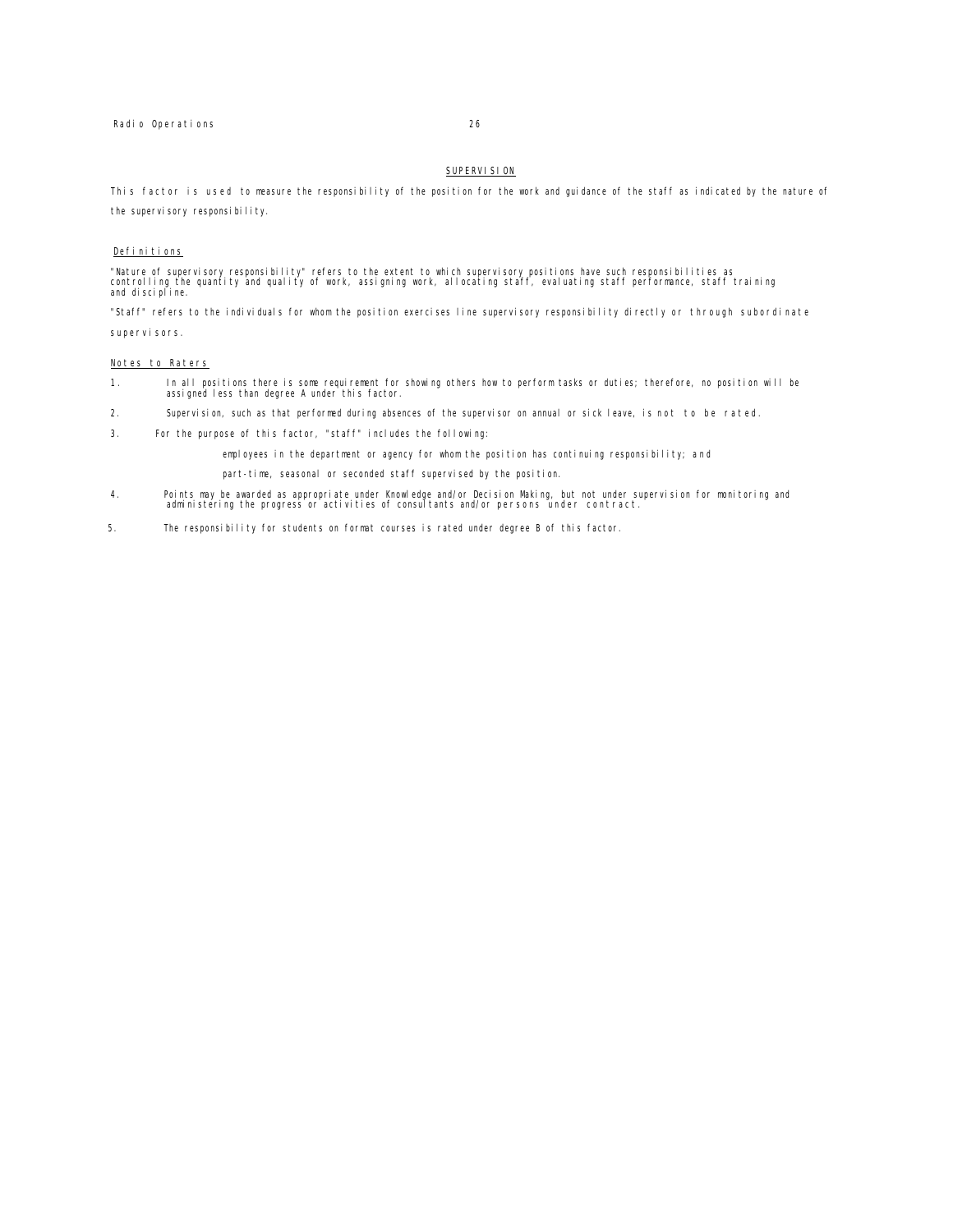Supt., Policy Standards and Procedures, FSS-H.Q. (12)

### SUPERVISION

| NATURE OF SUPERVISORY RESPONSIBILITY                                                                                    | <b>DEGREE/</b><br><b>POINTS</b> | <b>BENCH-MARKS</b>                                                                       |
|-------------------------------------------------------------------------------------------------------------------------|---------------------------------|------------------------------------------------------------------------------------------|
| No requirement to supervise but may be required to<br>provide on-the-job instruction to other staff.                    | A/10                            | Regional FSS Training and Human Resources<br>Specialist (9)                              |
| Assigns work and evaluates staff performance, or<br>instructs students in work methods, procedures, and<br>techni ques. | B/34                            | Shift Supervisor<br>Halifax CGRS (5)<br>Station Operations Supervisor, Kenora FSS<br>(6) |
| organizes and controls the work of staff and is the<br>first level of the grievance procedure.                          | C/56                            | FSS Manager, Kenora FSS(8)                                                               |
| organizes and controls work through subordinate<br>supervi sors.                                                        | D/78                            | Telecom. Operations Manager, Halifax CGRS<br>(7)                                         |
| Through subordi nate supervi sors, organi zes and<br>controls the work of a regional or headquarters<br>organi zati on. | E/100                           | Regional Supt., Telecom. Operations, CCG<br>(11)                                         |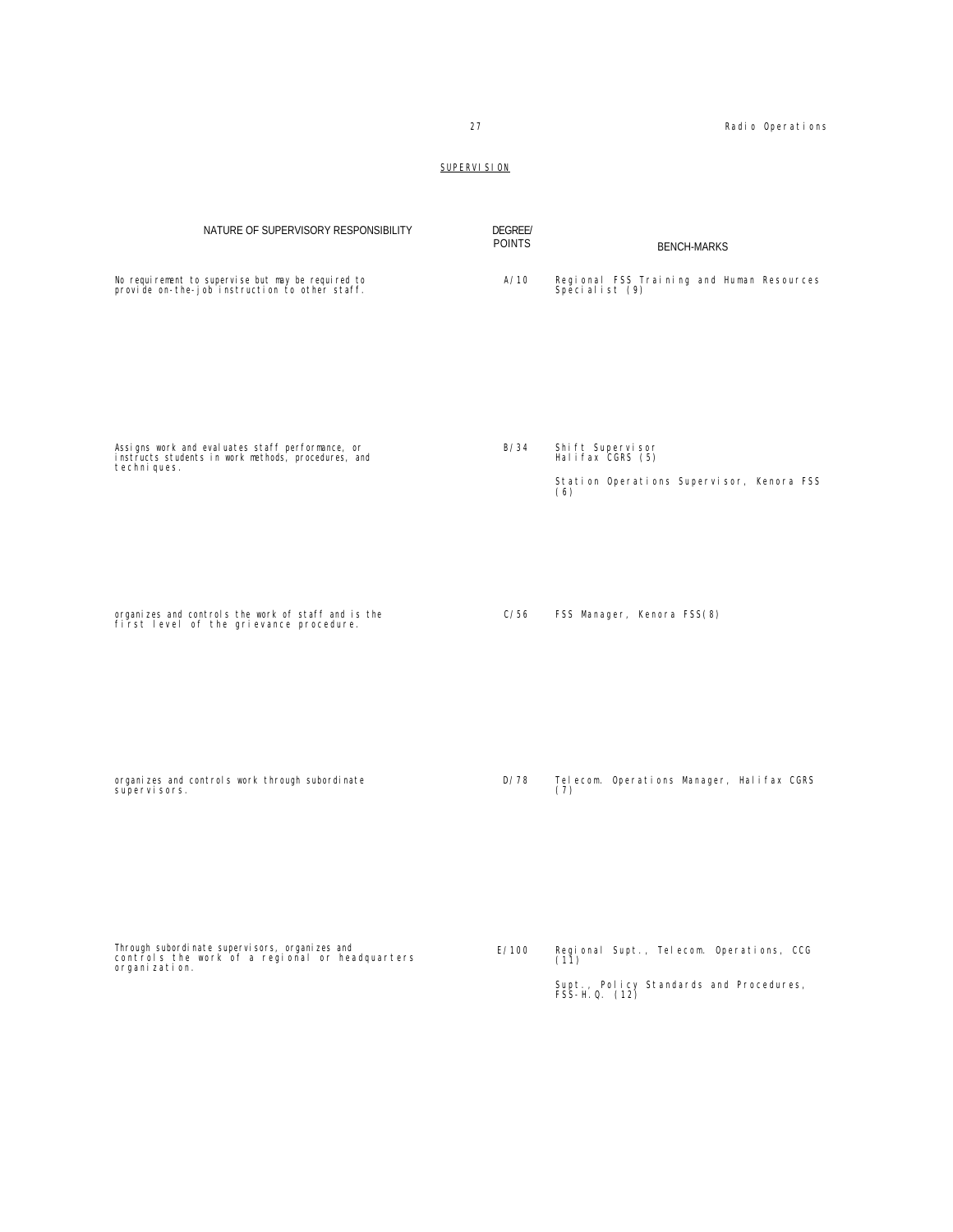#### LIST OF BENCH-MARKS

#### PAGE

| 1.  |                                                   | $1 - 1$  |
|-----|---------------------------------------------------|----------|
| 2.  |                                                   | $2 - 1$  |
| 3.  |                                                   | $3 - 1$  |
| 4.  |                                                   | $4 - 1$  |
| 5.  |                                                   | $5 - 1$  |
| 6.  |                                                   | $6 - 1$  |
| 7.  |                                                   | $7 - 1$  |
| 8.  |                                                   | $8 - 1$  |
| 9.  | Regional FSS Training and                         | $9 - 1$  |
| 10. |                                                   | $10 - 1$ |
| 11. | Regional Superintendent, Telecommunications       | $11 - 1$ |
| 12. | Superintendent, Policy, Standards and Procedures, | $12 - 1$ |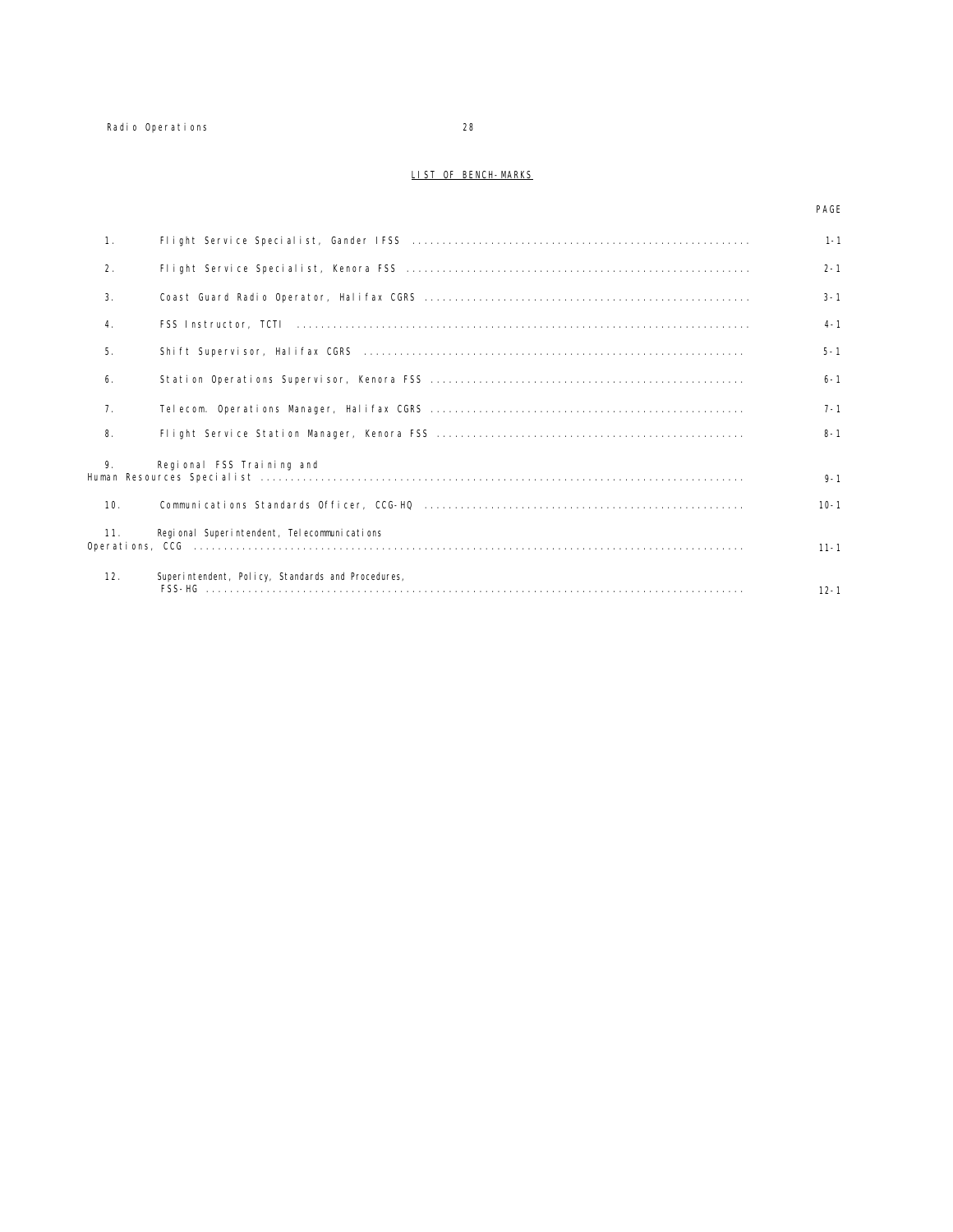### BENCH-MARK POSITION INDEX

|              |                                                                                                            |           |                                  | OPS.             | RESP.              |          |                    |                         |          |
|--------------|------------------------------------------------------------------------------------------------------------|-----------|----------------------------------|------------------|--------------------|----------|--------------------|-------------------------|----------|
| BM#          | POSITION TITLE                                                                                             | KNOWLEDGE | <b>DECISION</b><br><b>MAKING</b> | COMPLE-<br>XI TY | CONCEN-<br>TRATION | CONTACTS | SUPER-<br>VI SI ON | <b>TOTAL</b><br>POI NTS | LEVEL    |
| $\mathbf{1}$ | Flight Service Specialist,<br>Gander IFSS                                                                  | 2A/94     | 1A/25                            | 3C/54            | 5B/34              | A/10     | A/10               | 227                     | $R0-2$   |
| 2            | Flight Service Specialist,<br>Kenora FSS                                                                   | 3A/145    | 1A/25                            | 4E/89            | 60/47              | A/10     | A/10               | 327                     | $RO-3$   |
|              | 3 Coast Guard Radio<br>Operator, Halifax CGRS                                                              | 36/145    | 1A/25                            | 5C/76            | 3E/41              | A/10     | A/10               | 307                     | $RO-3$   |
|              | <sup>4</sup> FSS Instructor, TCTI                                                                          | 5B/247    | 2A/56                            | 3C/54            | 4C/35              | B/28     | 8/34               | 454                     | $RO-4$   |
|              | 5 Shift Supervisor, Halifax<br>CGRS                                                                        | 4A/196    | 2A/56                            | 5C/76            | 3E/41              | B/28     | B/34               | 431                     | $RO-4$   |
|              | 6 Station Operations<br>Supervisor, Kenora FSS                                                             | 4A/196    | 2A/56                            | 4E/89            | 60/47              | B/28     | 8/34               | 450                     | $RO-4$   |
|              | 7 Telecom. Operations<br>Manager, Halifax CGRS                                                             | 5A/247    | 2B/88                            | 5C/76            | 3E/41              | C/46     | D/78               | 576                     | $RO-5$   |
|              | 8 FSS Manager, Kenora FSS                                                                                  | 5A/247    | 2B/88                            | 4E/89            | 60/47              | C/46     | C/56               | 573                     | $RO-5$   |
|              | 9 Regional FSS Training and<br>Human Resources Specialist                                                  | 6A/298    | 3C/153                           | 1A/10            | 1A/10              | D/64     | A/10               | 545                     | $RO-5$   |
|              | 10 Communication in list of<br>bench-marks (prey. page)<br>"Communications" Standards<br>Officer, CCG-H.Q. | 7/349     | 5C/217                           | IA/10            | 1A/10              | E/82     | A/10               | 678                     | $RO-6$   |
|              | 11 Regional Superintendent,<br>Telecom. Operations, CCG                                                    | 8/400     | 50/250                           | 1A/10            | 1A/10              | F/100    | E/100              | 870                     | $RO-7$   |
|              | 12 Superintendent, Policy,<br>Standards & Procedures,<br>FSS-H. Q.                                         | 8/400     | 50/250                           | 1A/10            | 1A/10              | F/100    | E/100              | 870                     | $RO - 7$ |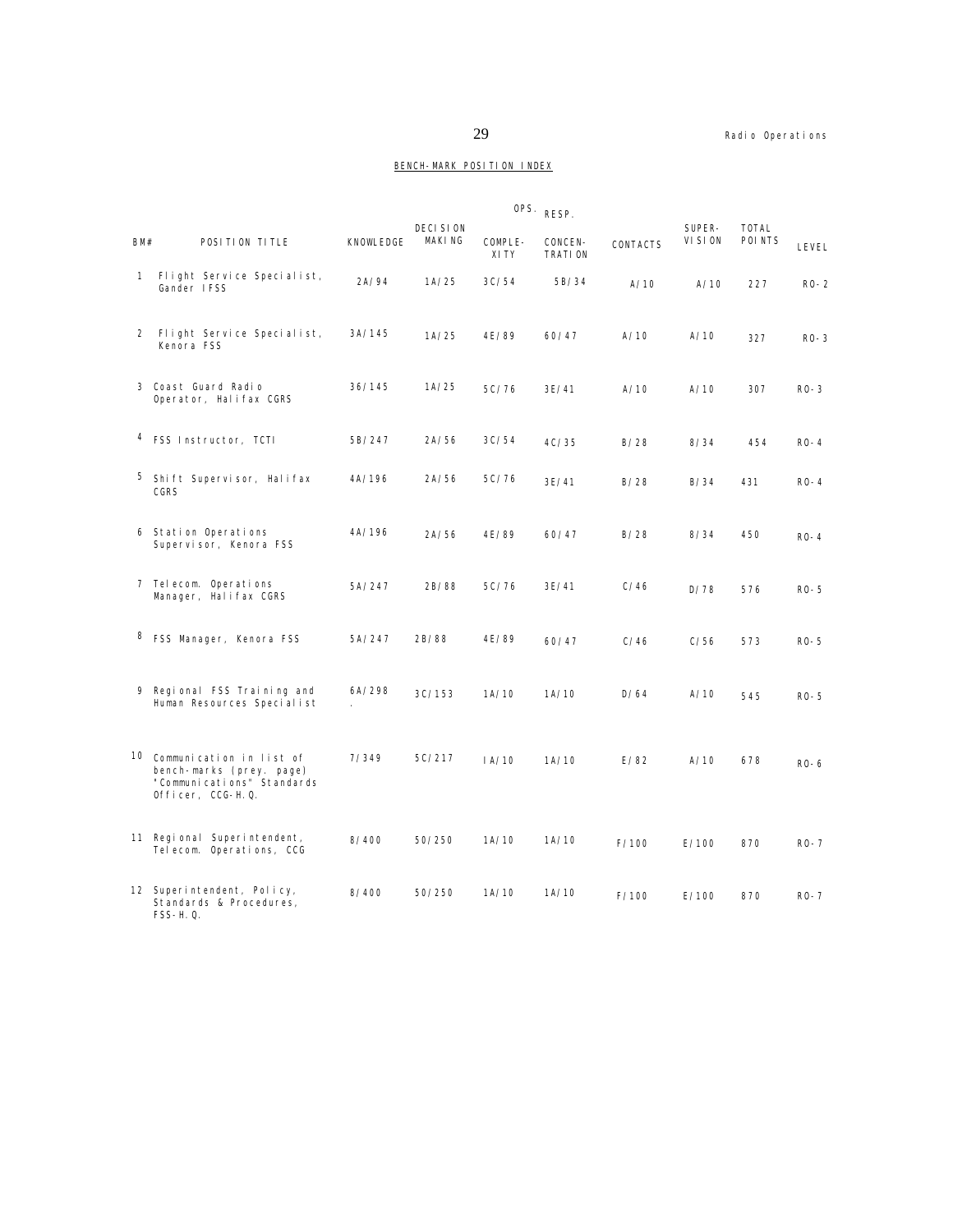| On a rotating shift basis, assists in the safe and expeditious flow of air traffic by serving as the communications Link between the pilot, airline company<br>representatives and others in the provision of a majority of the basic services and the additional service of International Air-Ground Network<br>Communications. The Flight Service Specialist responds to the need for these flight safety services through the local and remote facilitie |                   |
|-------------------------------------------------------------------------------------------------------------------------------------------------------------------------------------------------------------------------------------------------------------------------------------------------------------------------------------------------------------------------------------------------------------------------------------------------------------|-------------------|
| SPECI FI CATI ONS:                                                                                                                                                                                                                                                                                                                                                                                                                                          | Degree/<br>Points |
| Knowl edge                                                                                                                                                                                                                                                                                                                                                                                                                                                  | 2A/94             |
| The work requires a knowledge of the standards and procedures of the basic and one additional<br>service provided by the station. The work also requires a knowledge associated with the<br>administrative responsibilities of on-the-job instructor for the Qualification Training Program and<br>to conduct Supplementary Duties.                                                                                                                         |                   |
| Decision Making                                                                                                                                                                                                                                                                                                                                                                                                                                             | 1A/25             |
| The work is generally performed in accordance with specific instructions and guidelines. Judgement<br>and initiative are required in responding to non-routine situations and determining the urgency of<br>situations and the priority of responses. Decisions affect the dissemination of flight safety<br>information to users of the service such as pilots and air traffic controllers.                                                                |                   |
| Operational Responsibility                                                                                                                                                                                                                                                                                                                                                                                                                                  | 3C/54             |
| Complexity                                                                                                                                                                                                                                                                                                                                                                                                                                                  |                   |
| The work requires the operational skill to manage simultaneous requests and to determine the<br>priority of duties associated with the delivery of the basic and one additional service in support<br>of the safe and efficient operation of aircraft through a configuration of nine ICAO air-ground<br>posi ti ons.                                                                                                                                       |                   |
| Concentration                                                                                                                                                                                                                                                                                                                                                                                                                                               | 58/34             |
| Concentration and coordination are required to provide an average workload of 32 minutes per hour<br>with one additional service.                                                                                                                                                                                                                                                                                                                           |                   |
| Responsibility for Contacts                                                                                                                                                                                                                                                                                                                                                                                                                                 | A/10              |
| Contacts are mainly with service users and the general public for the purpose of disseminating and<br>acquiring information and providing a general explanation of operational programs.                                                                                                                                                                                                                                                                    |                   |
| Supervision                                                                                                                                                                                                                                                                                                                                                                                                                                                 | A/10              |
| There is no continuing requirement for supervision except for monitoring the performance of a<br>trainee as an on-the job instructor during checkout under the Qualification Training Program.                                                                                                                                                                                                                                                              |                   |

#### Bench-Mark Number: 1

Descriptive Title: Flight Service Specialist, Gander IFSS

Reports to: Shift Supervisor

#### DUTIES:

On a rotating shift basis, assists in the safe and expeditious flow of air traffic by serving as the communications Link between the pilot, airline company<br>representatives and others in the provision of a majority of the b representatives and others in the provision of a majority of the basic services and the additional service of International Air-Ground Network Communications. The Flight Service Specialist responds to the need for these flight safety services through the local and remote facilities.

1-1 Radio Operations

Point-Rating: 227

#### Level: 2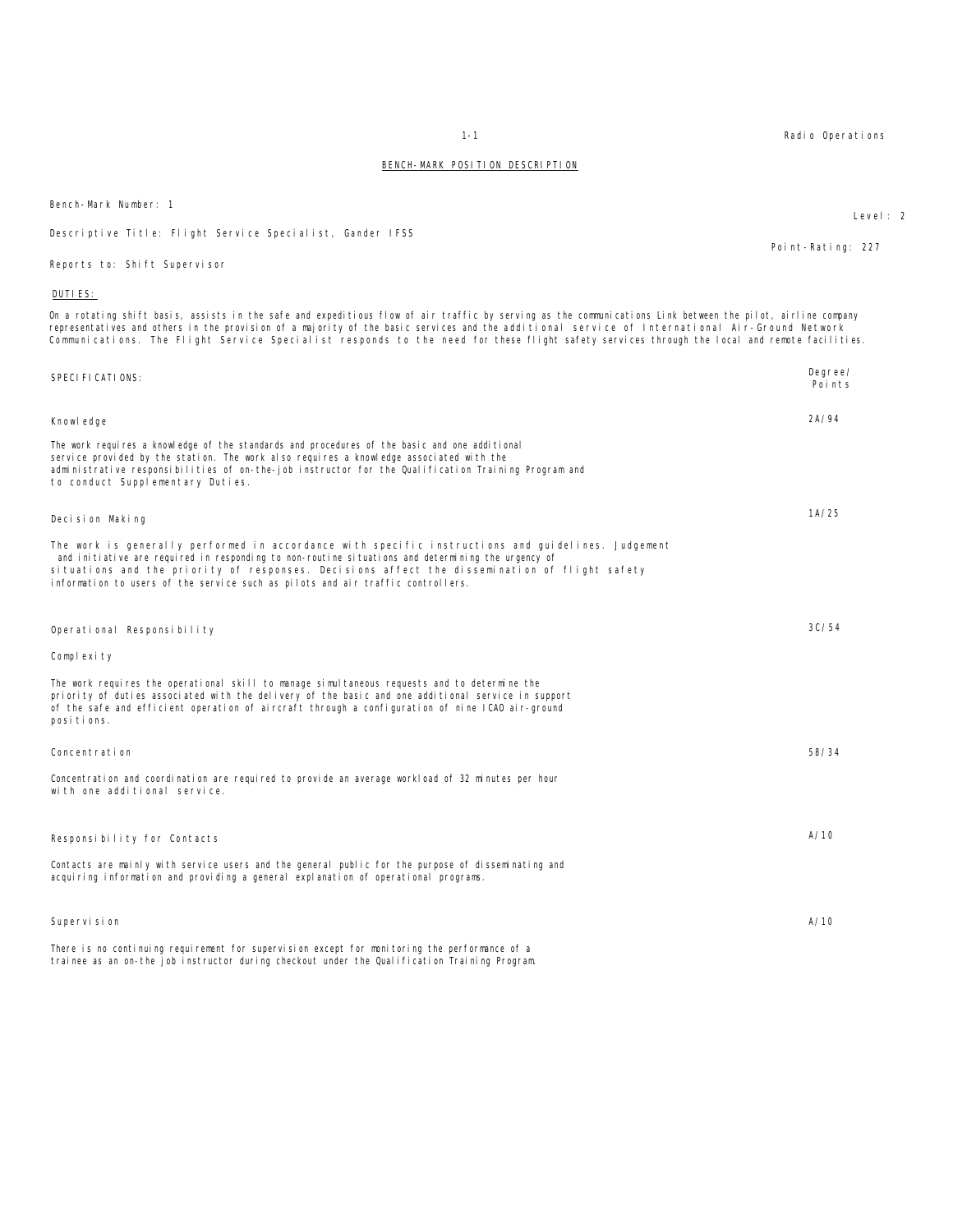2-1 Radio Operations<sub>A</sub>

#### BENCH-MARK POSITION DESCRIPTION

| Bench-Mark Number: 2                                     |                   |
|----------------------------------------------------------|-------------------|
|                                                          | Level: 3          |
| Descriptive Title: Flight Service Specialist, Kenora FSS |                   |
|                                                          | Point-Rating: 327 |
| Reports to: Station Operations Supervisor                |                   |

DUTIES:

On a rotating shift basis, assists in the safe and expeditious flow of air traffic by serving as the communications link between the pilot, airline<br>company representatives and others in the provision of all of the basic se Weather Observations and Very High Frequency Direction Finding. The Flight Service Specialist responds to the need for these flight safety services through the local and remote facilities.

| SPECI FI CATI ONS:                                                                                                                                                                                                                                                                                                                                                                                                                        | DEGREE/<br>POI NTS |
|-------------------------------------------------------------------------------------------------------------------------------------------------------------------------------------------------------------------------------------------------------------------------------------------------------------------------------------------------------------------------------------------------------------------------------------------|--------------------|
| Knowl edge                                                                                                                                                                                                                                                                                                                                                                                                                                | 3A/145             |
| The work requires a knowledge of the standards and procedures of the basic and three additional<br>services provided by the station. The work also requires a knowledge associated with the<br>administrative responsibilities of on-the-job instructor for the Qualification Training Program and<br>to conduct Supplementary Duties.                                                                                                    |                    |
| Decision Making                                                                                                                                                                                                                                                                                                                                                                                                                           | 1A/25              |
| The work is generally performed in accordance with specific instructions and guidelines. Judgement<br>and initiative are required in responding to non-routine situations and determining the urgency of<br>si tuations and the priority of responses when direct supervision is not available. Decisions affect<br>the dissemination of flight safety information to users of the service such as pilots and air<br>traffic controllers. |                    |
| Operational Responsibility                                                                                                                                                                                                                                                                                                                                                                                                                |                    |
| Complexity                                                                                                                                                                                                                                                                                                                                                                                                                                | 4E/89              |
| The work requires the operational skill to manage simultaneous requests and to determine the<br>priority of duties associated with the delivery of the basic and three additional services through<br>the local and two Remote Flight Service Station facilities.                                                                                                                                                                         |                    |
| Concentration                                                                                                                                                                                                                                                                                                                                                                                                                             | 6D/47              |
| Concentration and coordination are required to provide an average workload of 49 minutes per hour<br>with three additional services.                                                                                                                                                                                                                                                                                                      |                    |
| Responsibility for Contacts                                                                                                                                                                                                                                                                                                                                                                                                               | A/10               |
| Contacts are mainly with service users and the general public for the purpose of disseminating and<br>acquiring information and providing a general explanation of operational programs.                                                                                                                                                                                                                                                  |                    |
| Supervision                                                                                                                                                                                                                                                                                                                                                                                                                               | A/10               |
| There is no continuing requirement for supervision except for monitoring the performance of a                                                                                                                                                                                                                                                                                                                                             |                    |

trainee as an on-the job instructor during checkout under the Qualification Training Program.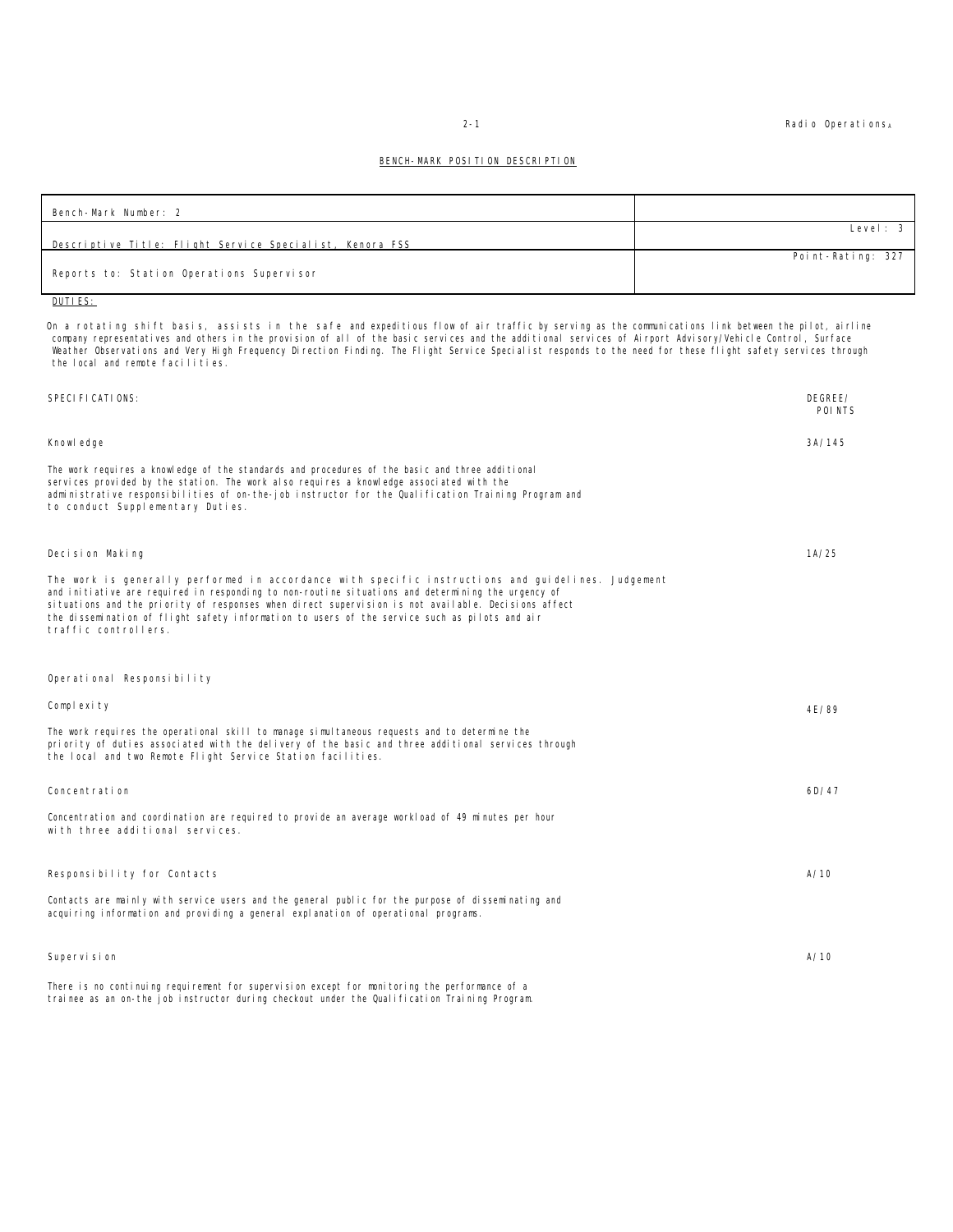| DUTIES:                                                                                                                                                                                                                                                                                                                                                                                                                                                                                                                                                                             |                    |
|-------------------------------------------------------------------------------------------------------------------------------------------------------------------------------------------------------------------------------------------------------------------------------------------------------------------------------------------------------------------------------------------------------------------------------------------------------------------------------------------------------------------------------------------------------------------------------------|--------------------|
| on a rotating shift basis, assists in the safe and expeditious flow of marine traffic by serving as the communications link between<br>the mariner, the vessel company and others in the provision of all the basic services and the additional services of Medium<br>Frequency/High Frequency Radiotelephone, Medium Frequency Morse Radiotelegraphy, High Frequency Morse Radiotelegraphy, Radio telex and INTRAC 2000<br>Lighthouse Monitoring System. The Coast Guard Radio Operator responds to the need for these marine services through the local and remote<br>facilities. |                    |
| SPECI FI CATI ONS:                                                                                                                                                                                                                                                                                                                                                                                                                                                                                                                                                                  | DEGREE/<br>POI NTS |
| Knowl edge                                                                                                                                                                                                                                                                                                                                                                                                                                                                                                                                                                          | 38/145             |
| The work requires a knowledge of the standards and procedures of the basic and five additional<br>services provided by the station. The work also requires a knowledge associated with the administrative<br>responsibilities of on-the-job instructor for the Qualification Training Program and to<br>conduct Supplementary Duties.                                                                                                                                                                                                                                               |                    |
| Decision Making                                                                                                                                                                                                                                                                                                                                                                                                                                                                                                                                                                     | 1A/25              |
| 'The work is generally performed in accordance with specific instructions and quidelines. Judgement<br>and initiative are required in responding to non-routine situations and determining the urgency of<br>situations and the priority of responses. Decisions affect the dissemination of marine safety<br>information to users of the service, such as vessel operators and Search and Rescue.                                                                                                                                                                                  |                    |
| Operational Responsibility                                                                                                                                                                                                                                                                                                                                                                                                                                                                                                                                                          |                    |
| Complexity                                                                                                                                                                                                                                                                                                                                                                                                                                                                                                                                                                          | 5C/76              |
| The work requires the operational skill to manage simultaneous requests and to determine the<br>priority of duties associated with the delivery of the basic and five additional services through<br>the Local and two remote facilities.                                                                                                                                                                                                                                                                                                                                           |                    |
| Concentration                                                                                                                                                                                                                                                                                                                                                                                                                                                                                                                                                                       | 3E/41              |
| Concentration and coordination are required to provide five additional services, with an average of<br>200 marine occurrences.                                                                                                                                                                                                                                                                                                                                                                                                                                                      |                    |
| Responsibility for Contacts                                                                                                                                                                                                                                                                                                                                                                                                                                                                                                                                                         | A/10               |
| Contacts are mainly with service users and the general public for the purpose of disseminating and<br>acquiring information and providing a general explanation of operational programs.                                                                                                                                                                                                                                                                                                                                                                                            |                    |
| Supervision                                                                                                                                                                                                                                                                                                                                                                                                                                                                                                                                                                         | A/10               |
| There is no continuing requirement for supervision except for monitoring the performance of a                                                                                                                                                                                                                                                                                                                                                                                                                                                                                       |                    |

trainee as an on-the job instructor during checkout under the Qualification Training Program.

Bench-Mark Number: 3

Descriptive Title: Coast Guard Radio Operator, Halifax CGRS

Reports to: Shift Supervisor, Halifax CGRS

3-1 Radio Operations

Point-Rating: 307

Level: 3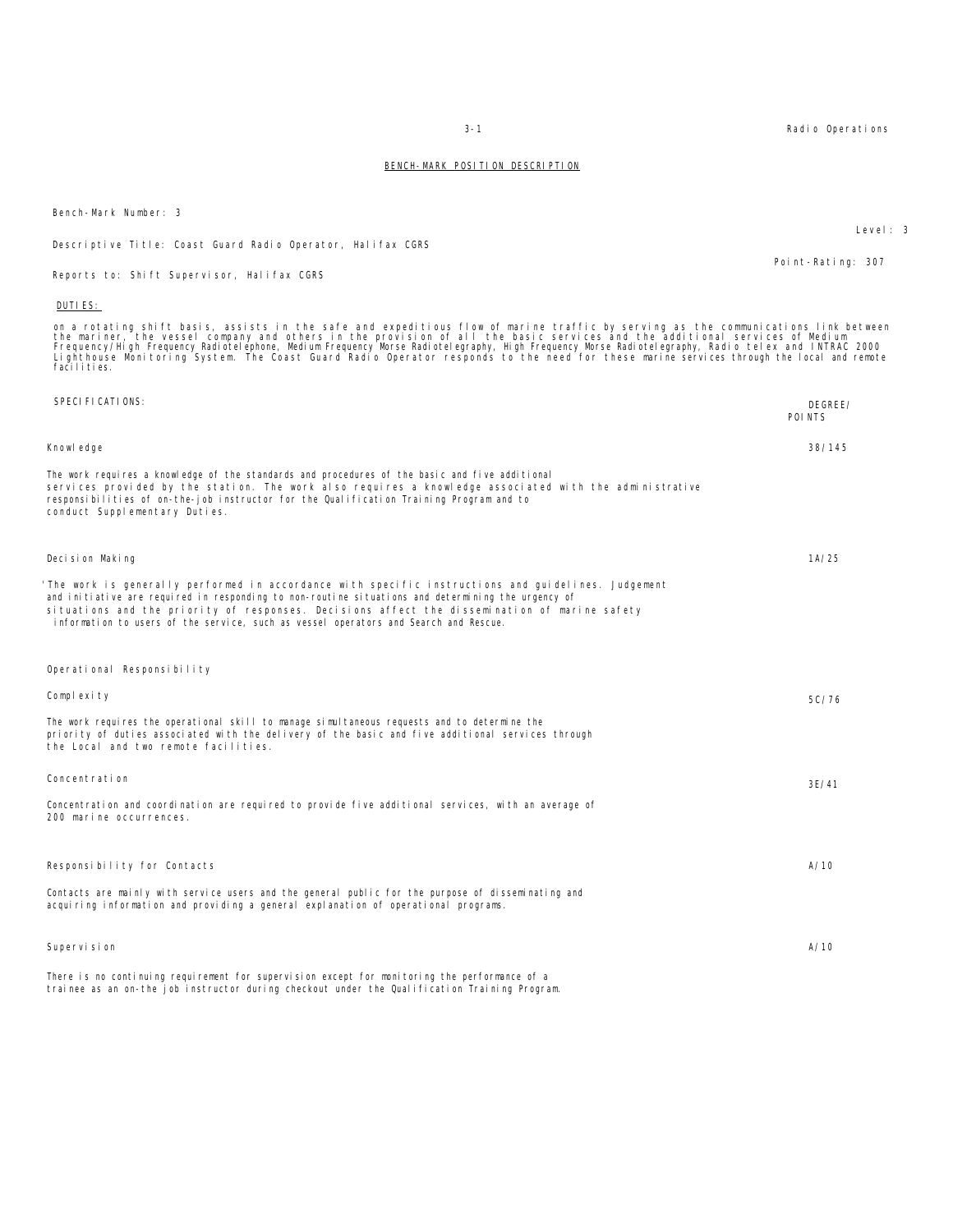| Bench-Mark Number: 4                                                                                                                                                                                                                                                                                                                                                                                                                         | Level: 4          |
|----------------------------------------------------------------------------------------------------------------------------------------------------------------------------------------------------------------------------------------------------------------------------------------------------------------------------------------------------------------------------------------------------------------------------------------------|-------------------|
| Descriptive Title: FSS Instructor, TCTI                                                                                                                                                                                                                                                                                                                                                                                                      |                   |
| Reports to: FSS Instructor Supervisor                                                                                                                                                                                                                                                                                                                                                                                                        | Point-Rating: 454 |
| DUTI ES:                                                                                                                                                                                                                                                                                                                                                                                                                                     |                   |
| Develops training material and instructs theoretical and practical training courses to meet national operational training requirements, conducts course<br>content and student performance evaluations, provides student counseling and performs other duties.                                                                                                                                                                               |                   |
| SPECI FI CATI ONS:<br>POI NTS                                                                                                                                                                                                                                                                                                                                                                                                                | DEGREE/           |
| Knowl edge                                                                                                                                                                                                                                                                                                                                                                                                                                   | 5B/247            |
| The work requires a knowledge of national and international standards, procedures and operating<br>practices pertaining to national FSS operations as welt as pedagogical techniques and the operation<br>of computers.                                                                                                                                                                                                                      |                   |
| The work requires a knowledge of administrative procedures and practices relative to recruitment,<br>orientation, training, counselling, and discipline as well as preparing reports and documentation.<br>The work also requires a knowledge of related areas such as air traffic control, meteorological<br>operations and aeronautical regulations and information.                                                                       |                   |
| Decision Making                                                                                                                                                                                                                                                                                                                                                                                                                              | 2A/56             |
| The work is performed in accordance with specific instructions and guidelines. Initiative and<br>judgement are required in determining course material and training aids as well as assessing student<br>performance. Recommendations may have an impact on established operating guidelines and procedures.<br>Decisions may affect the extent and quality of training provided and ultimately the quality of<br>service provided to users. |                   |
| Operational Responsibility                                                                                                                                                                                                                                                                                                                                                                                                                   |                   |
| Complexity                                                                                                                                                                                                                                                                                                                                                                                                                                   | 3C/54             |
| When acting in a simulation environment, the work is considered equivalent to providing the basic<br>services plus two additional services in an operational capacity and equates to a configuration<br>profile of five RCOs.                                                                                                                                                                                                                |                   |
| Concentration                                                                                                                                                                                                                                                                                                                                                                                                                                | 4C/35             |
| When operating in smulation, the work requires concentration and coordination equivalent to<br>providing an average workload of 25 minutes per hour with two additional services.                                                                                                                                                                                                                                                            |                   |
| Responsibility for Contacts                                                                                                                                                                                                                                                                                                                                                                                                                  | B/2B              |

Contacts are required with colleagues and associates within TCTI such as Technical Services, Atmospheric Environment Service and Administration to discuss and resolve student academic and administrative difficulties and resolve student complaints. Special projects may be assigned which require discussion with Headquarters and Regional Office personnel to seek interpretation of national standards and procedures.

Supervision The work requires the instruction of students in work methods, operating procedures and techniques. 8/34

4-1 Radio Operations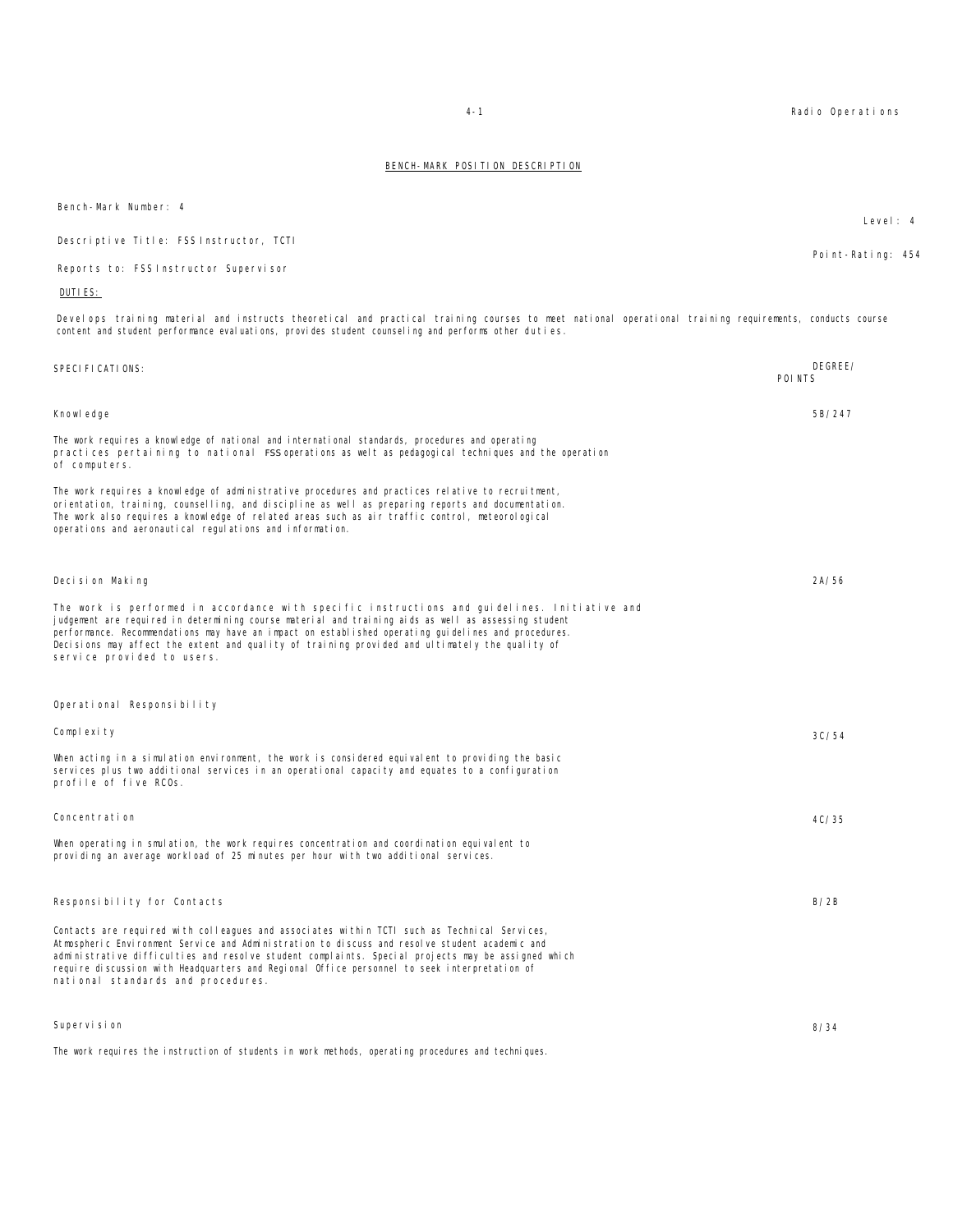Bench-Mark Number: 5

| Descriptive Title: Shift Supervisor, Halifax CGRS |                   |  |
|---------------------------------------------------|-------------------|--|
|                                                   | Point-Rating: 431 |  |

Reports to: Telecommunications Operations Manager

#### DUTIES:

Plans, organizes and controls, on a rotating shift basis, the delivery of all the basic services and the additional services of Medium Frequency/High Frequency<br>Radiotelephone, Medium Frequency Morse Radiotelegraphy, High F by the station, conducts liaison with service users and investigates complaints. Performs other duties.

| SPECIFICATIONS:                                                                                                                                                                                                                                                                                                                                                                                                                                                    | DEGREE/<br>POI NTS |  |
|--------------------------------------------------------------------------------------------------------------------------------------------------------------------------------------------------------------------------------------------------------------------------------------------------------------------------------------------------------------------------------------------------------------------------------------------------------------------|--------------------|--|
| Knowl edge                                                                                                                                                                                                                                                                                                                                                                                                                                                         | 4A/196             |  |
| The work requires a knowledge of standards, procedures and practices related to the basic and five<br>additional services provided by the station. The work also requires a knowledge of station<br>administrative requirements, supervisory and pedagogical techniques and of related work areas such<br>as meteorological services, marine information and Vessel Traffic Services, Search & Rescue, CCG<br>Fleet operations and commercial shipping operations. |                    |  |
| Decision Making                                                                                                                                                                                                                                                                                                                                                                                                                                                    | 2A/56              |  |
| The major portion of the duties is performed according to prescribed procedures although some duties<br>or situations require interpreting instructions. Initiative and judgement are required in providing<br>oral and written direction to staff. Decisions affect the work of other employees and have some<br>impact on service users. Proposals have an impact on established operating procedures or practices.                                              |                    |  |
| Operational Responsibility                                                                                                                                                                                                                                                                                                                                                                                                                                         |                    |  |
| Complexity                                                                                                                                                                                                                                                                                                                                                                                                                                                         | 5C/76              |  |
| The work requires the operational skill to manage simultaneous requests and to determine the<br>priority of duties associated with the delivery of the basic and five additional services through<br>the local and two remote facilities.                                                                                                                                                                                                                          |                    |  |
| Concentration                                                                                                                                                                                                                                                                                                                                                                                                                                                      | 3E/41              |  |
| Concentration and coordination are required to provide five additional services, with an average of<br>200 marine occurrences.                                                                                                                                                                                                                                                                                                                                     |                    |  |
| Responsibility for Contacts                                                                                                                                                                                                                                                                                                                                                                                                                                        | 8/28               |  |
| Contacts associated with this position are made directly with mariners, their representatives and<br>agents, other supervisory staff of CGR stations, VTS Centres, Search and Rescue, weather offices and<br>with members of the general public. These contacts are normally provided orally for the purpose of<br>giving and obtaining information, investigating complaints and advising on services available.                                                  |                    |  |
| Supervision                                                                                                                                                                                                                                                                                                                                                                                                                                                        | B/34               |  |
| The work requires the supervision of a staff of radio operators on a rotating shift basis, assigning<br>and checking work, instructing in work methods, ensuring that established procedures and practices<br>re followed, investigating operational complaints, maintaining discipline, recommending<br>di sci pl i nary acti on and eval uati ng empl oyee performance.                                                                                          |                    |  |

Level: 4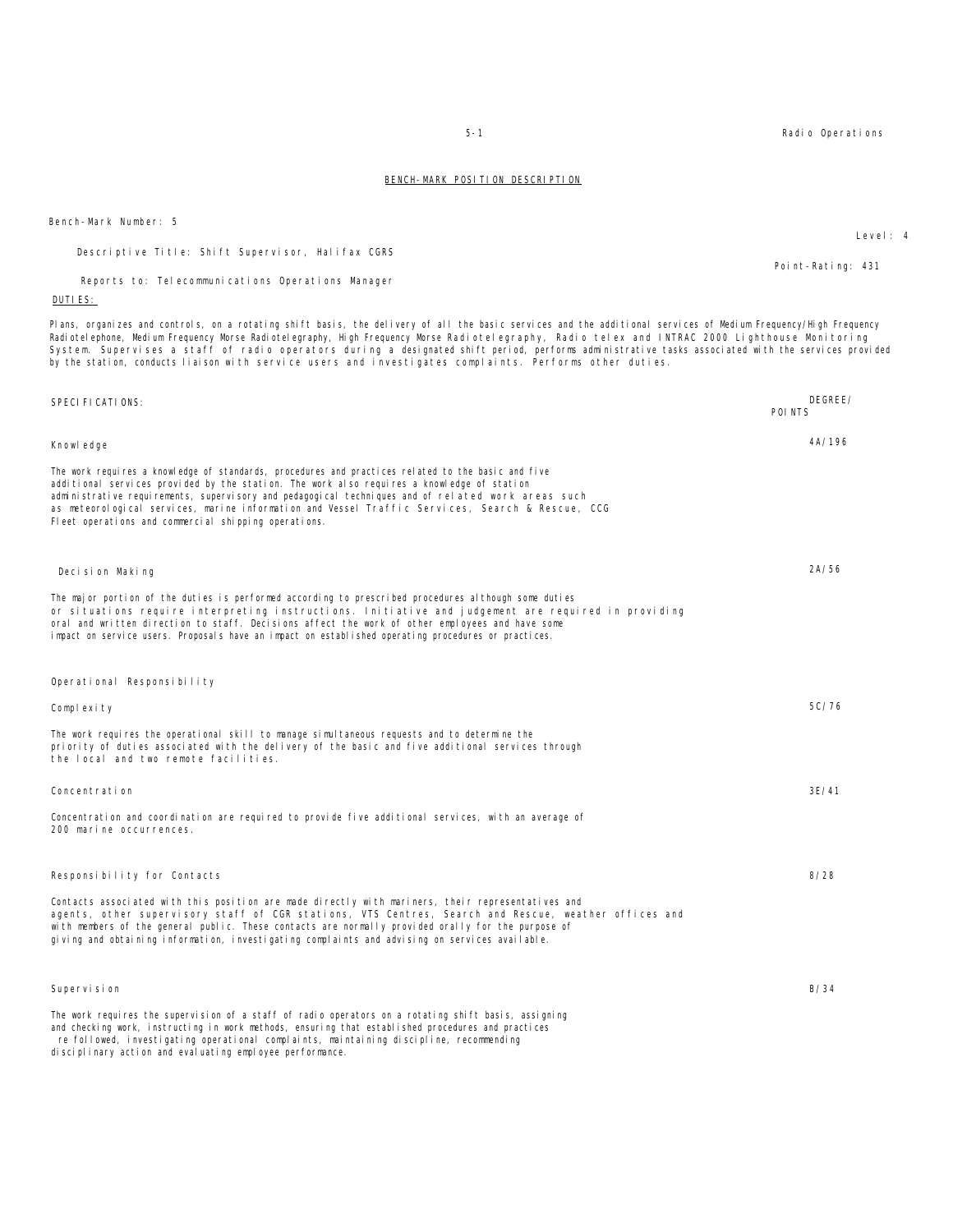### DUTIES: Plans, organizes and controls the delivery of all the basic services and the additional services of Airport Advisory/Vehicle Control, Surface Weather Observations and Very High Frequency Direction Finding. Supervises a staff of flight service specialists, performs administrative tasks associated with the services provided by the station, liaises with service users and investigates complaints. Performs other duties. SPECIFICATIONS: DEGREE/ POINTS Knowledge The work requires a knowledge of standards, procedures and practices related to the basic and three additional services provided by the station. The work also requires a knowledge of station administrative requirements, supervisory and pedagogical techniques and of related work areas such as air traffic control, meteorological services, Search and Rescue, and commercial air-carrier operations. 4A/196 Decision Making The major portion of the duties is performed according to prescribed procedures although some duties or situations require interpreting instructions. Initiative and judgement are required in providing oral and written direction to staff. Decisions affect the work of other employees and may have some impact on service users. Proposals may have an impact on established operating procedures or practices. 2A/56 Operational Responsibility **Complexity** The work requires the operational skill to manage simultaneous requests and to determine the priority of duties associated with the delivery of the basic and three additional services through the local and two Remote Flight Service Station facilities. 4E/89 Concentration Concentration and coordination are required to provide an average workload of 49 minutes per hour with three additional services. 6D/47 Responsibility for Contacts Contacts associated with this position are made directly with service users, their representatives and agents, other supervisory staff of flight service stations, air traffic control units, Search and Rescue, weather offices, Landline Company representatives and with members of the general public. These contacts are normally provided orally for the purpose of giving and obtaining information, investigating complaints and advising on services available. B/28 Supervision The work requires the supervision of a staff of flight service specialists working an a rotating shift basis, assigning and checking work, instructing in work methods, ensuring that established B/34

procedures and practices are followed, investigating operational complaints, maintaining discipline, recommending action and evaluating employee performance.

Bench-Mark Number: 6

Descriptive Title: Station Operations Supervisor, Kenora FSS

Reports to: Flight Service Station Manager

6-1 Radio Operations

Point-Rating: 450

Level: 4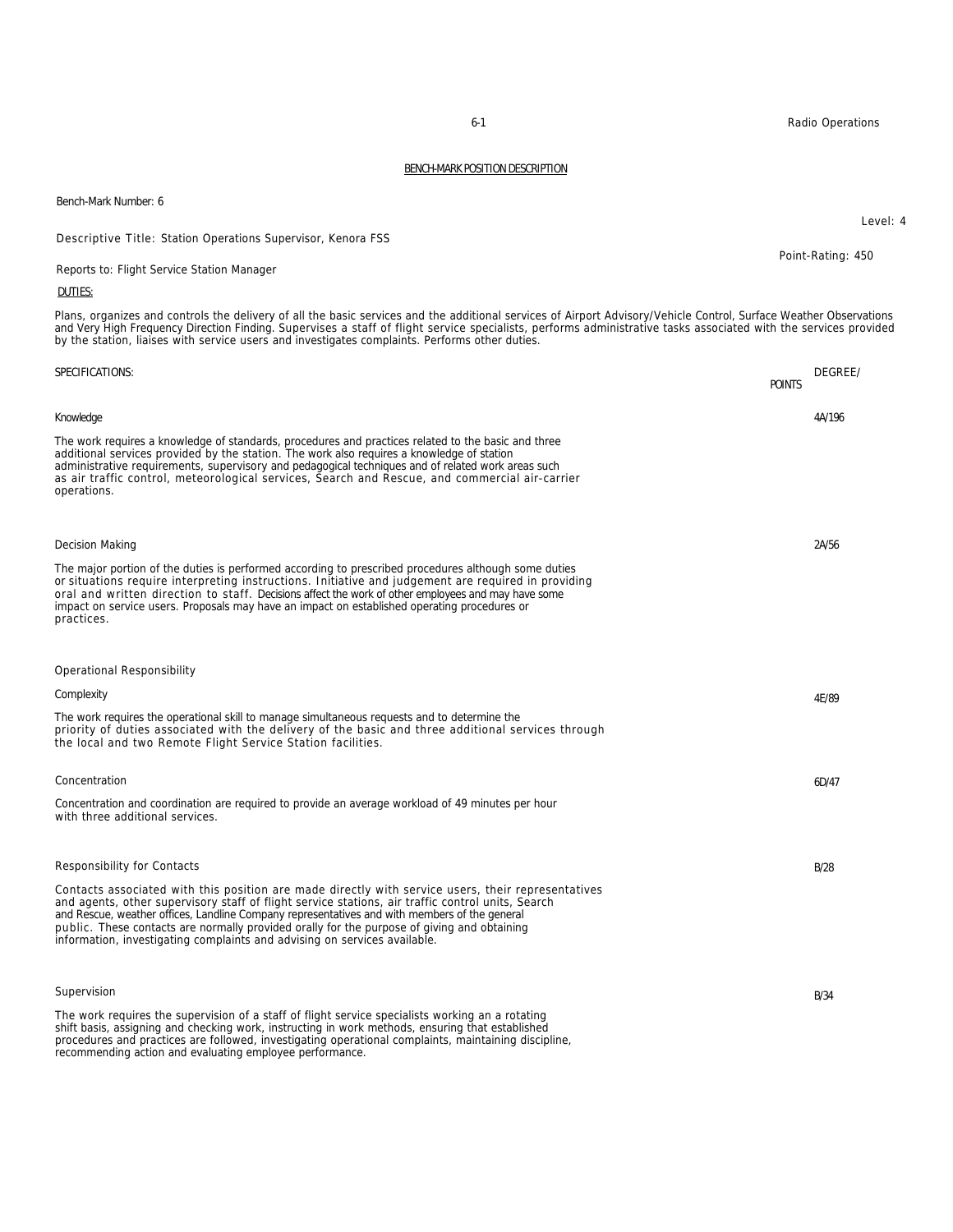|                                                                                                                                                                                                                                                                                                                                                                                                                                                                                                                                                                                                                                                                                                                         | Point-Rating: 576  |
|-------------------------------------------------------------------------------------------------------------------------------------------------------------------------------------------------------------------------------------------------------------------------------------------------------------------------------------------------------------------------------------------------------------------------------------------------------------------------------------------------------------------------------------------------------------------------------------------------------------------------------------------------------------------------------------------------------------------------|--------------------|
| Reports to: Regional Superintendent, Telecommunications operations                                                                                                                                                                                                                                                                                                                                                                                                                                                                                                                                                                                                                                                      |                    |
| DUTI ES:                                                                                                                                                                                                                                                                                                                                                                                                                                                                                                                                                                                                                                                                                                                |                    |
| Plans, organizes, directs and controls the delivery of all the basic services and the additional services of Medium Frequency/High Frequency<br>Radiotelephone, Medium Frequency Morse Radiotelegraphy, High Frequency Morse Radiotelegraphy, Radiotelex and INTRAC 2000 Lighthouse Monitoring System.<br>Directs and supervises through subordinate supervisors a staff of radio operators. As a responsibility centre manager, controls the financial and<br>human resources of the station and serves as the first step in the grievance procedure. Manages the administration of the station, conducts liaison and<br>educational activities with service users and investigates complaints. Performs other duties. |                    |
| SPECI FI CATI ONS:                                                                                                                                                                                                                                                                                                                                                                                                                                                                                                                                                                                                                                                                                                      | DEGREE/<br>POI NTS |
| Knowl edge                                                                                                                                                                                                                                                                                                                                                                                                                                                                                                                                                                                                                                                                                                              | 5A/247             |
| The work requires a knowledge of standards, procedures and practices related to the basic and five<br>additional services provided by the station. The work also requires a knowledge of station<br>administrative requirements, managerial, supervisory and pedagogical techniques and practices of the<br>Region and national policies and directives especially as related to safety, finance and personnel<br>matters. The work also requires a knowledge of related work areas such as meteorological services,<br>marine information and Vessel Traffic Services, Search and Rescue, CCG Fleet operations and<br>commercial shipping operations.                                                                  |                    |
| Decision Making                                                                                                                                                                                                                                                                                                                                                                                                                                                                                                                                                                                                                                                                                                         | 26/88              |
| The major portion of the duties is performed according to general guidelines. A moderate degree of<br>initiative and judgement is required in interpreting instructions and modifying operating practices<br>to satisfy local requirements as well as dealing with the media and the general public. Decisions<br>affect the efficiency and productivity of the unit. Recommendations and proposals may influence<br>operational and/or management practices within the Region.                                                                                                                                                                                                                                         |                    |
| Operational Responsibility                                                                                                                                                                                                                                                                                                                                                                                                                                                                                                                                                                                                                                                                                              |                    |
| Complexity                                                                                                                                                                                                                                                                                                                                                                                                                                                                                                                                                                                                                                                                                                              | 5C/76              |
| The work requires the co-ordination and control of the basic and five additional services and two<br>remote sites.                                                                                                                                                                                                                                                                                                                                                                                                                                                                                                                                                                                                      |                    |
| Concentration                                                                                                                                                                                                                                                                                                                                                                                                                                                                                                                                                                                                                                                                                                           | 3E/41              |
| Concentration and coordination are required to provide five additional services, with an average of<br>200 marine occurrences.                                                                                                                                                                                                                                                                                                                                                                                                                                                                                                                                                                                          |                    |
| Responsibility for Contacts                                                                                                                                                                                                                                                                                                                                                                                                                                                                                                                                                                                                                                                                                             | C/46               |
| As the Branch representative on-site, contacts are made directly with mariners, their<br>representatives and agents, other supervisory and management staff of CGR stations, managers of VTS<br>Centres, Search and Rescue, weather offices and with members of the general public. These contacts<br>are normally provided orally or in writing for the purpose of giving and obtaining information,<br>investigating and resolving complaints, advising on services and discussing proposals for change.                                                                                                                                                                                                              |                    |

Bench-Mark Number: 7

Descriptive Title: Telecom. Operations Manager, Halifax CGRS

7.1 Radio Operations

Level: 5

Point-Rating: 576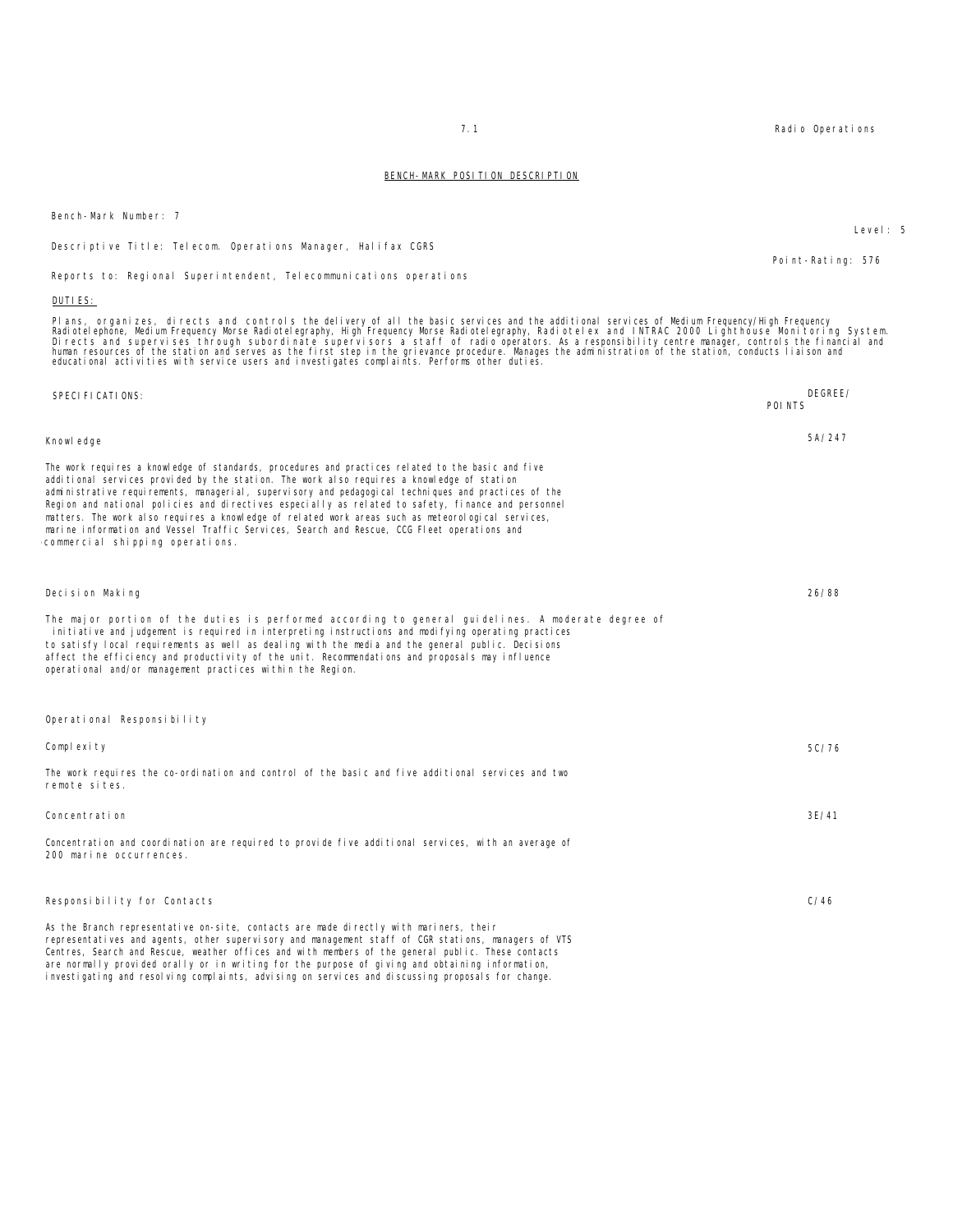Degree/ Points

D/78

#### Supervision

The work requires the supervision of a staff of radio operators *through* subordinate supervisors<br>working on a rotating shift basis, controlling the station operational program, resolving operational complaints, maintaining discipline, recommending disciplinary action and formally evaluating employee performance.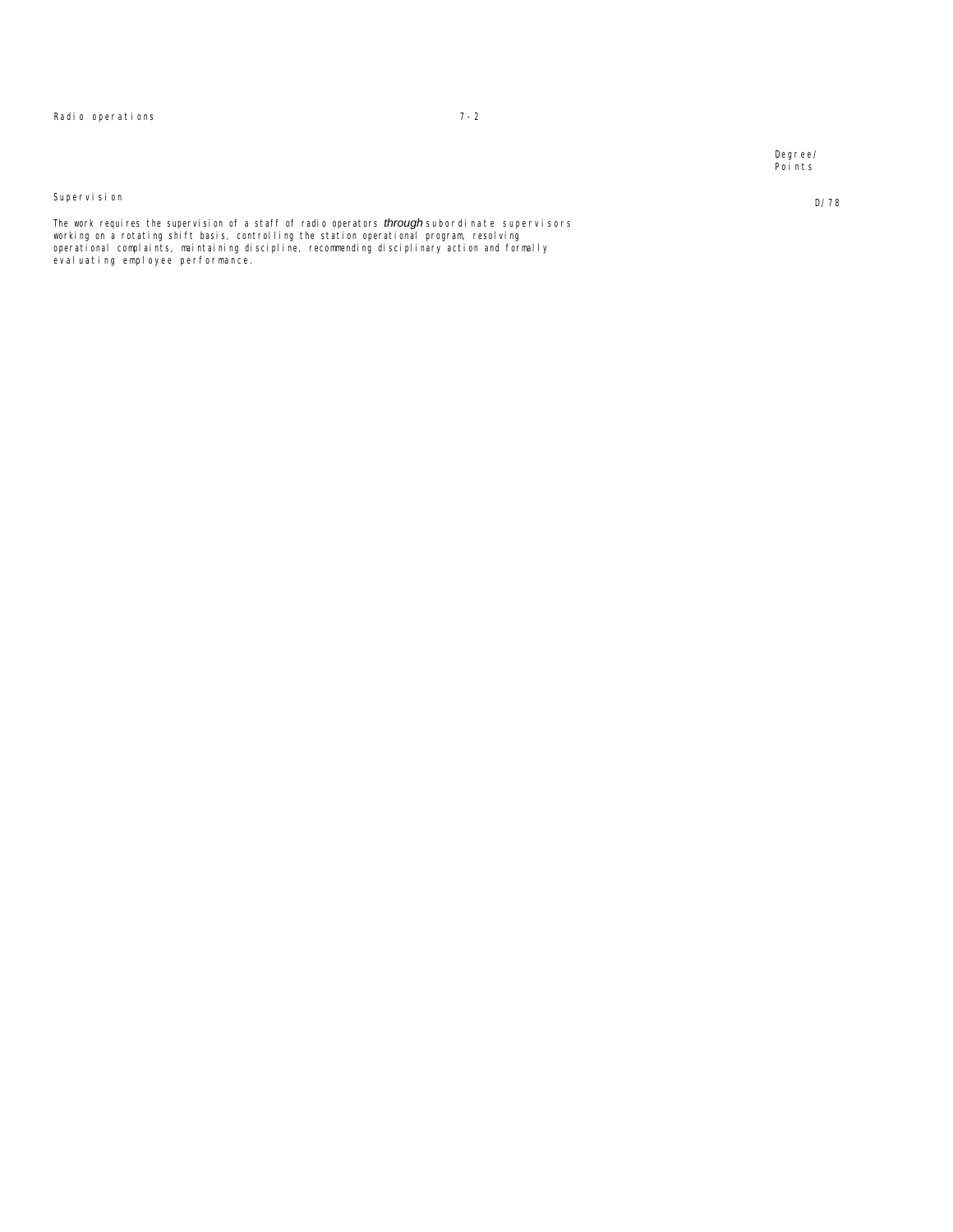Bench-Mark Number: 8

#### Descriptive Title: Flight Service Station Manager, Kenora FSS

Reports to: Sector Manager

#### DUTIES:

Plans, organizes, directs and controls the delivery of all the basic services and the additional services of Airport Advisory/Vehicle Control, Surface Weather Observations and Very High Frequency Direction Finding. Directs and supervises through a station operations supervisor, a staff of flight service specialists and trainees. As a responsibility centre manager, controls the financial and human resources of the station and serves as the first step in the grievance procedure. Manages the administration of the station, conducts liaison and educational activities with service users and investigates complaints. Performs other duties.

| SPECI FI CATI ONS:                                                                                                                                                                                                                                                                                                                                                                                                                                                                                                                                                                                     | DEGREE/<br>POI NTS |
|--------------------------------------------------------------------------------------------------------------------------------------------------------------------------------------------------------------------------------------------------------------------------------------------------------------------------------------------------------------------------------------------------------------------------------------------------------------------------------------------------------------------------------------------------------------------------------------------------------|--------------------|
| Knowl edge                                                                                                                                                                                                                                                                                                                                                                                                                                                                                                                                                                                             | 5A/247             |
| The work requires a knowledge of standards, procedures and practices related to the basic and three<br>additional services provided by the station. The work also requires a knowledge of station<br>administrative requirements, managerial, supervisory and pedagogical techniques and practices of the<br>Region and national policies and directives especially as related to safety, finance and personnel<br>matters. The work also requires a knowledge of related work areas such as air traffic control,<br>meteorological services, Search and Rescue and commercial air-carrier operations. |                    |
| Decision Makino                                                                                                                                                                                                                                                                                                                                                                                                                                                                                                                                                                                        | 28/88              |
| The major portion of the duties is performed according to general guidelines. A moderate degree of<br>initiative and judgement is required in interpreting instructions and modifying operating practices<br>to satisfy local requirements as well as dealing with the media and the general public. Decisions<br>affect the efficiency and productivity of the unit. Recommendations and proposals may influence<br>operational and/or management practices within the Region.                                                                                                                        |                    |
| Operational Responsibility                                                                                                                                                                                                                                                                                                                                                                                                                                                                                                                                                                             |                    |
| Complexity                                                                                                                                                                                                                                                                                                                                                                                                                                                                                                                                                                                             | 4E/89              |
| The work requires the co-ordination and control of the basic and three additional services and two<br>Remote Flight Service Stations.                                                                                                                                                                                                                                                                                                                                                                                                                                                                  |                    |
| Concentration                                                                                                                                                                                                                                                                                                                                                                                                                                                                                                                                                                                          | 6D/47              |
| Concentration and coordination are required to provide an average workload of 49 minutes per hour<br>with three additional services.                                                                                                                                                                                                                                                                                                                                                                                                                                                                   |                    |
| Responsibility for Contacts                                                                                                                                                                                                                                                                                                                                                                                                                                                                                                                                                                            | C/46               |
| As the Branch representative on-site, contacts are made directly with service users, management of<br>other stations and agencies and departments on-site, representatives of the municipality, the media<br>and the general public. These contacts are normally provided orally or in writing for the purpose<br>of giving and obtaining information, investigating and resolving complaints, advising on services<br>and discussing proposals for change. Serves as the first level of the grievance procedure.                                                                                      |                    |

8-1 Radio Operations

Point-Rating: 573

Level: 5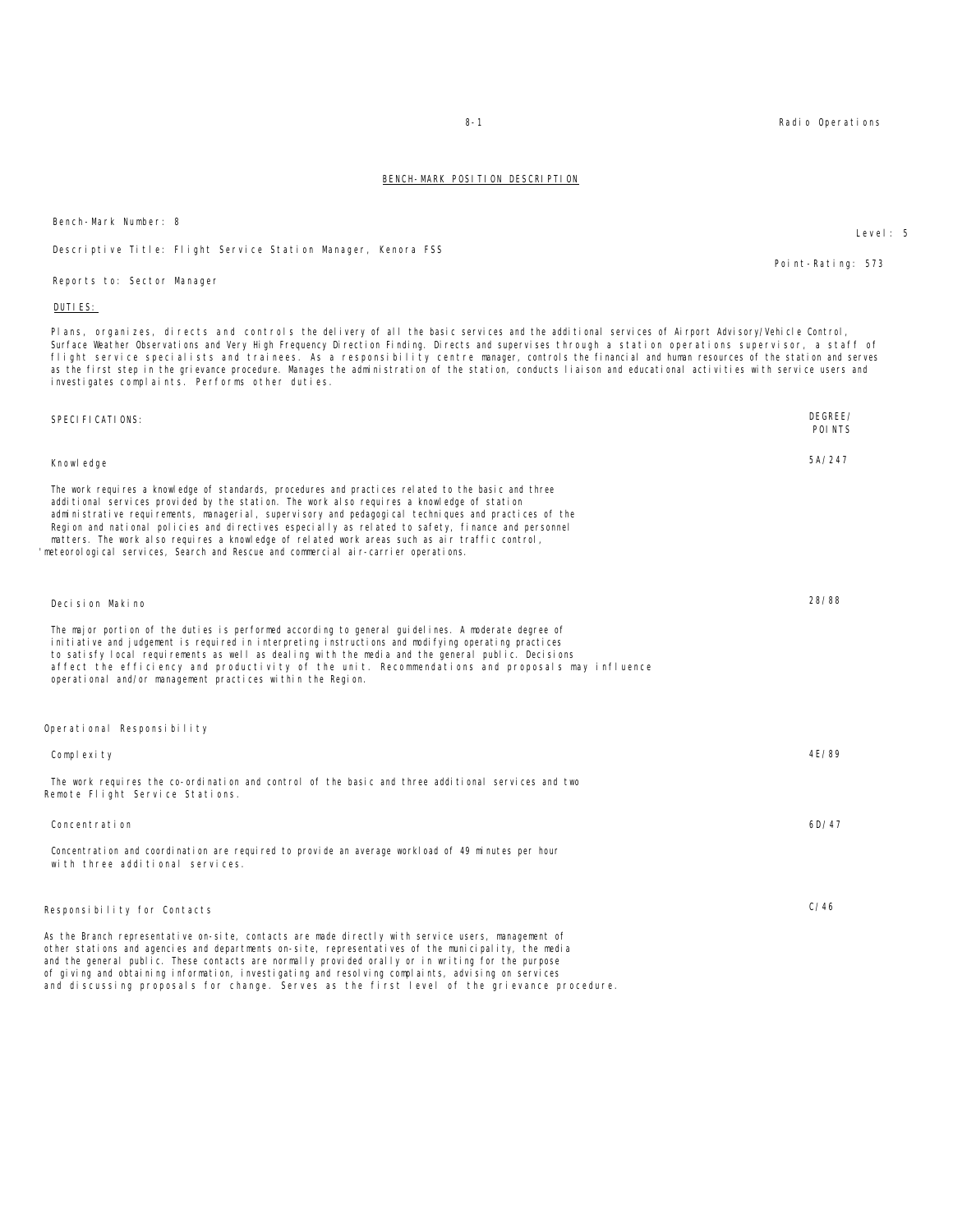Radio operations 8-2

Degree/ Points

Supervision

C/56

The work requires the supervision of a staff of flight service specialists working on a rotating<br>shift basis, through a subordinate supervisor, controlling the station operational program, resolving operational complaints, maintaining discipline, recommending disciplinary action and<br>formally evaluating employee performance. Serves as the first level of the grievance procedure.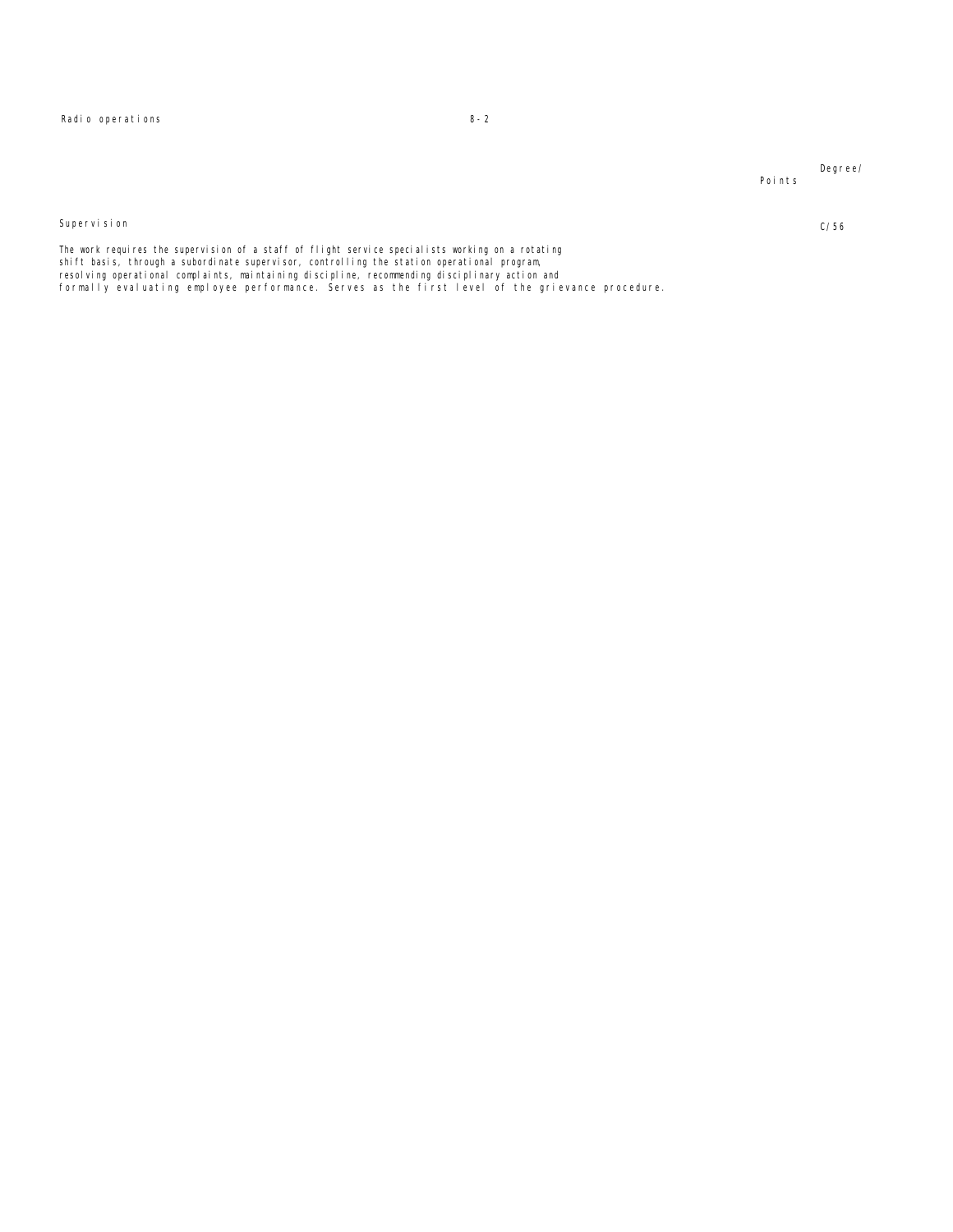| Bench-Mark Number: 9                                                                                                                                                                                                                                                                                                                                                                                                                                                                                           |                    |
|----------------------------------------------------------------------------------------------------------------------------------------------------------------------------------------------------------------------------------------------------------------------------------------------------------------------------------------------------------------------------------------------------------------------------------------------------------------------------------------------------------------|--------------------|
| Descriptive Title: Regional FSS Training and Human Resources Specialist                                                                                                                                                                                                                                                                                                                                                                                                                                        | Level: 5           |
|                                                                                                                                                                                                                                                                                                                                                                                                                                                                                                                | Point-Rating: 545  |
| Reports to: Superintendent., Training and Human Resources                                                                                                                                                                                                                                                                                                                                                                                                                                                      |                    |
| DUTI ES:                                                                                                                                                                                                                                                                                                                                                                                                                                                                                                       |                    |
| Plans and develops the regional FSS training programs. Coordinates the regional element of the national FSS operational training<br>program at TCTI. Participates in the recruitment program for FSS ab initio trainees. Administers the FSS ab initio training selection<br>program. Organizes, implements and analyses the career development program for FSS staff. Formulates performance standards for the<br>regional operational, technical and developmental training programs. Performs other duties. |                    |
| SPECI FI CATI ONS:                                                                                                                                                                                                                                                                                                                                                                                                                                                                                             | DEGREE/<br>POI NTS |
| Knowl edge                                                                                                                                                                                                                                                                                                                                                                                                                                                                                                     | 6A/298             |
| The work requires a knowledge of the standards and procedures related to FSS operations. The work<br>requires a good knowledge of the systems approach to training techniques. The work also requires a<br>good knowledge of human resource planning and developmental programs. A knowledge of Branch<br>organization, policies, objectives and administrative procedures is necessary to provide advice and<br>interpretation to field supervisory personnel.                                                |                    |
| Decision Making                                                                                                                                                                                                                                                                                                                                                                                                                                                                                                | 3C/153             |
| T he work is performed according to general instructions and guidelines. A considerable degree of<br>initiative and judgement is required in evaluating new methods, processes and procedures to respond<br>to identified training requirements. Decisions are made in identifying and resolving problems<br>relating to operational, technical and developmental training and in providing pedagogical advice to<br>regional instructional staff and on-the-job instructors at stations.                      |                    |
| Operational Responsibility                                                                                                                                                                                                                                                                                                                                                                                                                                                                                     |                    |
| Complexity                                                                                                                                                                                                                                                                                                                                                                                                                                                                                                     | 1A/10              |
| There is no requirement to work in an operational capacity.                                                                                                                                                                                                                                                                                                                                                                                                                                                    |                    |
| Concentration                                                                                                                                                                                                                                                                                                                                                                                                                                                                                                  | 1A/10              |
| There is no requirement to work in an operational capacity.                                                                                                                                                                                                                                                                                                                                                                                                                                                    |                    |
| Responsibility for Contacts                                                                                                                                                                                                                                                                                                                                                                                                                                                                                    | D/64               |
| As Branch representative, regular contacts are maintained with other branches, regional offices,<br>Headquarters and TCTI training and human resource management personnel, government and private<br>sector agencies dealing with employment and training to ensure that regional training programs and<br>resource management planning processes are aligned with current and future management planning.                                                                                                    |                    |
| Supervision                                                                                                                                                                                                                                                                                                                                                                                                                                                                                                    | A/10               |
| There is no continuing requirement for supervision except for occasional monitoring of the<br>performance of persons on career development assignments or special projects.                                                                                                                                                                                                                                                                                                                                    |                    |

9-1 Radio Operations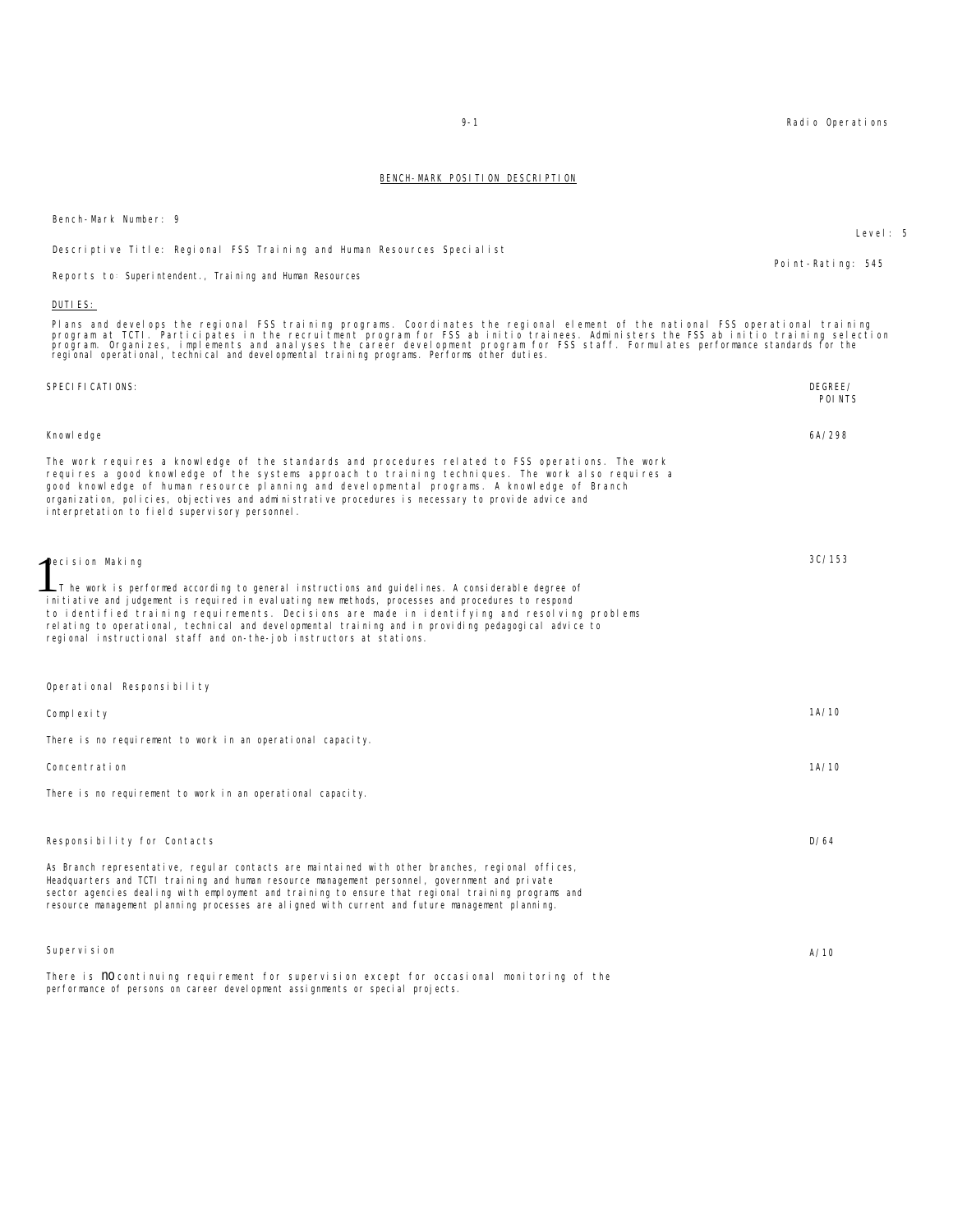10.1 Radio Operations

Point-Rating: 678

BENCH-MARK POSITION DESCRIPTION

### Develops new policies, national standards and programs to meet the requirements of the Maritime community with respect to CGRS services. Implements standard<br>Develops processes for the recording and analysis of statistical annual budget estimates and performs other duties. SPECIFICATIONS: DEGREE/ POINTS Knowledge The work requires a knowledge of international and domestic regulations associated with Coast Guard Radio Station operations. A knowledge of telecommunications is required in planning and preparing operational specifications and satisfactory design and in implementing a wide variety of systems and facilities on a national basis. The work also requires knowledge and experience related to the methods and practices necessary for the development and publication of national policies and standards and procedures related to operational programs, systems and facilities. The work also requires knowledge of related areas such as Vessel Traffic Services, Search and Rescue, meteorological and shipping operations. 7/349 Decision Making The work is performed according to general instructions. A considerable degree of initiative and judgement is required in identifying technical and operational problems and in evaluating new or revised policies and standards on a national basis. Initiative and judgement are also required in dealing with representatives of other branches, departments and agencies and domestic and international marine associations. Decisions and recommendations may affect the annual operating budget and the effectiveness of services provided by the total system. Development of new or<br>revised operational standards have a significant impact on national programs. 5C/217 Operational Responsibility Complexity There is no requirement to work in an operational capacity. 1A/10 Concentration There is no requirement to work in an operational capacity. 1A/10 Responsibility for Contacts Contacts are with senior officials of major shipping companies and marine associations for the E/82

purpose of resolving operational or administrative problems in the area of Coast Guard Radio Station services. Contacts are also maintained with senior officials of U.S. agencies such as the Federal Communications Commission and the United States Coast Guard to discuss matters of mutual interest.

Bench-Mark Number: 10

DUTIES:

Descriptive Title: Communications Standards Officer, CCG - H.Q.

Reports to: Superintendent, Operational Standards, Systems and Information

Level: 6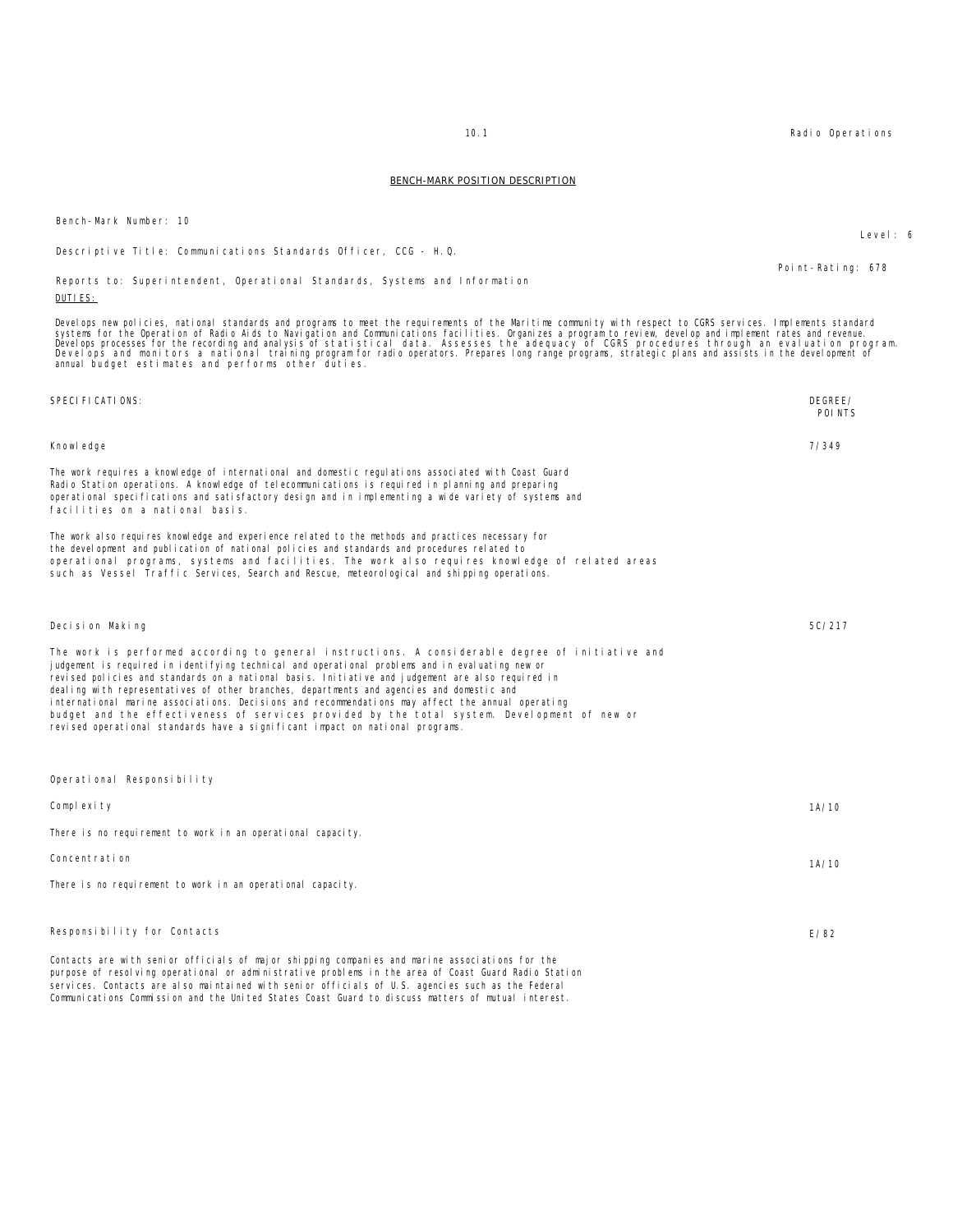Radio Operations 10-2

Degree/ Points

Supervision

There is no continuing requirement for supervision except for occasionally monitoring the<br>performance of persons on career development assignments or special projects.

A/10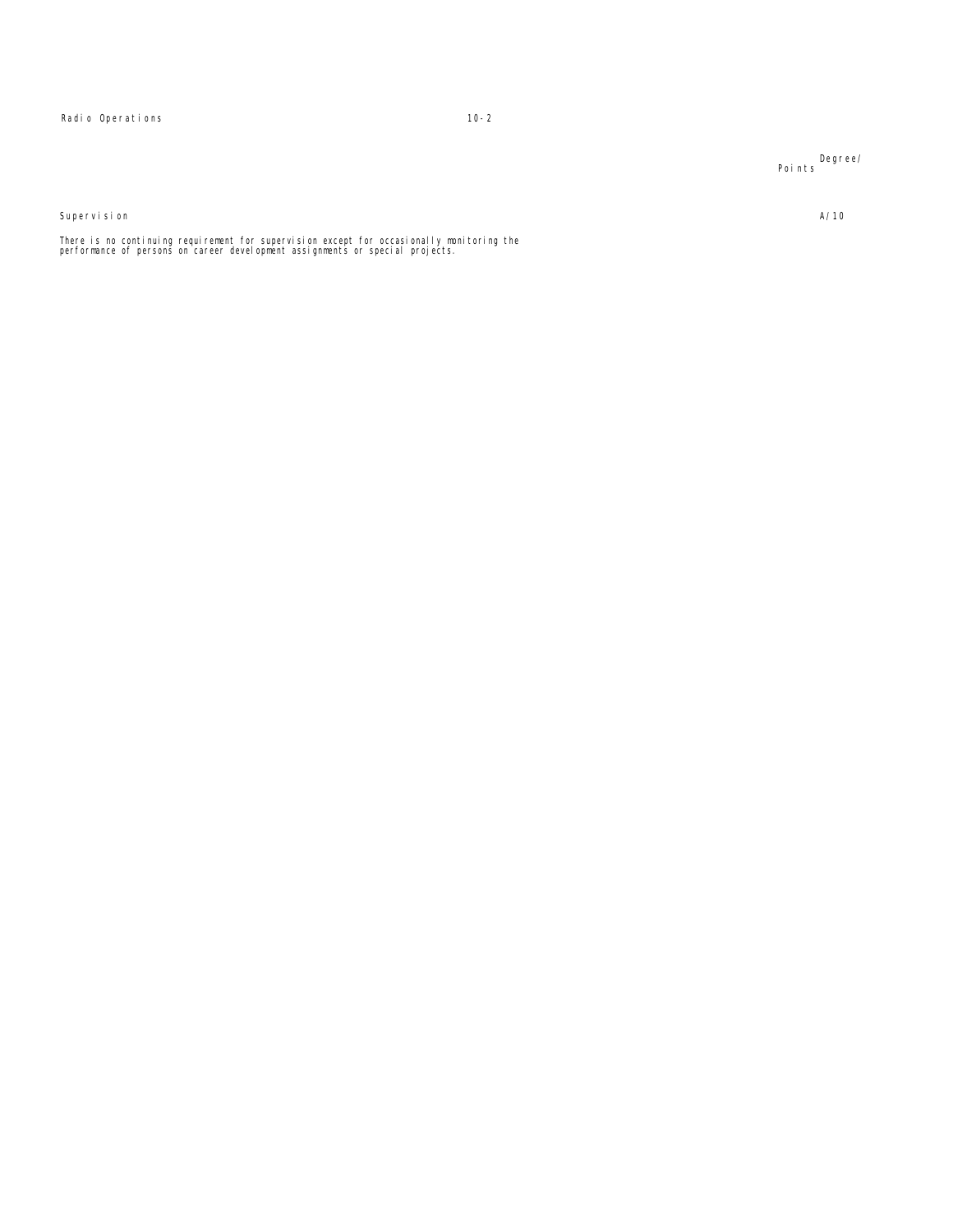Reports to: Regional Manager, Coast Guard Telecommunications and Electronics DUTIES: Directs and controls, through subordinate supervisors, the regional domestic and international radio operations program including marine safety, public correspondence and the electronic monitoring of aids to navigation. Directs the activities of the regional Leased and special services. Directs and controls the human and financial resources of the division and performs other duties. SPECIFICATIONS: DEGREE/ POINTS Knowledge The work requires a knowledge of policies, standards, procedures and techniques associated with domestic and international marine radio operations. The work also requires knowledge and experience to manage the material, human and financial resources of the division. The work requires knowledge of the Coast Guard organization at both Headquarters and Region as well as the preparation and presentation of technical and administrative reports and the supervision of subordinate staff. 8/400 Decision Making The work is performed within the framework of policies and guidelines. Significant initiative and judgement is required in the control of substantial human and financial resources, the administration of several collective agreements, and in the development of policies, standards and procedures for regional programs. Decisions have an impact on program delivery, and on the management of the human and financial resources. Recommendations may have an impact on the devel opment of national programs. 5D/250 Operational Responsibility Complexity There is no requirement to work in an operational capacity. 1A/10 Concentration There is no requirement to work in an operational capacity. 1A/10 Responsibility for Contacts Contacts are mainly with officials of other branches, departments, governments and agencies to discuss operational requirements, negotiate agreements and implement new or modified services. Contacts with users are also required for the purpose of promoting services and resolving problems. F/100 Supervision E/100

The work requires the supervision of a divisional staff and a number of field responsibility centre managers by coordinating the activities of the various programs and allocating resources.

Bench-Mark Number: 11

Descriptive Title: Regional Superintendent, Telecommunications Operations, CCG

11-1 Radio Operations

Point-Rating: 870

Level: 7